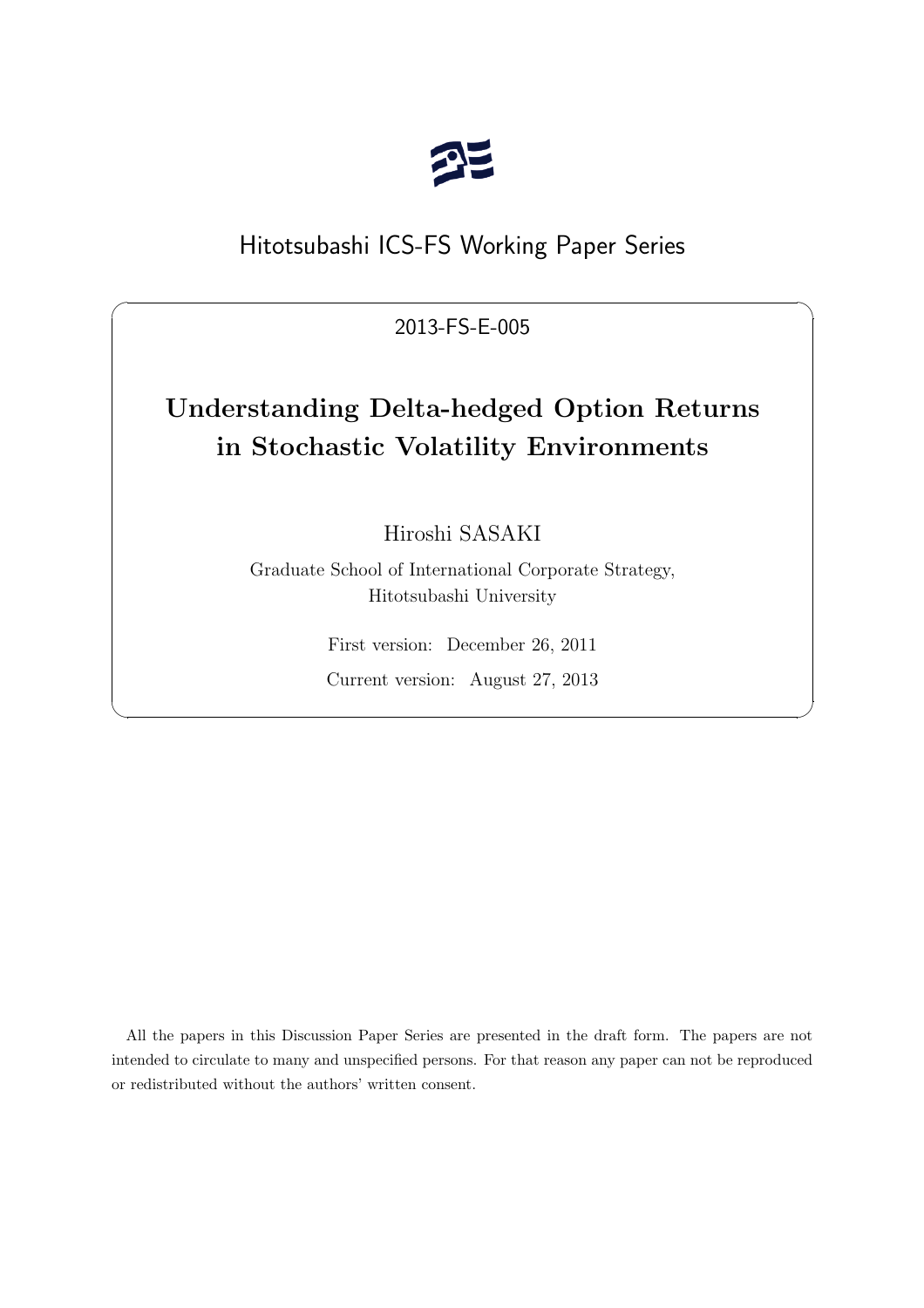# **Understanding Delta-hedged Option Returns in Stochastic Volatility Environments** *<sup>∗</sup>*

Hiroshi SASAKI*†*

August 27, 2013

#### **Abstract**

In this paper, we provide a novel representation of delta-hedged option returns in a stochastic volatility environment. The representation of delta-hedged option returns in which we propose consists of two terms: volatility risk premium and parameter uncertainty. In an empirical analysis, we examine the delta-hedged option returns based on the historical simulation of a currency option market from October 2003 to June 2010. We find that the delta-hedged option returns for OTM put options are strongly affected by parameter uncertainty as well as the volatility risk premium, especially in the post-Lehman shock period.

**Keywords**: delta-hedged option returns, stochastic volatility, parameter uncertainty, volatility risk premium, currency option **JEL Classification**: C, D, G

*<sup>∗</sup>*For their helpful comments on this article, I especially wish to thank Hidetoshi Nakagawa, Kazuhiko Ohashi, Toshiki Honda, Nobuhiro Nakamura, Fumio Hayashi, Tatsuyoshi Okimoto, Ryozo Miura, and the participants at the 2010 JAFEE Conference and the RIMS Workshop on Financial Modeling and Analysis. I assume full responsibility for all errors.

*<sup>†</sup>*Graduate School of International Corporate Strategy, Hitotsubashi University, 2-1-2 Hitotsubashi, Chiyoda-ku, Tokyo 101-8439, Japan, Tel.: 81 3 5219 2817, E-mail address : id10f002@g.hit-u.ac.jp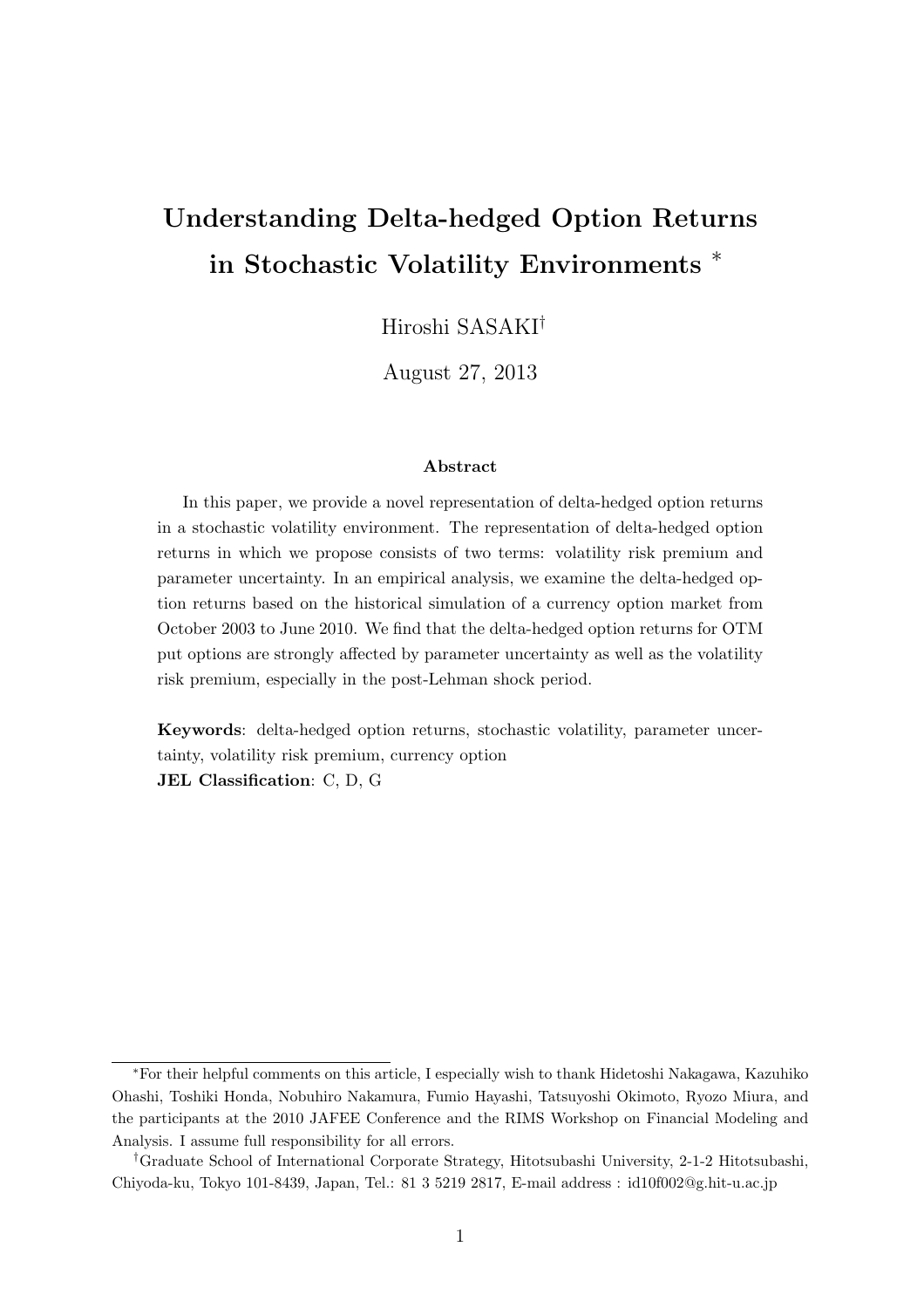### **1 Introduction**

In developing risk management strategies for financial option portfolios in incomplete markets, it is necessary to specify the sources of risks in the markets and to select a option pricing model which is consistent with those of specified risks. In particular, for the practitioners it is essential to consider the matters mentioned above for their risk management processes. But, even if the risk managers develop a sophisticated model with a consistent manner in terms of the specified risks, the option portfolios can not be hedged perfectly in incomplete markets due to the sources of unhedgeable risks and are exposed to the risk of significant losses in the processes of managing their option portfolios. Thus, the studies on empirical option prices and the features of delta-hedged option returns are important for the risk managers of option portfolios. Moreover, it is well known that delta-hedged option returns play a key role in identifying the principles of valuation and the sources of prices in actual option market.

For these reasons, a rich body of research on empirical option prices and delta-hedged option returns in financial option markets has developed in recent years with some stylized empirical analyses. Coval and Shumway[2001] examine expected option returns in the context of mainstream asset pricing theory and their results strongly suggest that something besides market risk is important in pricing the risk associated with option contracts. They imply that systematic stochastic volatility may be an important factor in pricing assets. Bakshi and Kapadia[2003] and Low and Zhang[2005] study delta-hedged option returns in a stock index option market and currency option markets respectively and they provide an evidence that expected delta-hedged option returns are not zero because of negative stochastic volatility risk premiums. Goyal and Saretto[2009] study a cross-section of stock option returns by sorting stocks on the difference between historical realized volatility and at-the-money implied volatility. They find that a zero-cost trading strategy that is long (short) in a position with a large positive (negative) difference between these two volatility measures produces an economically and statistically significant return due to some unknown risk factors or mispricing. Broadie, Chernov, and Johannes[2009] conclude that option portfolio returns can be well explained if we consider jump risk premiums or model parameter estimation risk. They assume that investors account for uncertainty in the spot volatility and parameters when pricing options.

Although these studies identify and investigate the sources of financial option prices in terms of some systematic risk factors or mispricing separately, they do not demonstrate any relative contribution to option prices between systematic risk factors and mispricing based on a unified approach.

Jones[2006] presents the most recent research that provides a unified approach to demonstrate the relative contribution of the sources of stock index option prices based on a non-linear factor analysis. He examines the historical performances of equity index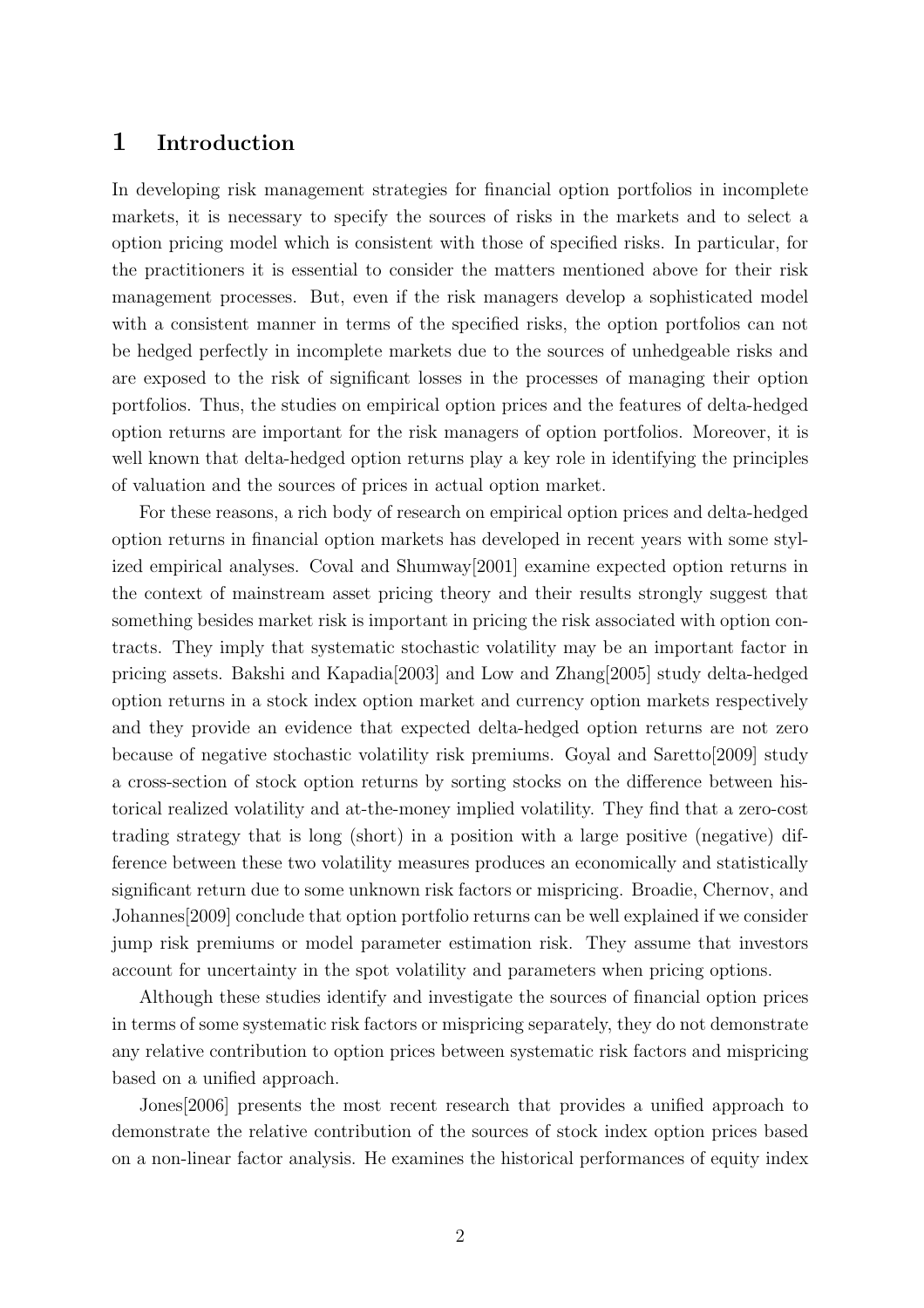option portfolios in the period from January 1986 to September 2000 and shows that priced risk factors such as stochastic volatility and jump contribute to their extraordinary average returns but are insufficient to explain their magnitudes, particularly for shortterm out-of-the-money puts. This may be the only study that provides a unified approach to demonstrate the relative contribution of the sources of financial option prices based on a stylized model, but the author does not reveal any sources besides the priced risk factors such as stochastic volatility and jump that contribute to the option portfolios' extraordinary average returns. The author also does not show the time dependency of the relative contribution between the systematic risk factors and other potential sources such as mispricing to financial option prices especially during the period of the recent financial crisis in 2008 because his empirical analysis is based on the period from January 1986 to September 2000.

In this papaer, we present the relative contribution analysis of the effect of systematic risk factors and the effect of "parameter uncertainty" of option valuation models on financial option prices based on a historical simulation in the pre- and post Lehman crisis period. Theoretical models often assume that the economic agent who makes an optimal financial decision knows the true parameters of the model. But the true parameters are rarely if ever known to the decision maker. In reality, model parameters have to be estimated based on historical information and, hence, the model's usefulness depends partly on how good the estimates are. This gives rise to estimation risk in virtually all option valuation models.

We provide a novel representation of delta-hedged option returns in a stochastic volatility environment. The representation of delta-hedged option returns provided in this paper consists of two terms; volatility risk premium and parameter uncertainty. In an empirical analysis, we examine the delta-hedged option returns of the USD-JPY currency options based on a historical simulation from October 2003 to June 2010. We find that the delta-hedged option returns for OTM put options are strongly affected by parameter uncertainty as well as the volatility risk premium, especially in the post-Lehman shock period.

To the best of our knowledge, this is the first empirical research on the relative contribution analysis of the effects of systematic risk factors and parameter uncertainty on delta-hedged option returns in a stochastic volatility environment. Of course, there are some prior studies on the effects of parameter (or model) uncertainty on pricing financial options (Green and Figlewski[1999], Bunnin, Guo, and Ren[2002], Cont[2006], etc.) , but there is no empirical evidence that shows the relative contribution of parameter uncertainty to delta-hedged option returns or the time dependency of that contribution. In our empirical study, approximately 13 of the value of the OTM currency option premium is generated by the existence of parameter uncertainty in the post-Lehman crisis period, and this effect induced by parameter uncertainty on option prices is more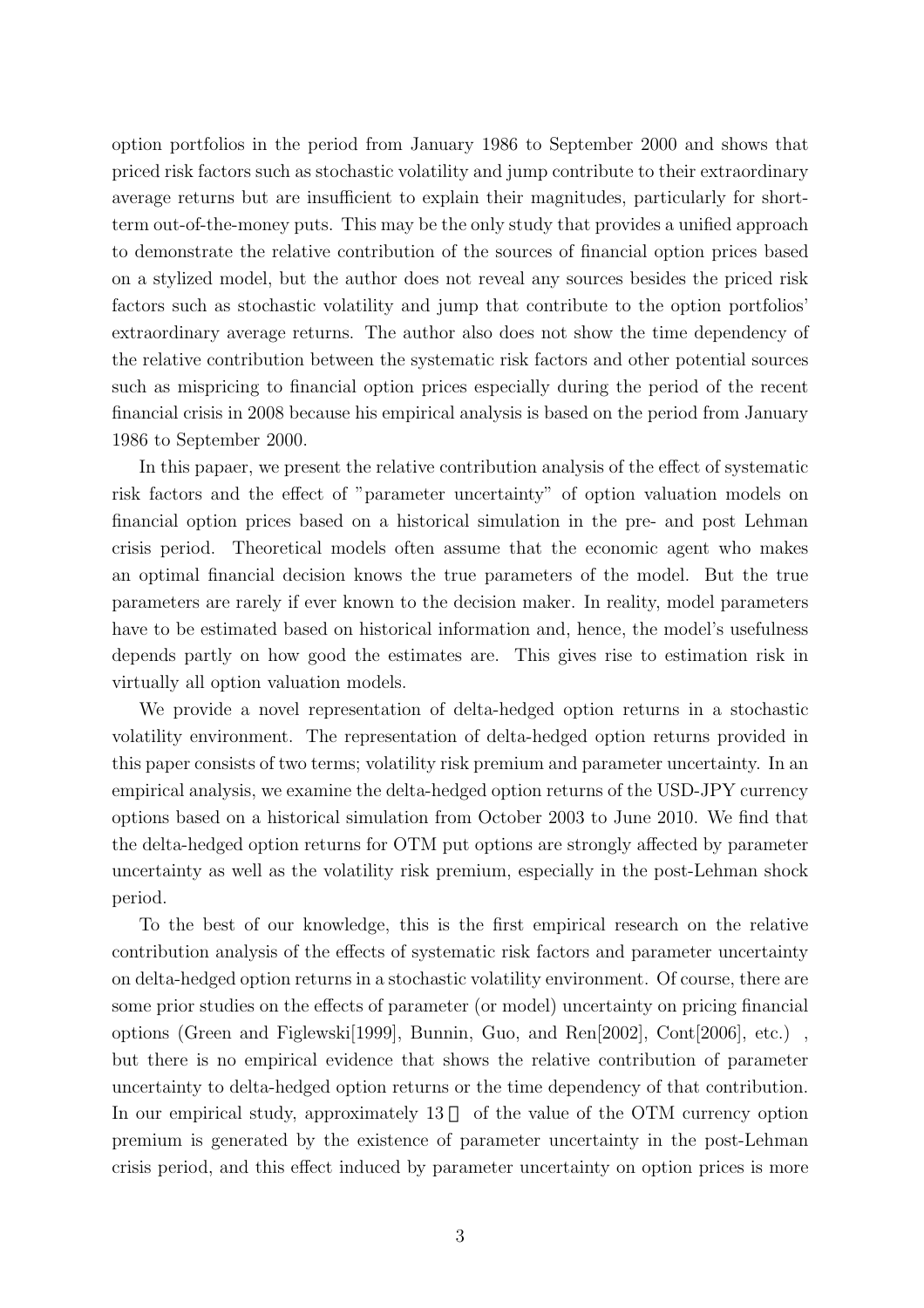significant than the effect of the volatility risk premium. One of the most important implications of our study is that the sign and the level of the expected delta-hedged option returns do not necessarily explain the existence of volatility risk premiums. An important point to emphasize is that there may be additional important factors such as parameter uncertainty that make an impact on delta-hedged option returns, rendering standard hedging-based tests on volatility risk premiums explored and examined by, for example, Bakshi and Kapadia[2003] and Low and Zhang[2005], unreliable.

The paper is organized as follows: Section 2 describes the model structure and provides the explicit representation of delta-hedged option returns. An estimation methodology for the time-varying volatility risk premium in the USD-JPY currency option market is also explored in this section. Section 3 describes the basic methodology used in our empirical analysis, and Section 4 illustrates the nature of the delta-hedged option returns and presents empirical findings on the relative contributions of the effects of the volatility risk premium and parameter uncertainty on delta-hedged option returns. Section 5 summarizes the main results of the paper.

## **2 The Model and the Methodology**

#### **2.1 An explicit representation for delta-hedged option returns**

We start with a filtered probability space  $(\Omega, \mathcal{F}, \mathbb{P}; {\{\mathcal{F}_t\}}_{t\geq 0}), t \in [0, T]$  and consider a two dimensional exchange rate process that allows return volatility to be stochastic under the physical probability measure P:

$$
\frac{dS_t}{S_t} = \mu_t dt + \sigma_t \sqrt{1 - \rho_t^2} dW_t^1 + \sigma_t \rho_t dW_t^2,
$$
  
\n
$$
d\sigma_t = \theta_t dt + \eta_t dW_t^2,
$$
\n(1)

where  $\mu_t$ ,  $\theta_t$ ,  $\eta_t$  and  $\rho_t$  are  $\{\mathcal{F}_t\}_{t\geq 0}$ -adapted stochastic processes which allow the above equations to have a strong solution and these processes are independent of  $S_t$ .  $(W_t^1, W_t^2, W_t^3)$ denote a standard 3-dimensional Brownian motion on the probability space  $(\Omega, \mathcal{F}, \mathbb{P})$  and we give the information set  $\mathcal{F}_t$  as a sigma-algebra of  $\sigma\{W_s^1, W_s^2, W_s^3 | s \le t\} \vee \mathcal{N}$  where  $\mathcal{N}$ is the null set. In this paper, we assume that the price and volatility process represented by (1) are observable in the financial market and, to avoid complexity, hereinafter we also assume that the drift parameter  $\mu_t$  in (1) is given by  $r_d - r_f$ , where  $r_d \in \mathbb{R}$  and  $r_f \in \mathbb{R}$  denote the domestic and the foreign risk-free interest rate, respectively.

We limit the model of an exchange rate process to a stochastic volatility model and do not consider other factors such as the jump. Although this model is rather restrictive, but in Andersen, Bollerslev, Diebold and Labys[2000], based on ten years of high-frequency returns for the Deutschemark - U.S. Dollar and Japanese Yen - U.S. Dollar exchange, they provide indirect support for the assertion of a jumpless diffusion with a fact that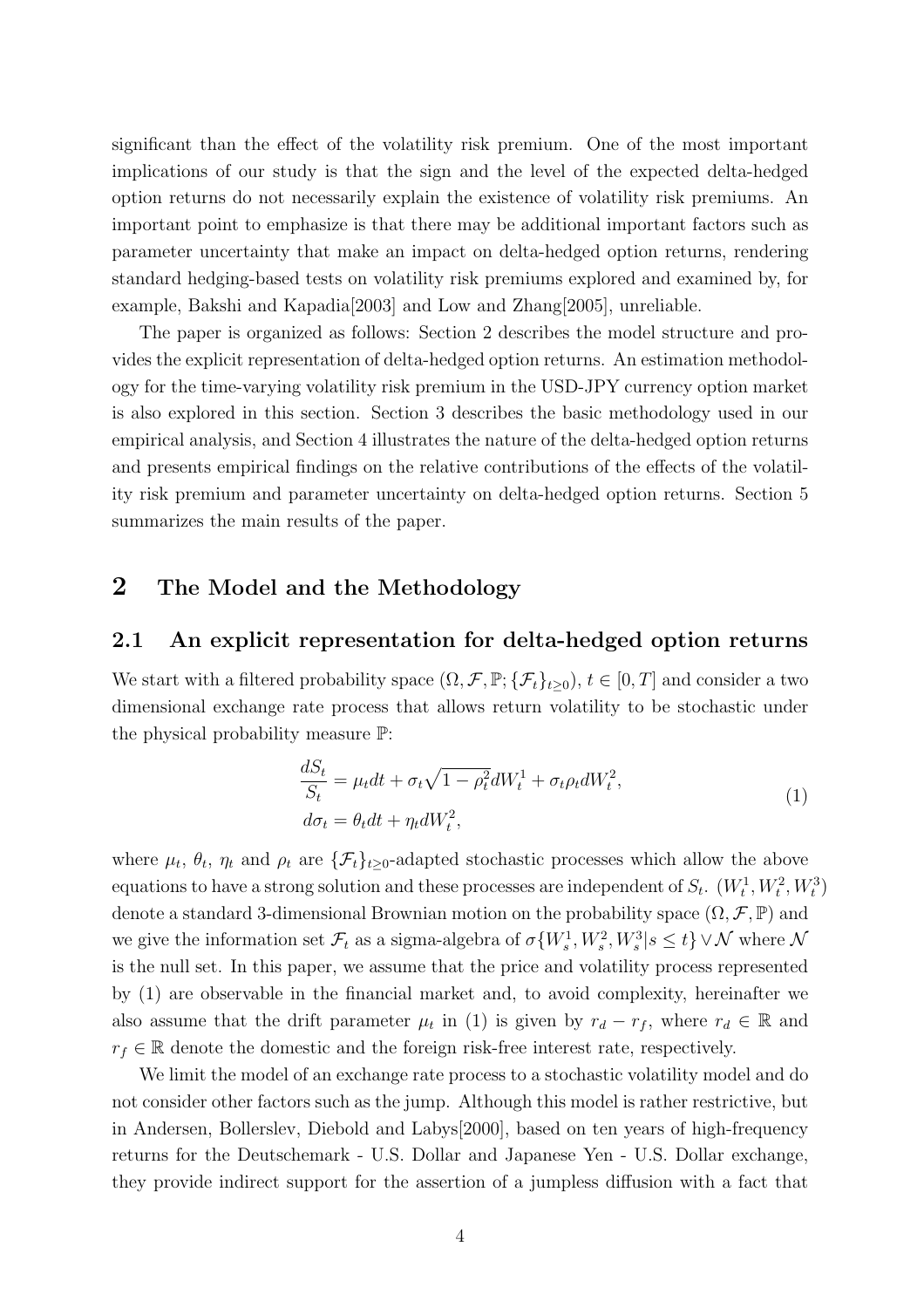the presence of jumps is likely to result in a violation of the empirical normality of the standardized returns.

It is well known that the absence of arbitrage opportunities is essentially equivalent to the existence of a probability measure Q, equivalent to the physical probability measure  $\mathbb{P}$ , under which the discounted prices process is an  $\mathcal{F}_t$ -adapted martingale; such a probability will be called equivalent martingale measure. Any equivalent martingale measure  $\mathbb Q$  is characterized by a continuous version of its density process with respect to P which can be written from the integral form of martingale representation

$$
M_t \equiv \frac{d\mathbb{Q}}{d\mathbb{P}} \mid_{\mathcal{F}_t} \equiv \exp\Big(-\int_0^t \nu_u dW_u^1 - \int_0^t \lambda_u dW_u^2 - \frac{1}{2} \int_0^t \nu_u^2 du - \frac{1}{2} \int_0^t \lambda_u^2 du\Big),
$$

where  $(\nu_t, \lambda_t)$  is adapted to  $\mathcal{F}_t$  and satisfies the integrability conditions  $\int_0^T \nu_u^2 du < \infty$ and  $\int_0^T \lambda_u^2 du < \infty$  a.s.. Two processes of  $\nu_t$  and  $\lambda_t$  are interpreted as the price of risk premia relative respectively to the two sources of uncertainty  $W_t^1$  and  $W_t^2$ . In particular, if  $\Lambda_t \equiv M_t B_t$  denotes the discount factor process where  $B_t \equiv \exp(-r_d t)$ and  $r_d \in \mathbb{R}$  is the domestic risk-free interest rate, then the price of volatility risk  $\lambda_t$  is represented as  $\lambda_t \equiv -\text{Cov}_t(\frac{d\Lambda_t}{\Lambda_t})$  $\frac{d\Lambda_t}{\Lambda_t}$ ,  $d\sigma_t$ ) (See, e.g., Cochrane<sup>[2005]</sup>) and a positive correlation between the discount factor process  $\Lambda_t$  and the volatility process  $\sigma_t$  implies a negative  $\lambda_t$ . To understand clearly, for example, if we could assume the stochastic volatility model proposed by Heston[1993] for (1) and the representative agent with a power utility function in the financial market, then we can derive the following equation  $<sup>1</sup>$ </sup>

$$
Cov_t\left(\frac{d\Lambda_t}{\Lambda_t}, d\sigma_t\right) = -\gamma \rho v \sigma_t,
$$

where  $\gamma \in \mathbb{R}$  is the risk aversion parameter for the representative agent and  $\rho \in [-1, 1]$ and  $v > 0$  correspond to  $\rho_t$  and  $\eta_t$  respectively in (1). This relation suggests that the market price of volatility risk  $\lambda_t$  is proportional to  $\rho$ , and if the correlation between volatility changes and changes in the exchange rate is negative, then the market price of volatility risk is also negative. Hereinafter we also describe  $\mathbb{Q}$  by  $\mathbb{Q}[\lambda_t]$  to emphasize that  $\mathbb Q$  is depend on the process of  $\lambda_t$ .

 $C_t^{TP} \equiv F(t, S_t, \sigma_t)$  denote the time-t theoretical price of an European-type call option <sup>2</sup> which is consistent with the equation (1) and the market preference. This  $C_t^{TP}$  is written on  $S_t$ , struck at K, expiring at time T, and represented by a  $C^{1,2,2}$ -function  $F(t, S, \sigma)$ . Under the equivalent martingale measure Q (which is also consistent with (1) and the market preference), we can give an explicit representation for  $C_t^{TP}$  in the following manner:

$$
C_t^{TP} \equiv F(t, S_t, \sigma_t) = e^{-r_d(T-t)} \mathbb{E}^{\mathbb{Q}}[\max(S_T - K, 0) | \mathcal{F}_t].
$$
\n(2)

<sup>1</sup>Details will be described in section 4.1.

<sup>&</sup>lt;sup>2</sup>In this section, we focus on an European call option, but the discussion and results provided in this section can apply more generally to other options, that is, put options or straddle options.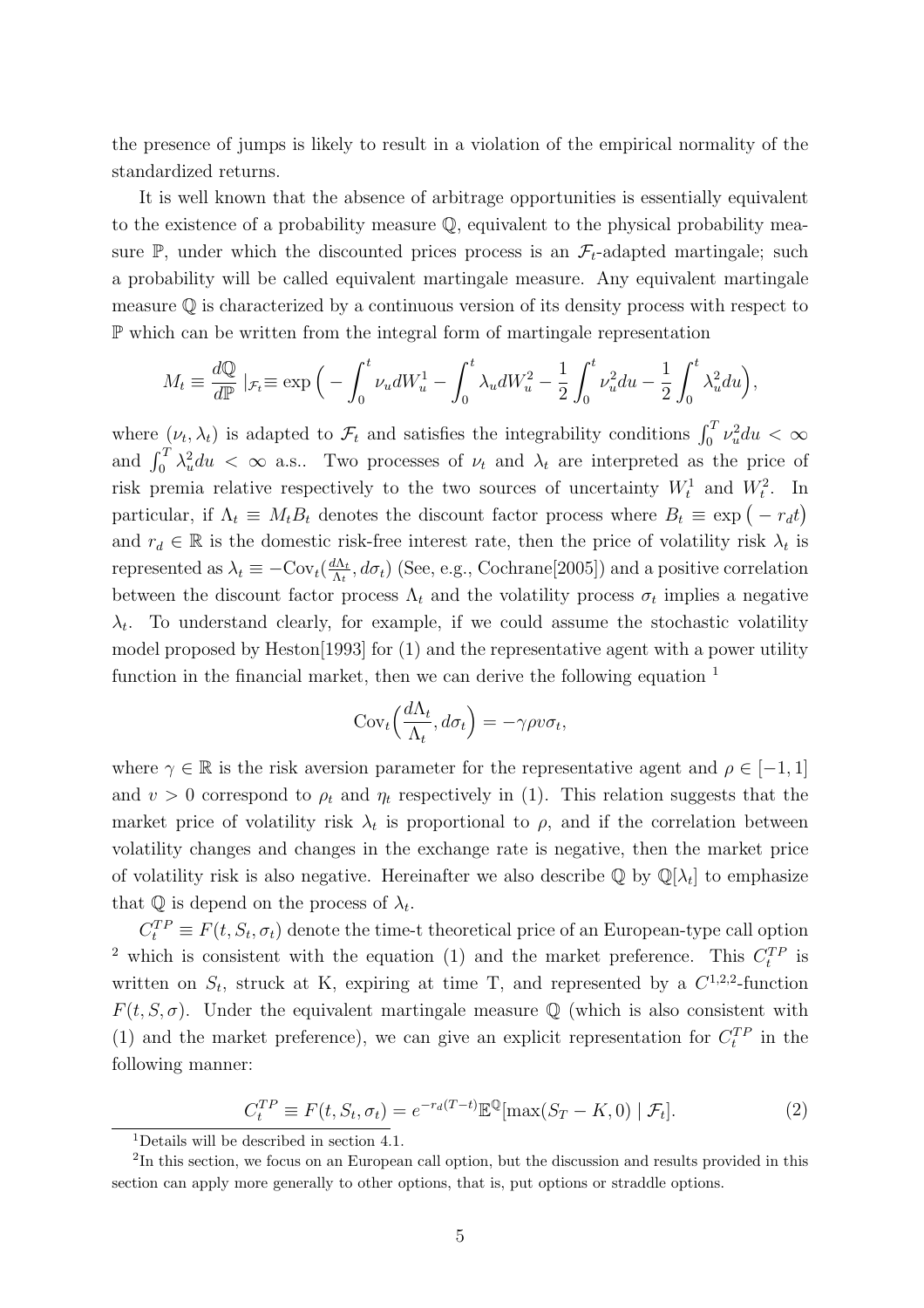Let us explore the theoretical delta-hedged option returns for  $C_t^{TP} = F(t, S_t, \sigma_t)$  based on the above assumption.

Under the assumption of  $0 \leq \tau \leq T - t$ , we can derive a following equation via Ito's lemma:

$$
C_{t+\tau}^{TP} = C_t^{TP} + \int_t^{t+\tau} \frac{\partial F}{\partial S}(u, S_u, \sigma_u) dS_u + \int_t^{t+\tau} \frac{\partial F}{\partial \sigma}(u, S_u, \sigma_u) d\sigma_u + \int_t^{t+\tau} \mathcal{D}F(u, S_u, \sigma_u) du,
$$
\n(3)

where

$$
\mathcal{D}F(t, S_t, \sigma_t) = \frac{\partial F}{\partial t}(t, S_t, \sigma_t) + \frac{1}{2}\sigma_t^2 S_t^2 \frac{\partial^2 F}{\partial S^2}(t, S_t, \sigma_t) + \frac{1}{2}\eta_t^2 \frac{\partial^2 F}{\partial \sigma^2}(t, S_t, \sigma_t) + \rho_t \eta_t \sigma_t S_t \frac{\partial^2 F}{\partial S \partial \sigma}(t, S_t, \sigma_t).
$$

If we define the delta-hedged gain and loss (hereinafter, DHGL)  $\Pi_{t,t+\tau}$  for  $C_t^{TP}$  in the period of  $[t, t + \tau]$  by

$$
\Pi_{t,t+\tau} \equiv C_{t+\tau}^{TP} - C_t^{TP} - \int_t^{t+\tau} \frac{\partial F}{\partial S}(u, S_u, \sigma_u) dS_u \n- \int_t^{t+\tau} \left( r_d F(u, S_u, \sigma_u) - (r_d - r_f) S_u \frac{\partial F}{\partial S}(u, S_u, \sigma_u) \right) du,
$$

then, from (3) it follows

$$
\Pi_{t,t+\tau} = \int_{t}^{t+\tau} \frac{\partial F}{\partial \sigma}(u, S_u, \sigma_u) d\sigma_u + \int_{t}^{t+\tau} \mathcal{D}F(u, S_u, \sigma_u) du \n- \int_{t}^{t+\tau} \left( r_d F(u, S_u, \sigma_u) - (r_d - r_f) S_u \frac{\partial F}{\partial S}(u, S_u, \sigma_u) \right) du \n= \int_{t}^{t+\tau} \mathcal{L}F(u, S_u, \sigma_u) du + \int_{t}^{t+\tau} \eta_u \frac{\partial F}{\partial \sigma}(u, S_u, \sigma_u) dW_u^2,
$$
\n(4)

where

$$
\mathcal{L}F(u, S_u, \sigma_u) = \theta_u \frac{\partial F}{\partial \sigma}(u, S_u, \sigma_u) + \mathcal{D}F(u, S_u, \sigma_u) - \left[r_d F(u, S_u, \sigma_u) - (r_d - r_f)S_u \frac{\partial F}{\partial S}(u, S_u, \sigma_u)\right].
$$
\n(5)

All the discussion on the DHGL explored above is valid when we know all the parameters of the model (1) perfectly and price options by a consistent manner with the model (1) under the known parameters. However, the option market participants could not necessarily price options based on the true equation (1) because they essentially could not know the true parameters of (1) due to limited information or might misestimate the set of parameters due to parameter uncertainty. That is to say that the option market participants might believe the another set of parameters that are not necessarily true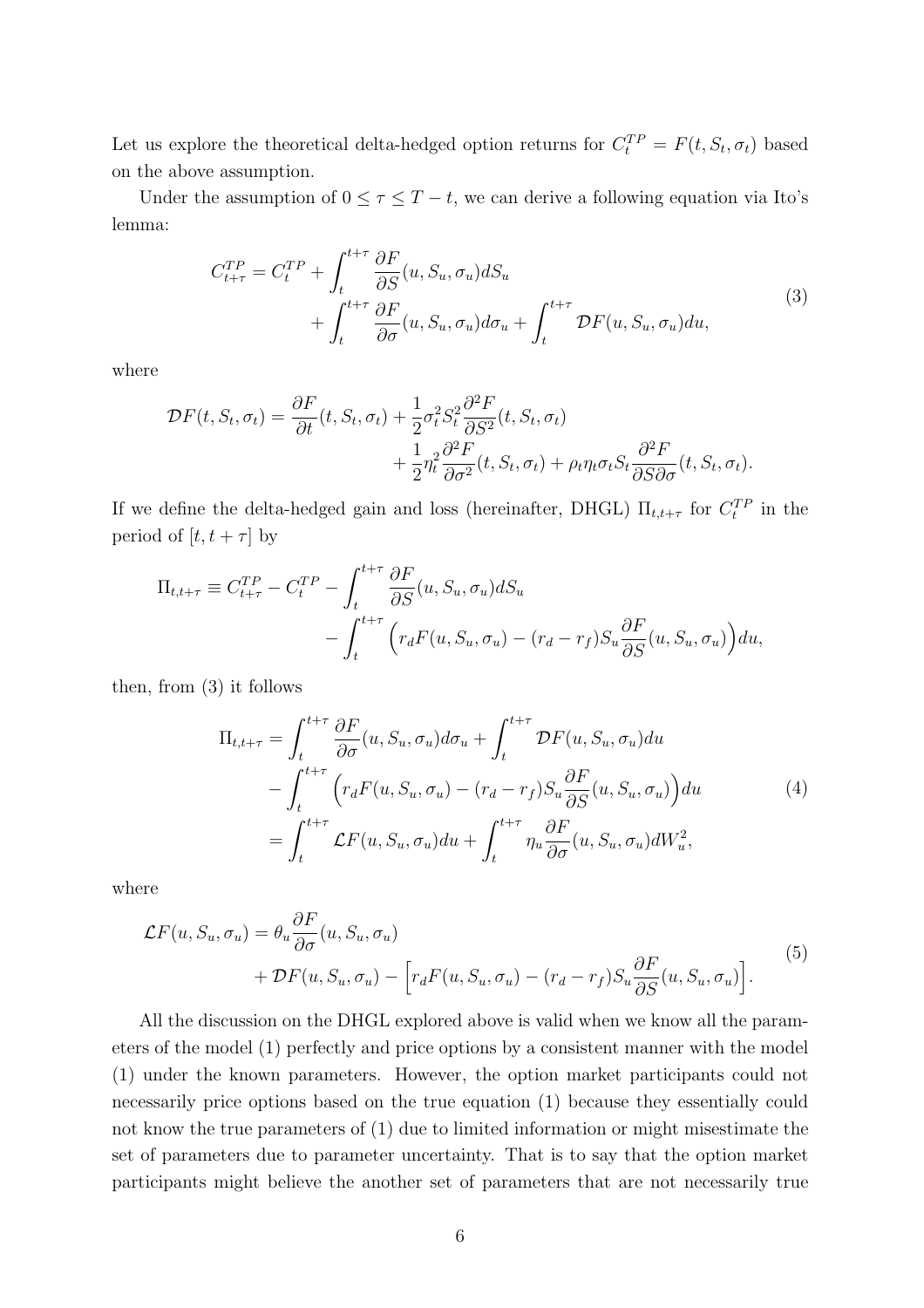while they try to estimate the true dynamics (1) based on historical market information. In this paper we assume that the available information set for the representative option market maker at time *t* is given as a sigma-algebra  $\mathcal{G}_t \equiv \sigma\{W_s^1, W_s^2 | s \leq t\} \vee \mathcal{N}$ and suppose that the representative option market maker estimates the another set of parameters  $\tilde{\theta}_t \equiv \mathbb{E}[\theta_t | \mathcal{G}_t], \tilde{\eta}_t \equiv \mathbb{E}[\eta_t | \mathcal{G}_t],$  and  $\tilde{\rho}_t \equiv \mathbb{E}[\rho_t | \mathcal{G}_t]$  for the drift of the volatility process, the diffusion coefficient of the volatility process, and the correlation between volatility changes and changes in the exchange rate, respectively. The parameters of  $\tilde{\theta}_t$ ,  $\tilde{\eta}_t$ , and  $\tilde{\rho}_t$  may not be equal to the parameters of  $\theta_t$ ,  $\eta_t$ , and  $\rho_t$ , respectively, because *θ*<sub>*t*</sub>, *η<sub>t</sub>*, and *ρ*<sup>*t*</sup> are not necessarily adapted to the filtration  $\{\mathcal{G}_t\}_{t\geq0}$  (They are adapted only to the filtration  $\{\mathcal{F}_t\}_{t>0}$ . Under such condition, it is natural to assume that the representative option market maker prices options based on the following another model for an exchange rate process  $\tilde{S}_t$ <sup>3</sup>:

$$
\frac{d\tilde{S}_t}{\tilde{S}_t} = \mu_t dt + \tilde{\sigma}_t \sqrt{1 - \tilde{\rho}_t^2} dW_t^1 + \tilde{\sigma}_t \tilde{\rho}_t dW_t^2,
$$
  
\n
$$
d\tilde{\sigma}_t = \tilde{\theta}_t dt + \tilde{\eta}_t dW_t^2.
$$
\n(6)

The quoted option price at time *t* determined by the representative option market maker which is consistent with the model (6) is denoted by

$$
C_t^M \equiv G(t, \tilde{S}_t, \tilde{\sigma}_t) \equiv e^{-r_d(T-t)} \mathbb{E}^{\mathbb{Q}}[\max(\tilde{S}_T - K, 0) | \mathcal{G}_t],
$$

<sup>4</sup> where *G* is a  $C^{1,2,2}$ -function that satisfies the following pricing equation:

$$
\frac{1}{2}\sigma_t^2 S_t^2 \frac{\partial^2 G}{\partial \tilde{S}^2}(t, \tilde{S}_t, \tilde{\sigma}_t) + \frac{1}{2} \tilde{\eta}_u^2 \frac{\partial^2 G}{\partial \tilde{\sigma}^2}(t, \tilde{S}_t, \tilde{\sigma}_t) \n+ \tilde{\rho}_t \tilde{\eta}_t \sigma_t S_t \frac{\partial^2 G}{\partial \tilde{S} \partial \tilde{\sigma}}(t, \tilde{S}_t, \tilde{\sigma}_t) + (r_d - r_f) S_t \frac{\partial G}{\partial \tilde{S}}(t, \tilde{S}_t, \tilde{\sigma}_t) \n+ (\tilde{\theta}_t - \lambda_t[\sigma]) \frac{\partial G}{\partial \tilde{\sigma}}(t, \tilde{S}_t, \tilde{\sigma}_t) + \frac{\partial G}{\partial t}(t, \tilde{S}_t, \tilde{\sigma}_t) - r_d G(t, \tilde{S}_t, \tilde{\sigma}_t) = 0.
$$
\n(7)

Due to such parameter uncertainty on the volatility dynamics introduced above, the option market participants try to hedge according to not the true function *F* but the misspecified function *G*, and this fact leads to the following proposition:

**Proposition 1** *If the representative option market maker tries to hedge based on the misspecified function G, then the expectation of the delta-hedged gain and loss from time t to*  $t + \tau$ ,  $\prod_{t,t+\tau}^G$ , *for the market maker, that is,*  $\mathbb{E}^{\mathbb{P}}[\Pi_{t,t+\tau}^G]$ *, is represented by the following* 

<sup>&</sup>lt;sup>3</sup>We assume that the SDE of (6) has a strong solution for  $\tilde{S}_t$  under the parameters of  $\tilde{\theta}_t$ ,  $\tilde{\eta}_t$ , and  $\tilde{\rho}_t$ . <sup>4</sup>The notation of  $C_t^M$  (or  $C_t^{TP}$ ) is in line with Galai<sup>[1983]</sup>.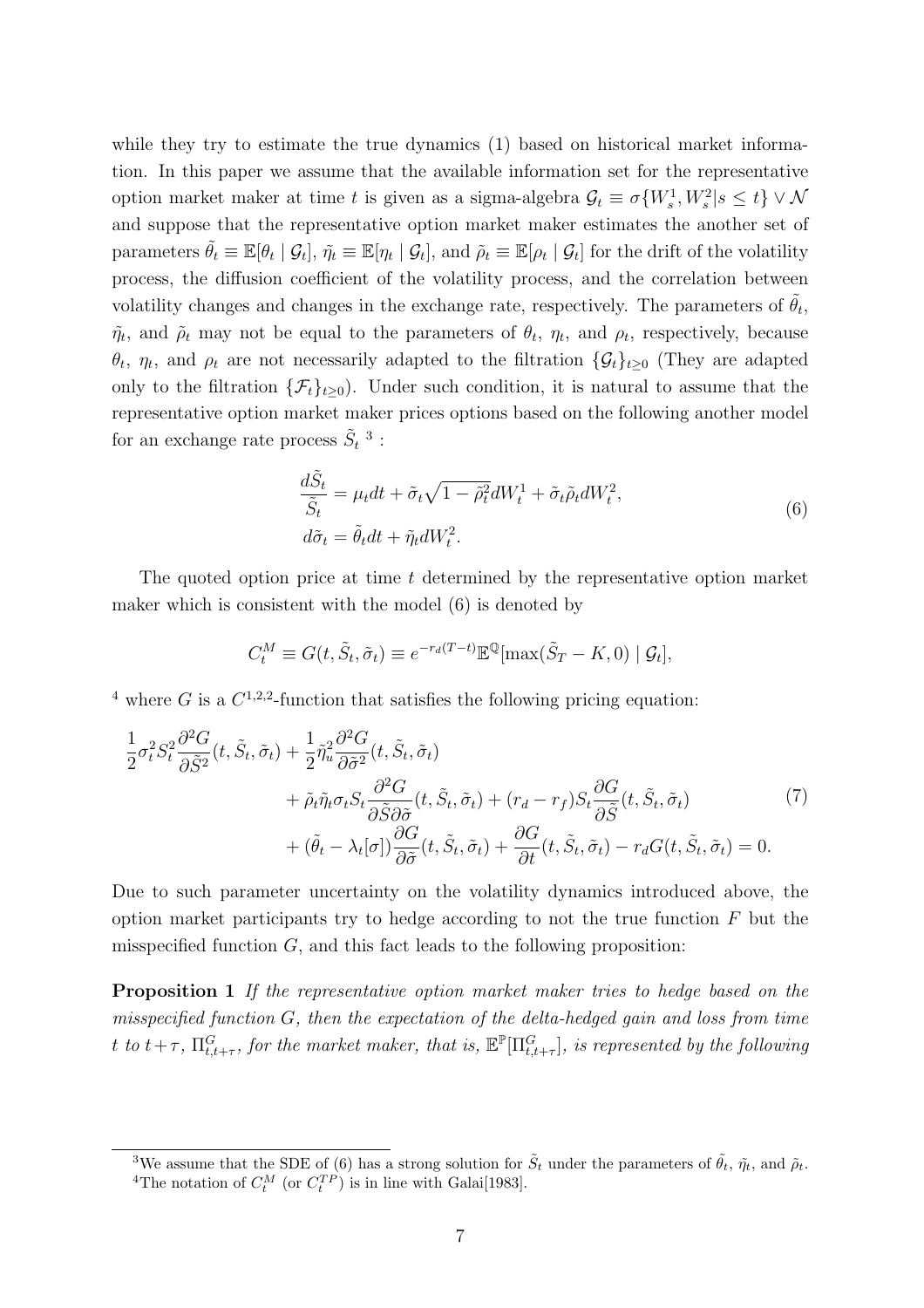*formula:*

$$
\mathbb{E}^{\mathbb{P}}\left[\Pi_{t,t+\tau}^{G}\right] = \int_{t}^{t+\tau} \mathbb{E}^{\mathbb{P}}\left[\frac{1}{2}(\eta_{u}^{2} - \tilde{\eta}_{u}^{2}) \frac{\partial^{2} G}{\partial \tilde{\sigma}^{2}}(u, \tilde{S}_{u}, \tilde{\sigma}_{u}) + (\rho_{u} \eta_{u} - \tilde{\rho}_{u} \tilde{\eta}_{u}) \sigma_{u} S_{u} \frac{\partial^{2} G}{\partial \tilde{S} \partial \tilde{\sigma}}(u, \tilde{S}_{u}, \tilde{\sigma}_{u}) + (\theta_{u} - \tilde{\theta}_{u}) \frac{\partial G}{\partial \tilde{\sigma}}(u, \tilde{S}_{u}, \tilde{\sigma}_{u})\right] du \qquad (8)
$$

$$
+ \int_{t}^{t+\tau} \mathbb{E}^{\mathbb{P}}\left[\lambda_{u}[\sigma] \frac{\partial G}{\partial \tilde{\sigma}}(u, \tilde{S}_{u}, \tilde{\sigma}_{u})\right] du.
$$

#### **Proof** *See the Appendix.*  $\Box$

An interpretation for the expected DHGL (8) is given as follows. If the price process of an underlying exchange rate assumed by the representative option market maker coincide with the true price process, that is to say,  $\theta_t = \tilde{\theta}_t$ ,  $\eta_t = \tilde{\eta}_t$  and  $\rho_t = \tilde{\rho}_t$ , then the first term in the right side of (8) equals zero and the expected DHGL under the physical measure P will be represented as

$$
\mathbb{E}^{\mathbb{P}}\big[\Pi_{t,t+\tau}^G\big] = \int_t^{t+\tau} \mathbb{E}^{\mathbb{P}}\big[\lambda_u \frac{\partial G}{\partial \tilde{\sigma}}(u, \tilde{S}_u, \tilde{\sigma}_u)\big] du.
$$

Thus, the expected DHGL will be perfectly determined only by the level of the volatility risk premium  $\lambda_t$ . In addition to the above assumption, if we assume a linear form of  $\lambda_u \equiv \lambda \sigma_u$   $\lambda \in \mathbb{R}^1$  for the volatility risk premium as well as the stochastic volatility model proposed by Heston[1993], the sign of the expected DHGL will coincide with the sign of the volatility risk premium parameter  $\lambda$  because  $\sigma_u > 0$  and  $\frac{\partial C_u}{\partial \tilde{\sigma}_u} > 0$ . But, if the parameters for the representative option market maker,  $\tilde{\theta}_t$ ,  $\tilde{\eta}_t$  and  $\tilde{\rho}_t$ , are not equal with those of true parameters in (1) (i.e.  $\theta_t$ ,  $\eta_t$  and  $\rho_t$ ), the sign and the magnitude of the expected DHGL will be affected by the parameter uncertainty term represented as the first term in the right side of (8) as well as the volatility risk premium term.

Let us provide a proposition related to the second term in the right side of (8) for the purpose of obtaining a more testable representation of the expected DHGL.

**Proposition 2** If  $C_t^M[\lambda_u]$  denotes the time-t call option price which is consistent with *the underlying exchange rate process (6) and the equivalent martingale measure*  $\mathbb{Q}[\lambda_u]$ , *the following inequation can be derived:*

$$
C_t^M[0] - C_t^M[\lambda_u] \leq (\geq) \int_t^T \mathbb{E}^{\mathbb{P}} \Big[ \lambda_u \frac{\partial C_u^M[\lambda_u]}{\partial \tilde{\sigma}_u} \Big] du \leq (\geq) \Big( 1 + r_d(T - t) \Big) \Big( C_t^M[0] - C_t^M[\lambda_u] \Big),
$$

*where*  $\lambda_u \geq (\leq)0$ *. Moreover, if we are able to assume*  $r_d \approx 0$ *, then this inequation can be further simplified to the approximation presented below:*

$$
C_t^M[0] - C_t^M[\lambda_u] \approx \int_t^T \mathbb{E}^{\mathbb{P}} \Big[ \lambda_u \frac{\partial C_u^M[\lambda_u]}{\partial \tilde{\sigma}_u} \Big] du. \tag{9}
$$

**Proof** *See the Appendix.*  $\Box$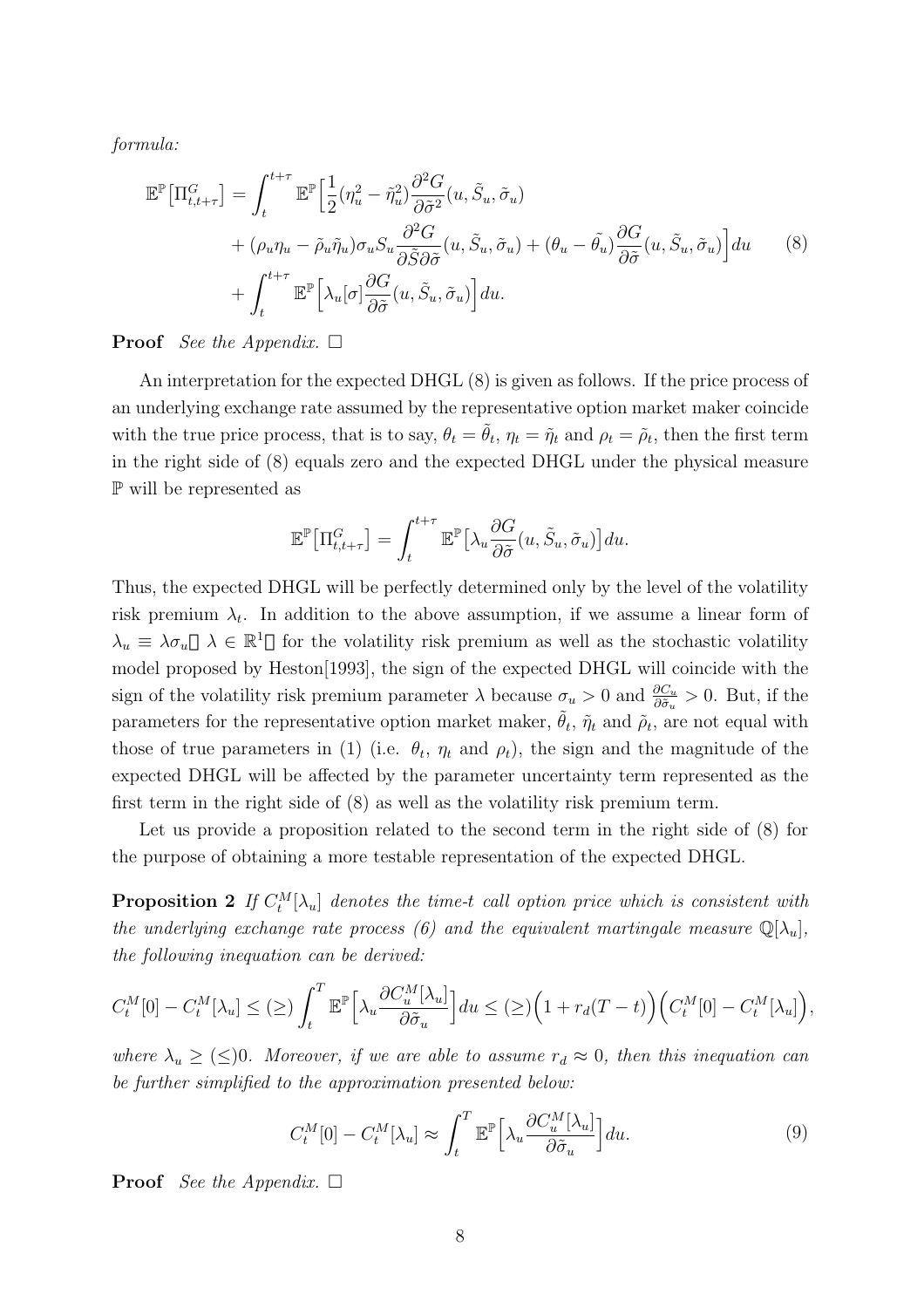Under the zero interest rate financial policy in Japan after the year of 2000, we are allowed to consider  $r_d$  to be approximately zero. So we can assume that (9) will be well-suited for the exchange rates whose base currency is the Japanese Yen.

Substituting the approximation of (9) for (8), an explicit representation of expected DHGL for the representative option market maker can be derived as follows:

$$
\mathbb{E}^{\mathbb{P}}\big[\Pi_{t,t+\tau}^{G}\big] \approx \int_{t}^{t+\tau} \mathbb{E}^{\mathbb{P}}\Big[\frac{1}{2}(\eta_{u}^{2} - \tilde{\eta}_{u}^{2}) \frac{\partial^{2} G}{\partial \tilde{\sigma}^{2}}(u, \tilde{S}_{u}, \tilde{\sigma}_{u}) + (\rho_{u}\eta_{u} - \tilde{\rho}_{u}\tilde{\eta}_{u})\sigma_{u}S_{u} \frac{\partial^{2} G}{\partial \tilde{S}\partial \tilde{\sigma}}(u, \tilde{S}_{u}, \tilde{\sigma}_{u}) + (\theta_{u} - \tilde{\theta}_{u}) \frac{\partial G}{\partial \tilde{\sigma}}(u, \tilde{S}_{u}, \tilde{\sigma}_{u})\Big] du \qquad (10)
$$

$$
+ C_{t}^{M}[0] - C_{t}^{M}[\lambda_{u}].
$$

We will simulate the DHGLs with historical market data and estimate the left side of (10) empirically in the following section. So if we can valuate the second term in the right side of (10) in each period, we will be able to provide a contribution analysis of the effect of parameter uncertainty and the effect of the volatility risk premium on the expected DHGL based on (10) empirically. In this paper, we assume that the representative option market maker determines option market prices being consistent with (6) by estimating the set of parameters in (6), that is to say,  $\tilde{\theta}_t$ ,  $\tilde{\eta}_t$ , and  $\tilde{\rho}_t$ , based on historical market price data. Thus under the assumption stated above, if we can estimate the set of parameters in (6) with historical market price data and calibrate the volatility risk premium implied in option market prices in each period, we will be able to provide a contribution analysis on the expected DHGL explicitly. An estimation strategy for  $\tilde{\theta}_t$ ,  $\tilde{\eta}_t$ , and  $\tilde{\rho}_t$  will be described in the next section. In the next subsection, we provide a calibration methodology for the volatility risk premium parameter implied in option market prices in each period with estimated parameters of  $\tilde{\theta}_t$ ,  $\tilde{\eta}_t$ , and  $\tilde{\rho}_t$ .

Hereinafter we assume  $\theta_t \equiv -k\sigma_t$ ,  $\eta_t \equiv v$ ,  $\rho_t \equiv \rho$ ,  $\tilde{\theta}_t \equiv -\tilde{k}\sigma_t$ ,  $\tilde{\eta}_t \equiv \tilde{v}$ , and  $\tilde{\rho}_t \equiv \tilde{\rho}$   $(k, \tilde{\eta}_t)$ *v*,  $\rho$ ,  $\tilde{k}$ ,  $\tilde{v}$ , and  $\tilde{\rho}$  are constants), that is to say, the stochastic volatility model proposed by Heston[1993] and investigate the expected DHGL represented by (10) in detail under such assumptions. Heston[1993] also assumes linear form of  $\lambda_t[\sigma] \equiv \lambda \sigma_t$  for the volatility risk premium and we are also assume that form in line with Heston[1993].

#### **2.2 Estimation for the Volatility Risk Premium**

As mentioned above, we assume that the representative option market maker prices options based on the model under the assumptions of  $\tilde{\theta}_t \equiv -\tilde{k}\sigma_t$ ,  $\tilde{\eta}_t \equiv \tilde{v}$ , and  $\tilde{\rho}_t \equiv \tilde{\rho}$  in (6), or

$$
\frac{d\tilde{S}_t}{\tilde{S}_t} = (r_d - r_f)dt + \tilde{\sigma}_t\sqrt{1 - \tilde{\rho}^2}dW_t^1 + \tilde{\sigma}_t\tilde{\rho}dW_t^2,
$$
  
\n
$$
d\tilde{\sigma}_t = -\tilde{k}\tilde{\sigma}_t dt + \tilde{v}dW_t^2.
$$
\n(11)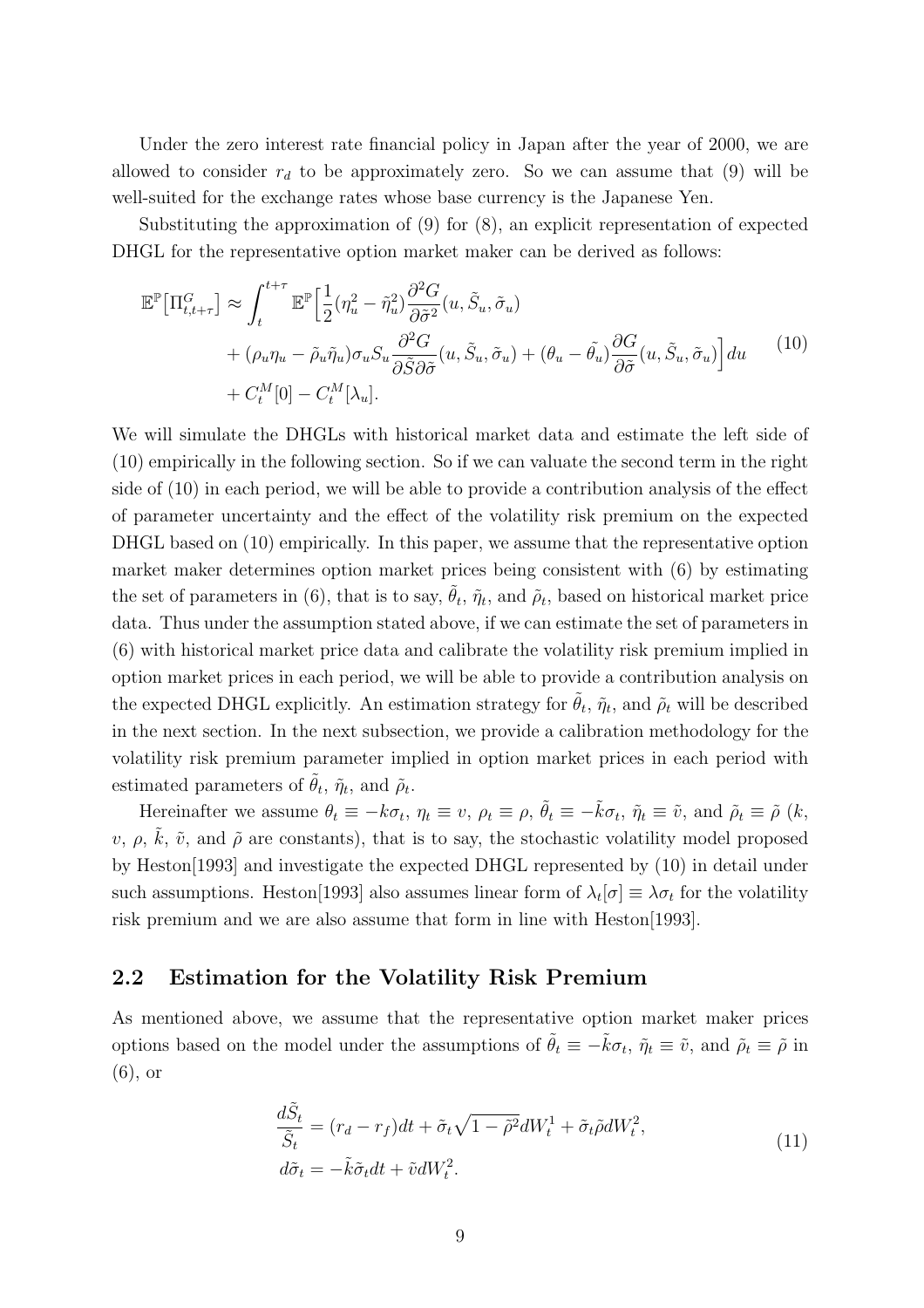If we assume the formula of the volatility risk premium as  $\lambda_t \equiv \lambda \tilde{\sigma}_t$  ( $\lambda \in \mathbb{R}$ ), that is to say, a linear form on the volatility, (11) will be rewrited as below under the risk neutral measure  $\mathbb{Q}[\lambda \tilde{\sigma}_t],$ 

$$
\frac{d\tilde{S}_t}{\tilde{S}_t} = (r_d - r_f)dt + \tilde{\sigma}_t\sqrt{1 - \tilde{\rho}^2}d\tilde{W}_t^1 + \tilde{\sigma}_t\tilde{\rho}d\tilde{W}_t^2,
$$
  

$$
d\tilde{\sigma}_t = -(\tilde{k} + \lambda)\tilde{\sigma}_t dt + \tilde{v}d\tilde{W}_t^2,
$$
\n(12)

where  $\tilde{W}_t \equiv \left(\tilde{W}_t^1, \tilde{W}_t^2\right)$  $\int_0^t$  is two-dimensional Brownian motion under  $\mathbb{Q}[\lambda \tilde{\sigma}_t]$  whose each component is represented as below:

$$
\tilde{W}_t^1 \equiv W_t^1 + \int_0^t \nu_u du \quad \text{and} \quad \tilde{W}_t^2 \equiv W_t^2 + \lambda \int_0^t \tilde{\sigma}_u du.
$$

Under (12), we can derive the expectation of instantaneous variance at time *t* under  $\mathbb{Q} \equiv \mathbb{Q}[\lambda \tilde{\sigma}_t],$ 

$$
\mathbb{E}_t^{\mathbb{Q}}[\tilde{\sigma}_u^2] = \tilde{\sigma}_t^2 \exp(-2(\tilde{k} + \lambda)(u - t)) + \frac{\tilde{v}^2}{2(\tilde{k} + \lambda)} \Big(1 - \exp(-2(\tilde{k} + \lambda)(u - t))\Big), \quad t \le u.
$$

Thus the expectation of realized variance  $RV_{t,T}$  in the period of  $[t, T]$  under  $\mathbb Q$  will be represented as below,

$$
\mathbb{E}_{t}^{\mathbb{Q}}[RV_{t,T}] = \mathbb{E}_{t}^{\mathbb{Q}}[\frac{1}{T-t} \int_{t}^{T} \tilde{\sigma}_{u}^{2} du] = \frac{1}{T-t} \int_{t}^{T} \mathbb{E}_{t}^{\mathbb{Q}}[\tilde{\sigma}_{u}^{2}] du
$$
  
= 
$$
\frac{\tilde{v}^{2}}{2(\tilde{k}+\lambda)} + \frac{\exp(-2(\tilde{k}+\lambda)T) - \exp(-2(\tilde{k}+\lambda)t)}{2(\tilde{k}+\lambda)(T-t)} \Big(\frac{\tilde{v}^{2}}{2(\tilde{k}+\lambda)} - \tilde{\sigma}_{t}^{2}\Big).
$$
 (13)

On the other hand, Carr and Wu[2009] provide the formula for the risk neutral expected value of return variance which can be well approximated with the value of a particular portfolio of options<sup>5</sup>.

**Proposition 3 (Carr and Wu(2009))** *Under no arbitrage, the time-t risk-neutral expected value of the return quadratic variation of an asset over horizon* [*t, T*] *can be approximated by the continuum of European out-of-the-money option prices across all strikes*

$$
dF_t = F_{t-} \sigma_{t-} dW_t + \int_{(-\infty,\infty)\setminus 0} F_{t-} (e^x - 1) \left[ \mu(dx, dt) - \nu_t(x) dx dt \right]
$$

(see Carr and Wu[2009] for details on a notation). The equation represented above models the futures price change as the summation of the increments of two orthogonal martingales: a purely continuous martingale and a purely discontinuous (jump) martingale. This decomposition is generic for any continuous time martingales. So, in general, Proposition 2 should be stated including the effect of jump component. But, in this paper, we only assume a *continuous* martingale in order to represent an underlying exchange rate process, so we leave the term induced by the jump component out of (14) in Proposition 2.

<sup>&</sup>lt;sup>5</sup>Carr and Wu<sup>[2009]</sup> assume that the futures price  $F_t$  solves the following stochastic differential equation,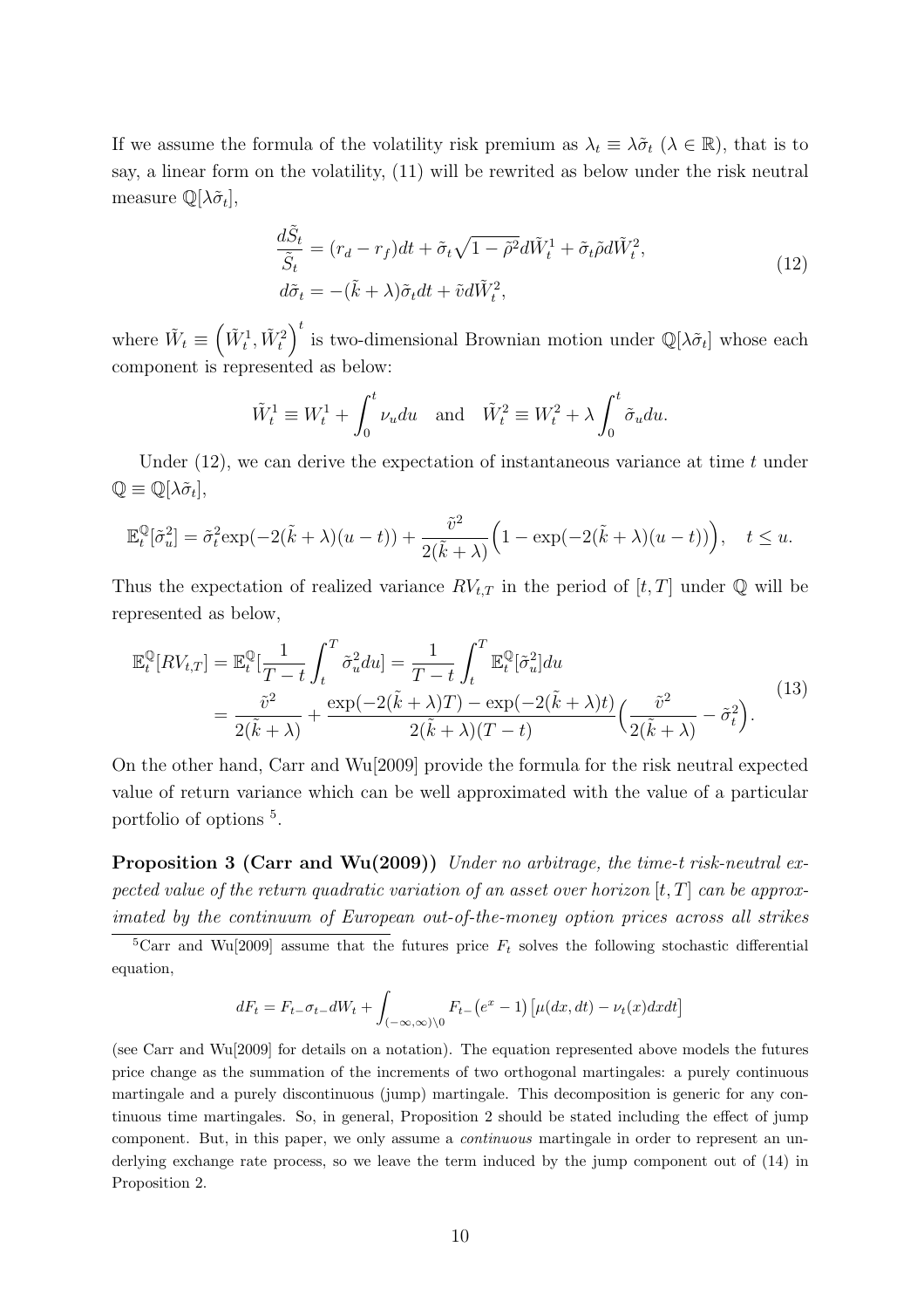*K >* 0 *and at the same maturity date T*

$$
\mathbb{E}_{t}^{\mathbb{Q}}[RV_{t,T}] = \frac{2}{T-t} \int_{0}^{\infty} \frac{\Theta_{t}(K,T)}{B_{t}(T)K^{2}} dK,
$$
\n(14)

*where*  $B_t(T)$  *denotes the time-t price of a bond paying one dollar at*  $T$ ,  $\Theta_t(K,T)$  *denotes the time-t value of an out-of-the-money option with strike price*  $K > 0$  *and maturity*  $T \geq t$  *(a call option when*  $K > F_t$  *and a put option when*  $K \leq F_t$ *).* 

**Proof** *See proof of Proposition1 in Carr and Wu[2009].*  $\Box$ 

Using the set of parameters in (6) and option prices  $\Theta_t(K,T)$  quoted in an option market, we can explicitly estimate  $\lambda$  based on the following equation

$$
\frac{2}{T-t} \int_0^\infty \frac{\Theta_t(K,T)}{B_t(T)K^2} dK = \frac{\tilde{v}^2}{2(\tilde{k}+\lambda)} + \frac{\exp(-2(\tilde{k}+\lambda)T) - \exp(-2(\tilde{k}+\lambda)t)}{2(\tilde{k}+\lambda)(T-t)} \left(\frac{\tilde{v}^2}{2(\tilde{k}+\lambda)} - \tilde{\sigma}_t^2\right),\tag{15}
$$

which can be derived with (13) and (14). Thus, using the  $\lambda$  estimated with the equation (15), we can calculate  $C_t^M[0] - C_t^M[\lambda_u]$ , the second term in the right hand side of (10), at each time t using the explicit closed formula for the European-type call option proposed by Heston $[1993]$ :

$$
C_t^M[\lambda \tilde{\sigma}_t] = S_t P_1 + e^{-r\tau} K P_2,
$$
  
\nwhere  
\n
$$
P_j = \frac{1}{2} + \frac{1}{\pi} \int_0^\infty Re \left[ \frac{e^{-\sqrt{-1}\phi ln(K)} F_j}{\sqrt{-1}\phi} \right] d\phi,
$$
  
\n
$$
F_j = e^{C + D\sigma_t^2 + \sqrt{-1}\phi ln(S_t)},
$$
  
\n
$$
C = (r_d - r_f)\tau \phi \sqrt{-1} + \frac{1}{4} \left[ (\beta_j - 2\tilde{\rho}\tilde{v}\phi \sqrt{-1} + h)\tau - 2ln\left(\frac{1 - ge^{h\tau}}{1 - g}\right) \right],
$$
  
\n
$$
D = \frac{\beta_j - 2\tilde{\rho}\tilde{v}\phi \sqrt{-1} + h}{4\tilde{v}^2} \left( \frac{1 - e^{h\tau}}{1 - ge^{h\tau}} \right),
$$
  
\n
$$
g = \frac{\beta_j - 2\tilde{\rho}\tilde{v}\phi \sqrt{-1} + h}{\beta_j - 2\tilde{\rho}\tilde{v}\phi \sqrt{-1} - h},
$$
  
\n
$$
h = \sqrt{(2\tilde{\rho}\tilde{v}\phi \sqrt{-1} - \beta_j)^2 - 4\tilde{v}^2(2u_j\phi \sqrt{-1} - \phi^2)}, \qquad (j = 1, 2)
$$
  
\nand

$$
\tau = T - t, u_1 = \frac{1}{2}, u_2 = -\frac{1}{2}, \beta_1 = 2\tilde{k} + \lambda - 2\tilde{\rho}\tilde{v}, \beta_2 = 2\tilde{k} + \lambda.
$$

Needless to say, we can also derive the closed formula for the European-type put option by using (16) and the put-call parity relation and will use these closed formulas for pricing currency options in the following empirical simulations.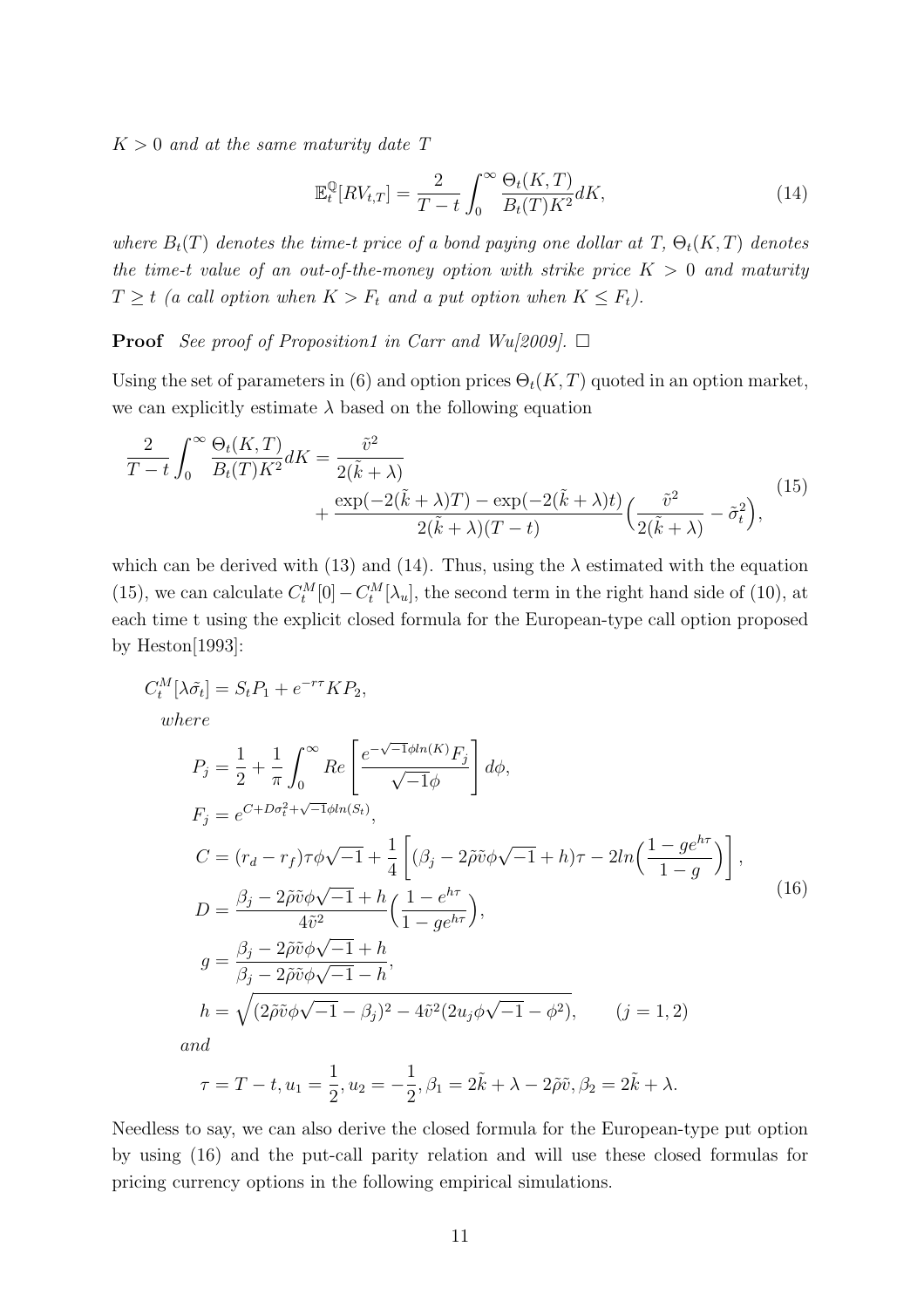## **3 Data and Methodology for an Empirical Implementation**

#### **3.1 Description of the OTC Currency Option Market and Data**

In our empirical study, we examine the expected DHGL and its contribution analysis with the USD-JPY spot exchange rate and the USD-JPY currency options with maturities of one month traded on the OTC market. The OTC currency option market has some special features and conventions. First, option prices in the OTC market are quoted in terms of deltas and implied volatilities instead of strikes and money prices, as in the organized option exchanges. At the time of settling a given deal, the implied volatility quotes are translated to money prices using the Garman-Kohlhagen formula, which is the equivalent of the Black-Scholes formula for currency options. This arrangement is convenient for option dealers in that they do not have to change their quotes every time the spot exchange rate moves. However, it is important to note that this does not mean that option dealers necessarily believe that the Black-Scholes assumptions are valid. They use the formula only as a one-to-one nonlinear mapping between the volatility delta space (where the quotes are made) and the strike premium space (in which the final specification of the deal is expressed for the settlement). Second, most transactions in the market involve option combinations. The popular combinations are straddles, risk reversals, and strangles. Among these, the most liquid combination is the standard delta-neutral straddle contract, which is a combination of a call and a put with the same strike. The strike price is set, together with the quoted implied volatility space, such that the delta of the straddle computed on the basis of the Garman-Kohlhagen formula is zero.

Because the standard straddle is by design delta neutral on the deal date, its price is not sensitive to the market price of the underlying foreign currency. However, it is sensitive to changes in volatility. Because of its sensitivity to volatility risk, deltaneutral straddles are widely used by participants in the OTC market to hedge and trade volatility risk. If the volatility risk is priced in the OTC market, then delta-neutral straddles are the best instruments through which to observe the risk premium. For this reason, Cocal and Shumway[2001] use delta-neutral straddles in their empirical study of expected returns on equity index options and find that a volatility risk premium is priced in the equity index option market.

We use the WM/Reuter closing spot rate for the exchange rate data, the LIBOR 1M interest rates for the domestic (Japan) and the foreign (United States of America) interest rates, and quoted implied volatility data from Bloomberg. The implied volatility data is from the European type put and call OTC currency options with maturities of one month and strike prices of 5 delta, 10 delta, 15 delta, 25 delta, 35 delta and ATM, respectively. In the following empirical simulation, we price the options using bid prices quoted in the actual market at each time point in order to take account of transactions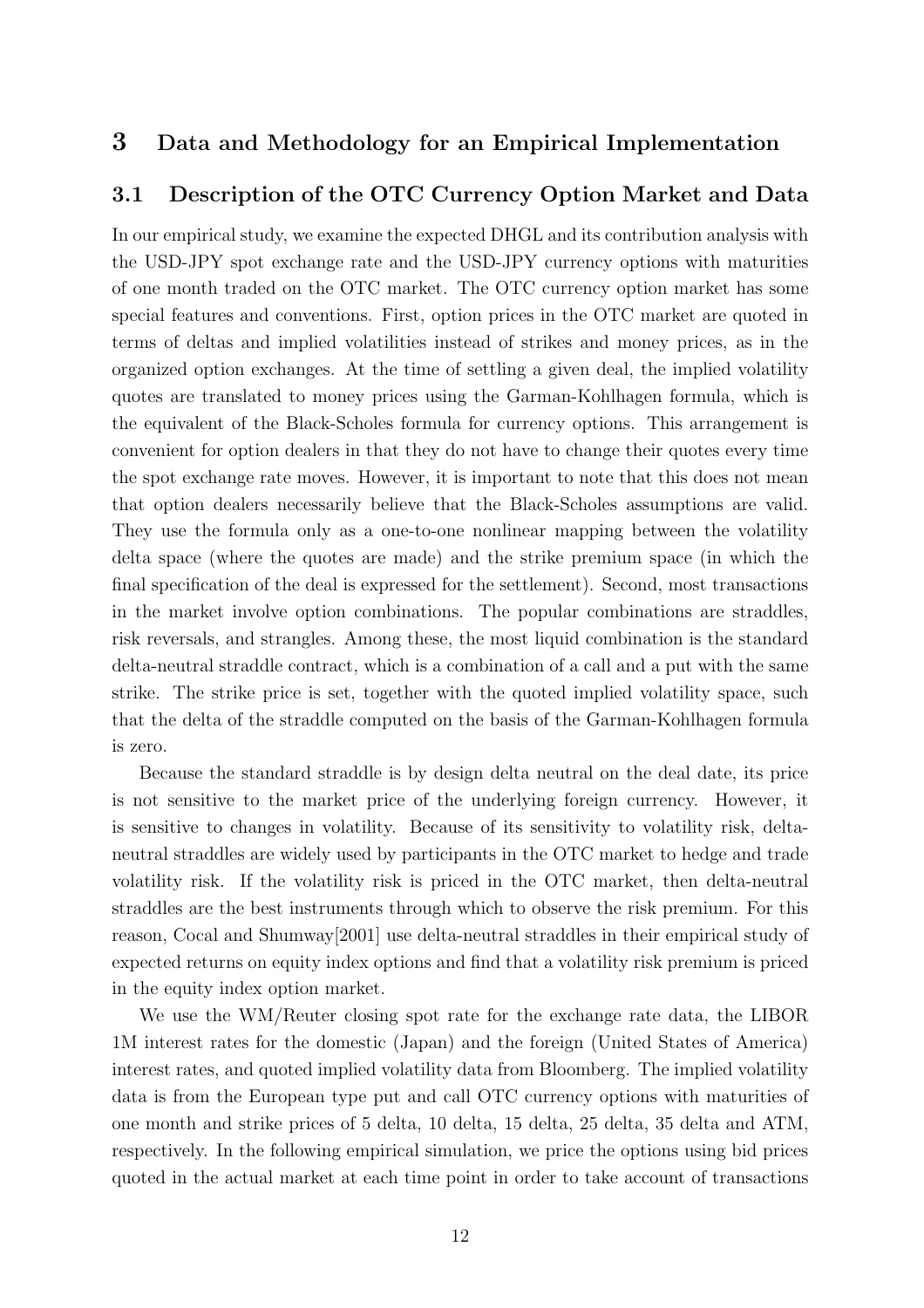costs when simulating the profit and loss generated by a delta-neutral hedging strategy with a short position of the European option. Our data sample starts in October 2003 (because of data availability of the implied volatility in the USD-JPY currency option market) and ends in June 2010.

Fig.3, Fig.4 and Fig.5 show the time series data for the USD-JPY WM/Reuter closing spot rate, the ATM implied volatility for the USD-JPY European put option, and the mid-bid price spread of the ATM implied volatility which indicates the level of transactions costs for selling strategies of the European ATM options at each time point, respectively. Table 7 provides descriptive statistics for the implied volatilities in the period from October 2003 to June 2010. In this table we can see the feature of "volatility skew", which indicates that the implied volatilities for OTM puts are higher than those for OTM calls during the period under consideration.

# **3.2 Parameter Estimation for the Heston[1993] Stochastic Volatility Model**

In this paper, we estimate a set of parameters for the Heston [1993] stochastic volatility model specified in equation (6) with the maximum likelihood method proposed by Aït-Sahalia<sup>[2001]</sup> and Aït-Sahalia and Kimmel<sup>[2007]</sup>. Aït-Sahalia and Kimmel<sup>[2007]</sup> provide an approximation formula for the likelihood function using the Hermite series expansion of the transition probability density of the Heston[1993] stochastic volatility model and propose a methodology for estimating the parameters of multivariate diffusion processes via the maximum likelihood method with discrete-sampled price data. They derive a closed form likelihood function used explicitly to estimate parameters of a two-dimensional diffusion process consisting of an underlying asset price and its instantaneous volatility or the option price associated with it. In this study, we use a historical 20-day realized volatility as a proxy for the instantaneous volatility and estimate the model parameters based on the maximum likelihood method proposed by Aït-Sahalia and Kimmel[2007]. We update the model parameters daily using the historical data of 1,750 days with a rolling estimation procedure.

### **3.3 Estimation of the Volatility Risk Premium**

To estimate the volatility risk premium parameter  $\lambda$  with equation (15), we need to calculate the integral term in that equation by a discretization of that integral. As mentioned in the previous subsection, we have only a grid of 11 implied volatility points in terms of the strike price, so that we first interpolate the implied volatilities at different moneyness levels with the polynomial approximation methodology proposed by Brunner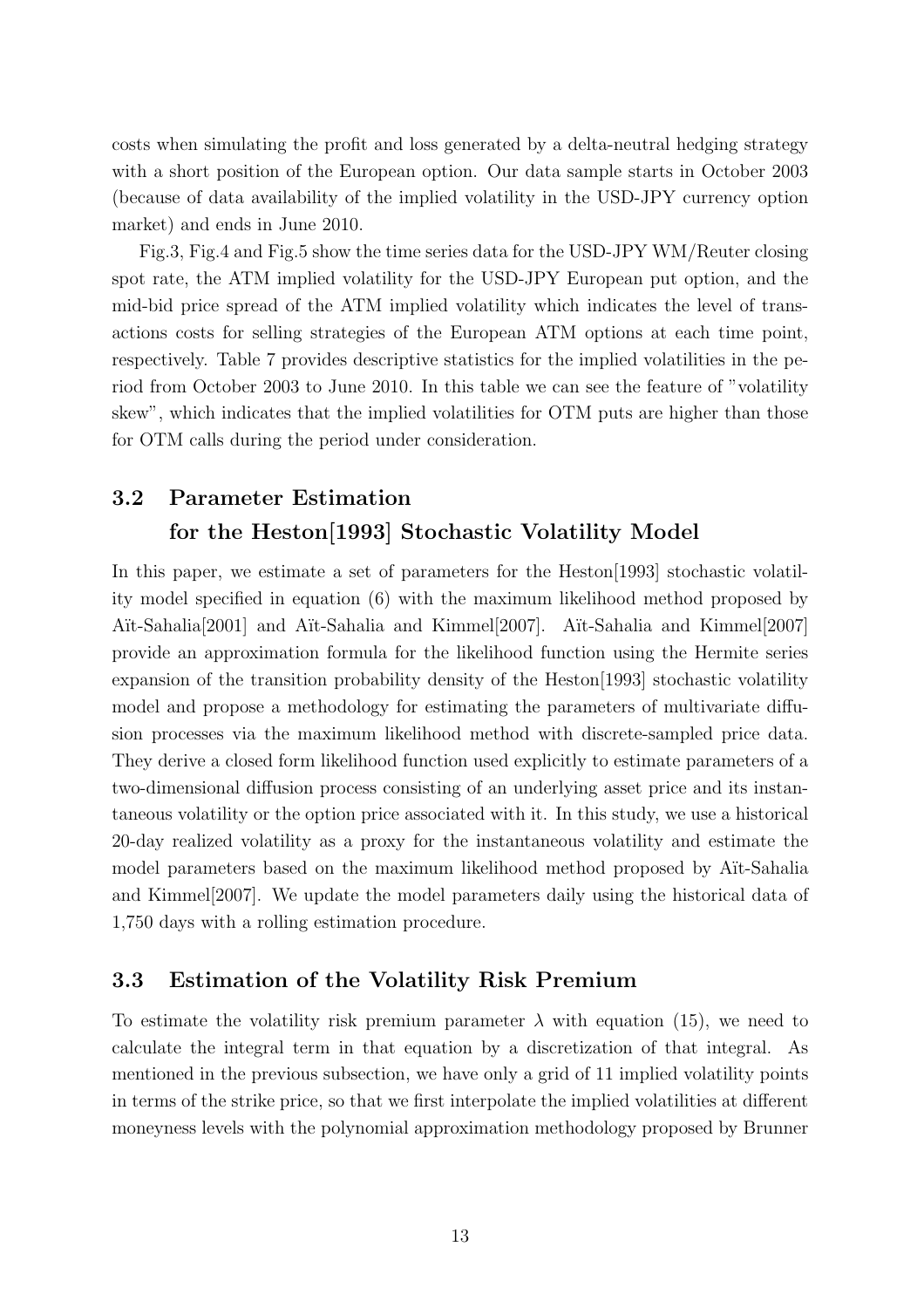and Hafner<sup>[2003]</sup> to obtain a fine curve of implied volatilities <sup>6</sup>. Then we obtain the value of the integral in (15) by applying the numerical integral technique. We calculate  $B_t(T)$ in (15) as exp(*−rd*(*T − t*)), which is a zero coupon bond price whose maturity date is *T*.

#### **3.4 Estimation of the Expected DHGL**

We employ an empirical analysis based on a historical simulation to estimate the magnitude of the expected DHGL for the delta-hedged option strategy with a short position of the one-month ATM-forward straddle  $7$  or the one-month OTM delta-25 put. In particular, beginning on our simulation on the date of October 31, 2003, we compute the DHGLs for those of the strategies at the end date after one month and repeat the same computations on the following day after October 31, 2003. The final simulation starts on May 31, 2010 and ends at June 30, 2010. We finally collect the DHGL results for 1,717 samples for each delta-hedged option strategy through those iterated simulations. We employ the Garman-Kohlhagen model, as an extension of the Black-Scholes model to currency options, to compute the delta of the short option positions for tractability, even though the delta computed from the Garman-Kohlhagen model may differ from the delta computed from a stochastic volatility model. If we use *C* to denote the European call option price on an exchange rate,  $P$  as the European put option price,  $S_0$  as the spot rate level on that exchange rate,  $r_f$  as the foreign risk free rate,  $r_d$  as the domestic risk free rate,  $\sigma$  as the volatility, *T* as the maturity, and  $N(\cdot)$  as the cumulative standard normal distribution function, Garman-Kohlhagen[1983] provides the closed formula for the prices of European currency options as follows:

$$
C = S_0 e^{-r_f T} N(d_1) - K e^{-r_d T} N(d_2) , \quad P = K e^{-r_d T} N(-d_2) - S_0 e^{-r_f T} N(-d_1),
$$

where

$$
d_1 = \frac{\ln(\frac{S_0}{K}) + (r_d - r_f + \frac{\sigma^2}{2})}{\sigma\sqrt{T}} \quad , \quad d_2 = \frac{\ln(\frac{S_0}{K}) + (r_d - r_f - \frac{\sigma^2}{2})}{\sigma\sqrt{T}} = d_1 - \sigma\sqrt{T}.
$$
 (17)

If the prices of European currency options are represented as described above, the delta values of call and put options are computed with the following respective formulas

$$
\Delta_{call} = e^{-r_f T} N(d_1) \quad , \quad \Delta_{put} = e^{-r_f T} (N(d_1) - 1).
$$

<sup>&</sup>lt;sup>6</sup>Brunner and hafter<sup>[2003]</sup> approximate the implied volatility  $\sigma_t^T(K)$ , whose the strike price is *K* and the maturity date is *T*, as a polynomial as follows;  $\sigma_t^T(K) = \beta_0 + \beta_1 M + \beta_2 M^2 + D\beta_3 M^3$ , where  $D \equiv 0 (if M \le 0), \equiv 1 (if M > 0)$  and  $M \equiv \log \left( \frac{K}{F_t^T} \right) / \sqrt{T-t}$ , under the definition that  $F_t^T$  is a forward rate whose the maturity date is *T* at each time *t*.

<sup>7</sup>The ATM-forward straddle contract is a combination of a call and a put option with the same strike price of ATM forward rate and the same maturity to the underlying forward contract.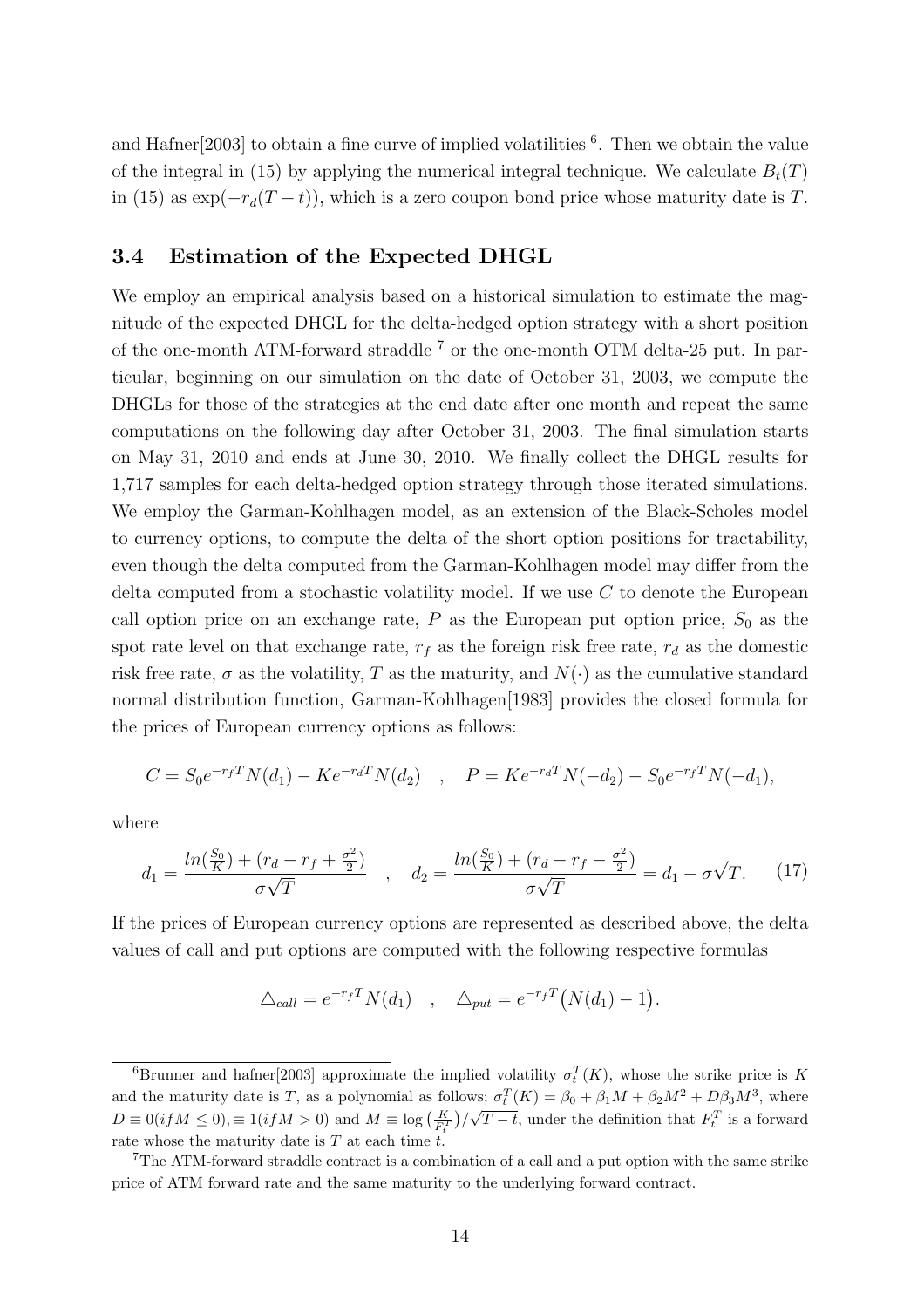Bakshi and Kapadia[2003] and Low and Zhang[2005] provide a simulation exercise that shows using the Black-Scholes delta-hedge ratio instead of the stochastic volatility counterpart has a negligible effect on the DHGL results, and they insist that the empirical analysis results regarding the existence and the sign of the volatility risk premium would not be affected by the decision regardless of which model is used to compute the delta. We also use the Garman-Kohlhagen model to compute the delta in line with the studies of Bakshi and Kapadia[2003] and Low and Zhang[2005]. In our delta-neutral hedge simulations, the volatility  $\sigma$  in the equation (17) is estimated using historical daily return data of 20 days.

We rebalance the delta-hedged option portfolio daily and measure the DHGL  $\Pi_{t,T}^G$  in the period from the contract date *t* to the maturity date *T* using the following formula:

$$
\Pi_{t,T}^G = C_t^M - C_T^M - \sum_{n=0}^{N-1} \Delta_{t_n} (S_{t_n} - S_{t_{n+1}}) + \sum_{n=0}^{N-1} (r_d C_t^M - (r_d - r_f) \Delta_{t_n} S_{t_n}) \frac{T-t}{N},
$$

where  $t_0 = t, t_1, t_2, \cdots, t_N = T$  are time steps during the period  $[t, T]$  and  $\Delta_{t_n}$  is the delta value of the option portfolio. In this study, we do not take transactions costs in the delta-neutral hedge operations with spot contracts into consideration because the effects of those transactions costs to the DHGL results are actually negligible due to the high liquidity and the low level of such costs in the USD-JPY exchange rate market.<sup>8</sup>.

## **4 An Empirical Analysis**

#### **4.1 Estimation Result for the Model Parameters**

Fig.6, Fig.7 and Fig.8 in Appendix show the time series results of the estimated parameters,  $\tilde{\kappa}$ ,  $\tilde{v}$ , and  $\tilde{\rho}$ , respectively, in (11), which represents the Heston[1993] stochastic volatility model. These parameters are estimated with the maximum likelihood methodology proposed by A¨ıt-Sahalia and Kimmel[2007]. In particular, Fig.8 shows the time series of estimated  $\tilde{\rho}$ , which is the correlation between volatility changes and changes in the exchange rate, and we find that the level of  $\tilde{\rho}$  is almost negative during the period under consideration.

Fig.1 shows the time series of the volatility risk premium parameter  $\lambda$  estimated with (15). The  $\lambda$  is also almost negative during the period under consideration and the result of negative market volatility risk premium is consistent with the result provided by Low and Zhang<sup>[2005]</sup>. However, this time series of the  $\lambda$  does not have a time consistency and it moves to negative values significantly after the Sub-prime crisis in 2007 followed by the largest negative period during the Lehman-crisis between September 2008 and October 2008.

<sup>&</sup>lt;sup>8</sup>As we mentioned before, we take account of transactions costs only in selling the option contracts in our empirical study.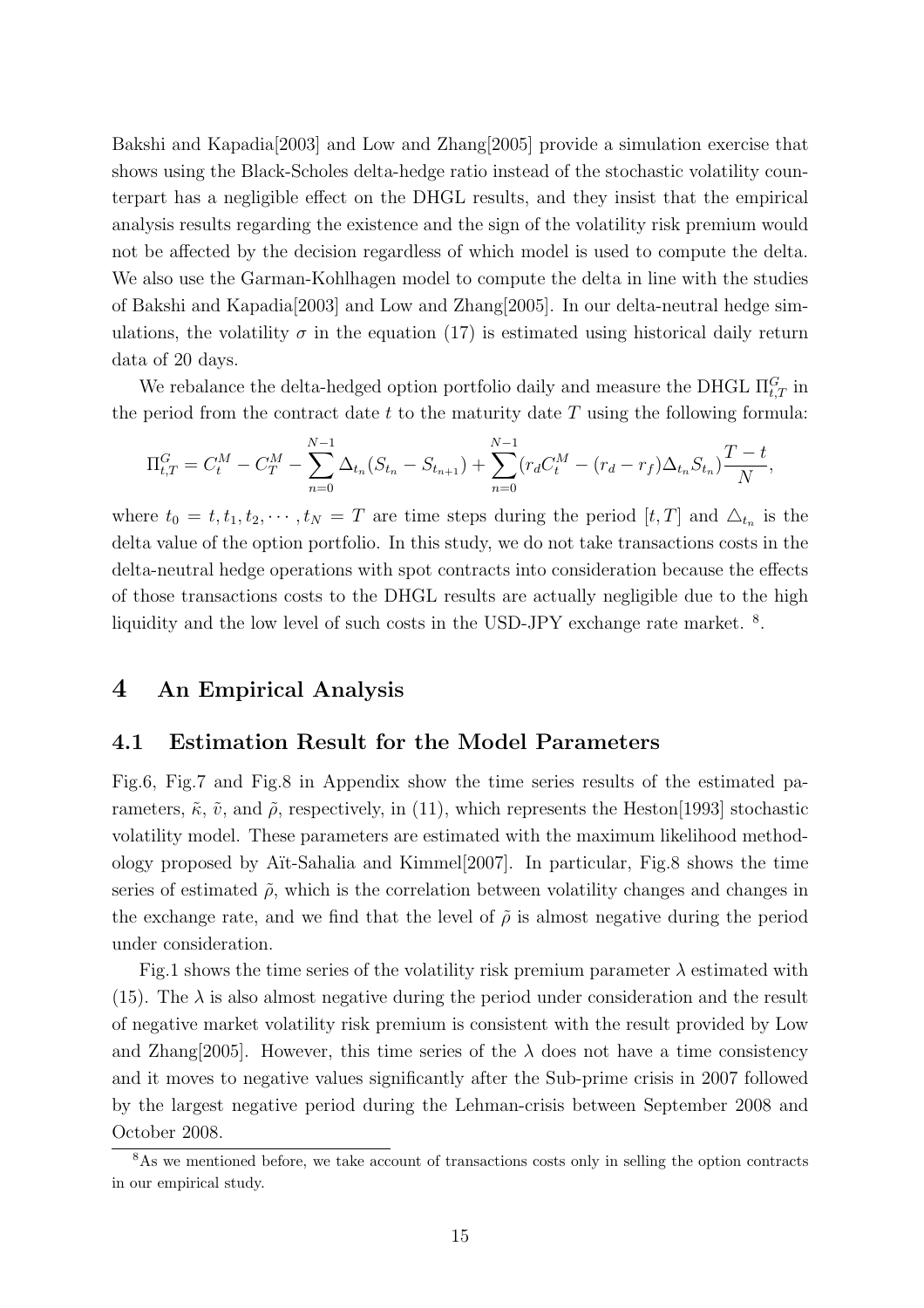We also show the statistical significance on the level of the volatility risk premium parameter  $\lambda$  exhibited in Fig.1. Table 1 summarizes the statistics for the  $\lambda$ . The top row of Table 1 shows the statistics on the  $\lambda$  for overall period between October 31, 2003 to May 31, 2010, and the middle and the bottom rows show the same statistics for the first half period between October 31, 2003 and December 29, 2006 and the following half period between January 2, 2007 and May 31, 2010, respectively. The second column of Table 1 shows the number of observations in each period. In the third column, we show the percentage of the  $\lambda$  values that are negative, and in the period from January 2, 2007 to May 31, 2010, we can find that almost all the  $\lambda$  have negative values. The percentage of negative values is 94.2 in that period. The unconditional means and the standard deviations of the  $\lambda$  are listed in the fourth and the fifth columns of Table 1 respectively.



**Fig. 1: The time series of the volatility risk premium parameter** *λ*

The sample mean is negative for each period, while the high standard deviations of the estimated  $\lambda$  make the means appear to not be significantly different from zero. However, it is misleading to use the unconditional standard deviation to test the mean because serial correlation in the time series of  $\lambda$  can cause the standard deviation to be a biased measure of the actual random error. The next three columns in Table 1 show that the first three autocorrelation coefficients are quite large and decay slowly. This result indicates that the time series may follow an autoregressive process. We also show

This figure shows a time series result of the  $\lambda$  estimated at each time point based on the equation (15) from October 31, 2003 to May 31, 2010. The model parameters in the equation (11) are estimated by the maximum liklihood method proposed by A¨ıt-Sahalia and Kimmel[2007], and we update the model parameters daily based on historical 1,750 days daily data with a rolling estimation procedure. We calculate the integral term in the equation (15) by a discretizaion and the numerical integral technique. We interpolate implied volatilities at different moneyness levels with a polynomial approximation methodology proposed by Brunner and hafner[2003] to obtain a fine curve of implied volatilities.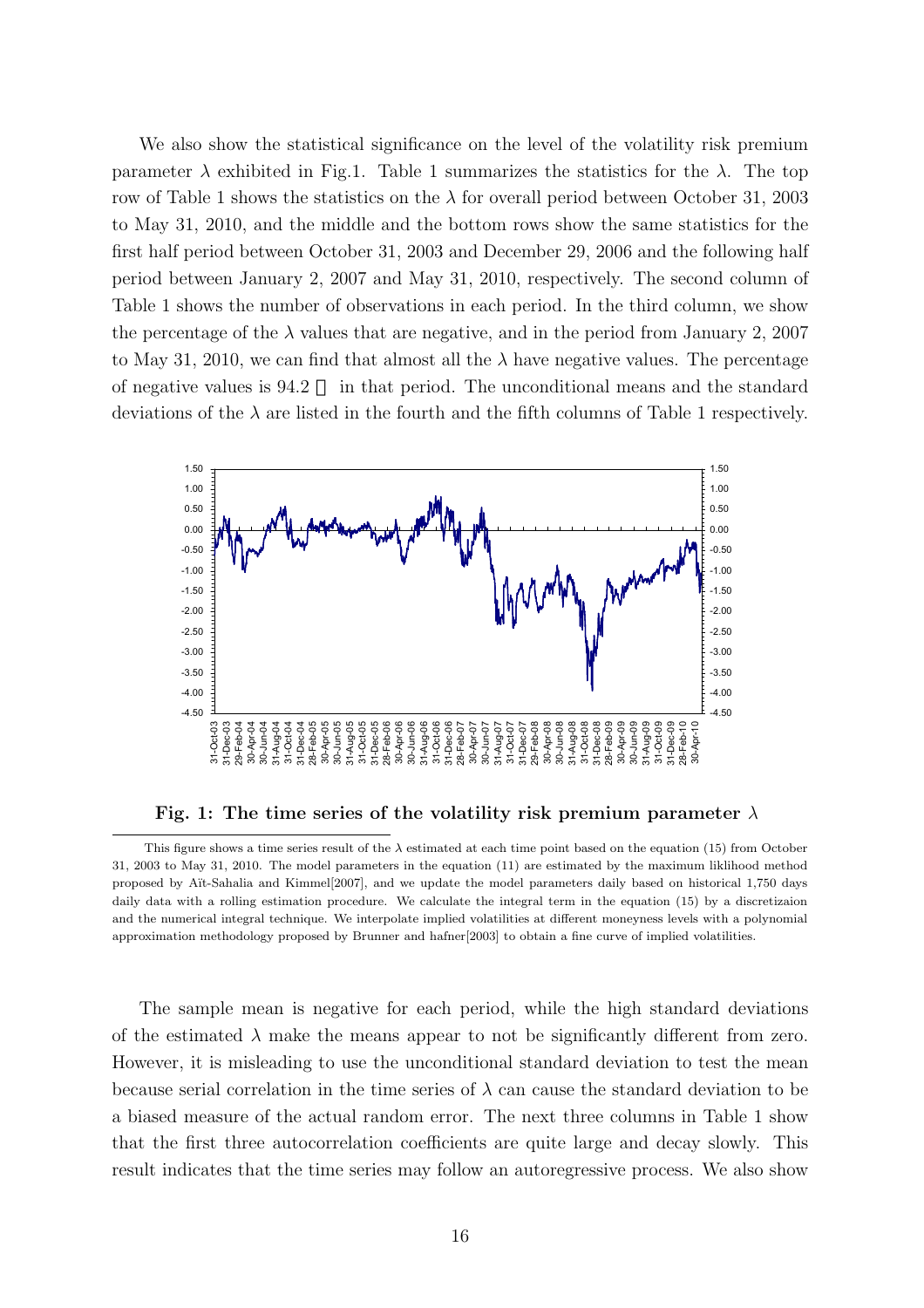the partial autocorrelation coefficients in Table 1. The first-order partial autocorrelation coefficient is large in all cases, while the second- and third-order autocorrelation coefficients become much smaller. The pattern for both autocorrelation coefficients and partial autocorrelation coefficients suggests the fitting of an autoregressive process of order three  $(AR(3))$  to the time series of the  $\lambda$ . The  $AR(3)$  process for the volatility risk premium parameter can be represented by the following model

$$
\lambda_t = \alpha + \beta_1 \lambda_{t-1} + \beta_2 \lambda_{t-2} + \beta_3 \lambda_{t-3} + \epsilon_t,
$$

where  $\lambda_t$  is the time-t volatility risk premium parameter and  $\epsilon_t$  is a white noise process. Its unconditional mean is given by the following formula

$$
\mathbb{E}[\lambda_t] = \frac{\alpha}{1 - \beta_1 - \beta_2 - \beta_3},
$$

which implies that the null hypothesis of a zero unconditional mean is equivalent to the null hypothesis that the intercept of the AR(3) process is equal to zero.

|                            | No.   | of   | Spl.     | Spl.  | (1) Auto Corr. |       |                  | (2) Partial Auto Corr. |       |                  |          | $(3)$ AR3 Int. |
|----------------------------|-------|------|----------|-------|----------------|-------|------------------|------------------------|-------|------------------|----------|----------------|
| Period                     | - of  |      | Mean     | Std.  |                |       |                  |                        |       |                  |          |                |
|                            | obs.  | 0    |          | Dev.  | Laal           | Laq2  | Lag <sub>3</sub> | Laq1                   | Lag2  | Lag <sub>3</sub> | $\alpha$ | pVal           |
| Total                      | 1.717 | 75.3 | $-0.686$ | 0.831 | 0.989          | 0.983 | 0.976            | 0.989                  | 0.171 | 0.037            | $-0.006$ | 0.046          |
| (A)                        | 826   | 55.0 | $-0.068$ | 0.324 | 0.957          | 0.925 | 0.897            | 0.957                  | 0.099 | 0.053            | $-0.001$ | 0.362          |
| $\left( \mathrm{B}\right)$ | 891   | 94.2 | $-1.260$ | 0.742 | 0.979          | 0.965 | 0.951            | 0.979                  | 0.169 | 0.033            | $-0.025$ | 0.004          |

**Table 1: Summary statistics on the volatility risk premium parameter** *λ*

The sample period is from October 31, 2003 to May 31, 2010. Period (A) in this table is the first half period from October 31, 2003 to December 29, 2006 and Period (B) is the following half period from January 2, 2007 to May 31, 2010. The second column of this table shows the number of observations in each time series. In the third column, we present the percentage of the  $\lambda$  which has a negative value. The unconditional means and standard deviations of the  $\lambda$  are respectively exhibited in the fourth and the fifth columns in this table.

We estimate the parameters of the AR(3) process introduced above and show the estimated intercept and its p-value for the t-statistic in the last two columns of Table 1. The intercept is significantly negative at the 5 level in overall period under consideration and significantly negative at the 1 level during the second half period from January 2, 2007 to May 31, 2010, whereas it is insignificant, although negative, during the first half period from October 31, 2003 to December 29, 2006. These results, that is to say that the volatility risk premium parameter  $\lambda$  is negative, are consistent with Low and Zhang[2005] in which provides an evidence of the negative volatility risk premium in currency option markets, but are also clearly show that the volatility risk premium parameter  $\lambda$  in the USD-JPY currency option market does not have a time consistency but essentially has a stochastic nature. This feature of time-varying volatility risk premium parameter (or time-varying volatility risk premium) in currency option markets is not found by Low and Zhang[2005] and we should notice that the existence of volatility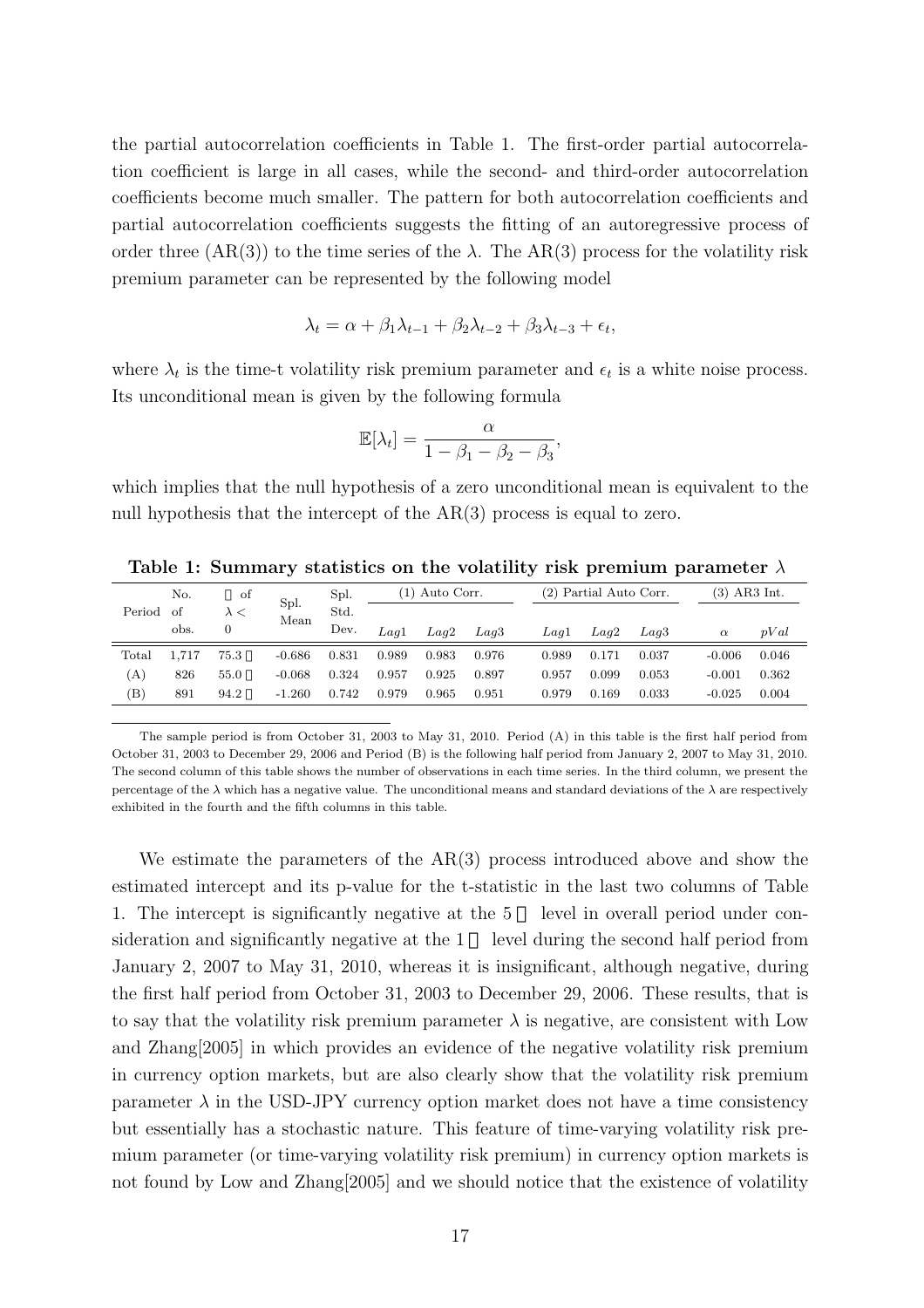risk premium in the USD-JPY currency option market is not necessarily significant at any time.

In equilibrium, we can obtain an explicit relation between the risk aversion parameter for the representative agent and the volatility risk premium parameter. According to Heston[1993],

$$
-\lambda \tilde{\sigma}_t = \text{Cov}_t \Big( \frac{d\Lambda_t}{\Lambda_t}, d\tilde{\sigma}_t \Big), \tag{18}
$$

where  $\Lambda_t$  is the stochastic discount factor process in the dynamic equilibrium setting and in the case that the utility function of the representative agent assumes the following power utility form,

$$
U_t = \exp(-\delta t) \frac{S_t^{1-\gamma}}{1-\gamma},
$$

where  $\delta$  is the subjective discount factor and  $\gamma$  is the risk aversion parameter, we can obtain a representation of  $\Lambda_t = \exp(-\delta t) S_t^{-\gamma}$  easily. Thus, by (11) and Ito's lemma, the following equation can be derived:



$$
Cov_t\left(\frac{d\Lambda_t}{\Lambda_t}, d\tilde{\sigma}_t\right) = -\gamma \tilde{\rho}\tilde{v}\tilde{\sigma}_t. \tag{19}
$$

**Fig. 2: Risk aversion parameter** *γ*

Equations of (18) and (19) lead to an explicit relation between the volatility risk premium parameter  $\lambda$  and the risk aversion parameter  $\gamma$ , that is to say,  $\gamma = \lambda/(\tilde{\rho}\tilde{v})$ .

The power utility is assumed to the utility function for the representative agent, and this figure shows the time series of the risk aversion parameter estimated by the relation of  $\gamma = \lambda/(\tilde{\rho} \tilde{v})$  during the period from October 2003 to May 2010. The model parameters in the equation (11) are estimated by the maximum liklihood method proposed by Aït-Sahalia and Kimmel[2007] and we update the model parameters daily based on historical 1,750 days daily data with a rolling estimation procedure. The value of  $\lambda$  is from the result exhibited in Fig.1.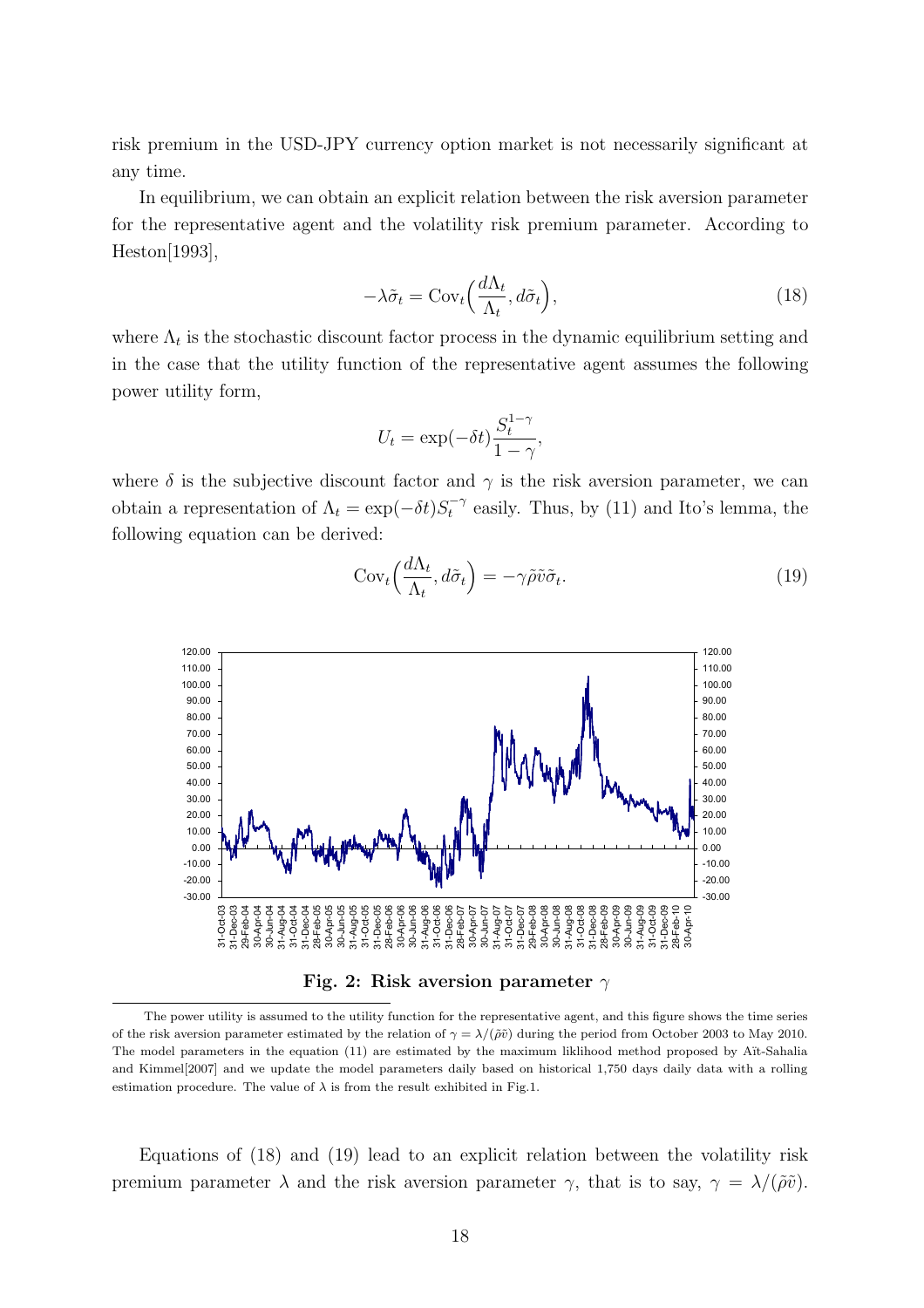This equation enables us to employ an empirical analysis to estimate the time series of the  $\gamma$  under the equilibrium mentioned above. Fig.2 shows the estimation result on the time series of the  $\gamma$ . This figure shows that it moves to significantly positive values after the sub-prime crisis in 2007 followed by the longest positive period during the Lehman crisis from September 2008 to October 2008. Then, it moves down slowly but seems to rise again during the period of the European financial crisis from April 2010 to May 2010.

#### **4.2 A Contribution Analysis on the Expected DHGL**

To demonstrate a contribution analysis on the expected DHGL represented by (10), we first calculate  $C_t^M[0] - C_t^M[\lambda]$ , which is the second term on the right side of the equation (10), using the set of estimated parameters  $(\tilde{k}, \tilde{v}, \tilde{\rho})$  and the volatility risk premium parameter  $\lambda$  shown in Fig.1. Combining this calculation result of  $C_t^M[0] - C_t^M[\lambda]$  with the DHGL estimated with simulated delta-hedged option returns according to (10), the effect of parameter uncertainty, the first term on the right side of the equation (10), can be estimated.

| (1)                                 | (2)            | (3)          |         | (4) Expected DHGL: |         |                        | $(5)$ Expected DHGL: |         |  |  |  |
|-------------------------------------|----------------|--------------|---------|--------------------|---------|------------------------|----------------------|---------|--|--|--|
| Interval                            | No. of         | Mean         |         | ATM Straddle Short |         | OTM delta-25 Put Short |                      |         |  |  |  |
| of $\lambda s$                      | Obs.           | of $\lambda$ | $(4-1)$ | $(4-2)$            | $(4-3)$ | $(5-1)$                | $(5-2)$              | $(5-3)$ |  |  |  |
|                                     |                |              | RP      | PU                 | Total   | RP                     | PU                   | Total   |  |  |  |
| Overall                             | 1,717          | $-0.69$      | 9.7     | $-3.8$             | 5.9     | 3.6                    | 2.2                  | 5.8     |  |  |  |
| $\lambda \in \left(-4, -3.5\right]$ | $\overline{4}$ | $-3.76$      | 89.3    | 73.2               | 162.4   | 32.8                   | 53.1                 | 86.0    |  |  |  |
| $\lambda \in (-3.5, -3]$            | 18             | $-3.15$      | 66.6    | 37.7               | 104.3   | 24.3                   | 63.4                 | 87.6    |  |  |  |
| $\lambda \in (-3, -2.5]$            | 25             | $-2.78$      | 59.2    | 62.9               | 122.1   | 21.8                   | 57.1                 | 78.9    |  |  |  |
| $\lambda \in (-2.5, -2]$            | 62             | $-2.22$      | 34.5    | 12.7               | 47.2    | 12.7                   | 19.5                 | 32.2    |  |  |  |
| $\lambda \in (-2, -1.5]$            | 186            | $-1.73$      | 25.5    | 8.2                | 33.7    | 9.5                    | $-0.6$               | 8.9     |  |  |  |
| $\lambda \in (-1.5, -1]$            | 304            | $-1.27$      | 15.2    | 4.9                | 20.1    | 5.7                    | $-3.3$               | 2.4     |  |  |  |
| $\lambda \in (-1, -0.5]$            | 233            | $-0.75$      | 7.8     | $-3.1$             | 4.7     | 2.9                    | 0.9                  | 3.7     |  |  |  |
| $\lambda \in (-0.5, 0]$             | 461            | $-0.03$      | 0.6     | $-26.2$            | $-25.6$ | 0.2                    | 1.6                  | 1.9     |  |  |  |
| $\lambda \in (0, +0.5]$             | 388            | 0.17         | $-1.3$  | $-5.4$             | $-6.7$  | $-0.4$                 | 3.6                  | 3.2     |  |  |  |
| $\lambda \in (+0.5, +1]$            | 36             | 0.62         | $-4.2$  | $-9.9$             | $-14.1$ | $-1.5$                 | $-0.5$               | $-2.0$  |  |  |  |

**Table 2: Contribution Analysis for the Expected Delta-hedged Gain Loss**

Starting on our simulation at the date of October 31, 2003, we compute the DHGL of each strategy at the end date after one month and repeat the same computations on the following day after October 31, 2003. The final simulation starts at May 31, 2010 and ends at June 30, 2010. We finally collect the DHGL results of 1,717 samples for each delta-hedged option strategy through those iterated simulations. We employ the Garman-Kohlhagen model, as an extension of the Black-Scholes model to currency options, to compute the delta of the short option positions for tractability. In this table, "No. of Obs." means the number of samples in each interval for the *λ*, and "Mean of *λ*" shows the average of the *λ* in each interval. "RP" shows the contribution induced by the volatility risk premium to the total expected DHGL and "PU" shows the contribution induced by parameter uncertainty to the total expected DHGL. These attribution results shown in this table are monthly based basis point returns.

Table 2 reports the contribution of the volatility risk premium ("RP" in Table2), which is represented by the second term on the right side of the equation (10), and the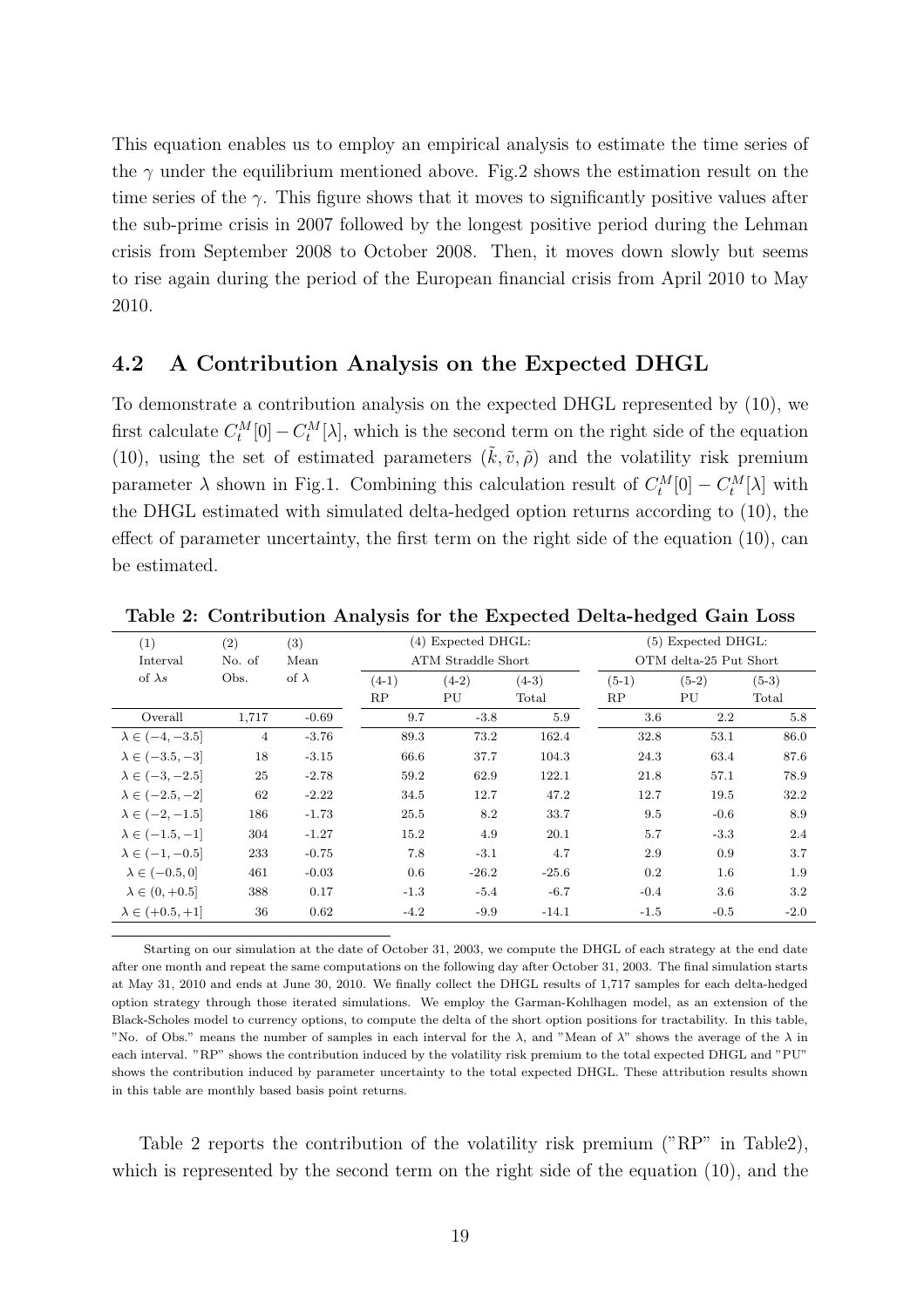contribution of parameter uncertainty ("PU" in Table2), which is represented by the first term on the right side of the equation (10), to the expected DHGL estimated by our historical simulation. To standardize the influence of the difference of the exchange rate level at each time point, we calculate the return represented as  $\Pi_{t,t+\tau}^G/S_t$  for each simulation and recognize this return as a proxy for the DHGL at each time point. To verify the effects of the strike price on the results of the contribution analysis for the expected DHGL, we examine historical simulations of short positions of the OTM delta-25 1M puts as well as the ATM 1M straddles. We segment the results into ten levels in terms of the level of volatility risk premium parameter  $\lambda$  at each time point to ensure the time dependencies of this attribution analysis. In this table, "No. of Obs." means the number of samples and "Mean of  $\lambda$ " shows the average of the  $\lambda$  in each interval. "RP" shows the contribution induced by the volatility risk premium to the total expected DHGL and "PU" shows the contribution induced by parameter uncertainty to the total expected DHGL. These attribution results shown in this table are monthly based basis point returns.

In this table, it is clear that the total level of expected DHGL increases in proportion as the volatility risk premium parameter  $\lambda$  decreases for both the delta-hedged ATM straddle short strategy and the delta-hedged OTM delta-25 put short strategy, and both effects of volatility risk premium and parameter uncertainty on the total expected DHGL make a significant impact on that variation. This result also indicates that, in the case of *λ ≤ −*2*.*5, the total expected DHGL is more than 100bp per month for the delta-hedged ATM straddle short strategy and approximately 80bp per month for the delta-hedged OTM delta-25 put short strategy. In particular, the effect of parameter uncertainty on the total expected DHGL seems to be more significant than the effect of volatility risk premium for the OTM delta-25 put strategy. One of the most important implications of this result is that the sign and the level of the expected delta-hedged option returns do not generally explain the existence of the volatility risk premiums. There are additional important factors that make an impact on delta-hedged option returns such as parameter uncertainty, rendering standard hedging-based tests on volatility risk premiums explored by, for example, Bakshi and Kapadia[2003] and Low and Zhang[2005], unreliable. We also find a large negative expected DHGL when the  $\lambda$  is in the interval between -0.5 and 0 for the case of ATM straddle short strategy. This result is generated almost entirely by the effect of parameter uncertainty and is especially affected by several jumps in the USD-JPY exchange rate market during the period of the European financial crisis from April 2010 to May 2010.

To understand the statistical significance of the expected DHGL shown in Table 2, we employ the same methodology as that used for the analysis in Table 1. Table 3 and Table 4 show the statistical significance of the total expected DHGL, the effect of volatility risk premium on the total expected DHGL, and the effect of parameter uncertainty on the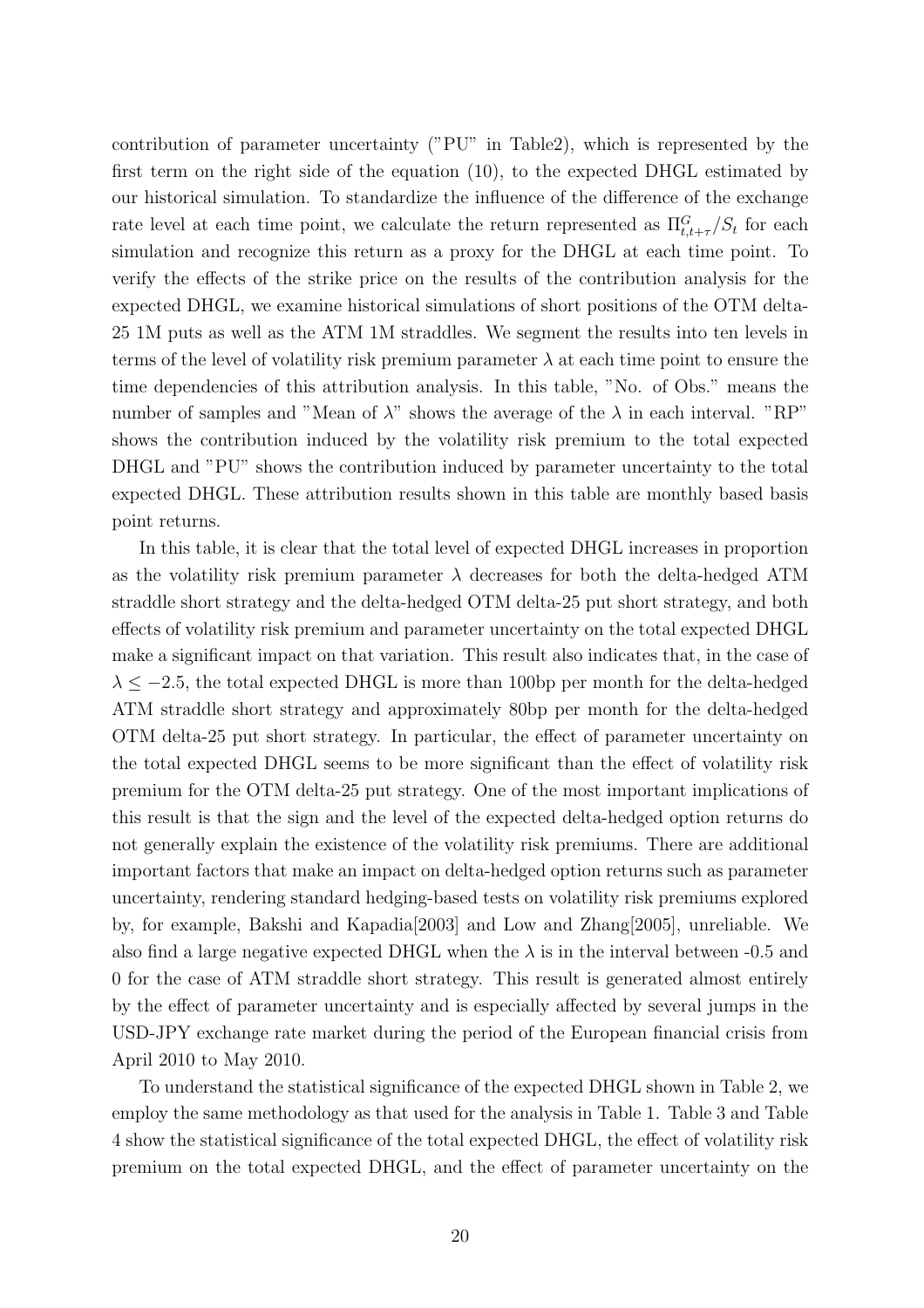total expected DHGL. In particular, Table 3 shows the result for ATM straddle short strategy, and Table 4 shows the result for OTM delta-25 put short strategy. Period (A) in these tables is the first term from October 31, 2003 to December 29, 2006 and Period (B) is the following term from January 2, 2007 to June 30, 2010. The second column lists the number of observations in each time series. In the third column, we report the percentage of the DHGL which has a positive value. The unconditional means of the DHGL are listed in the fourth column. The sample means and intercepts  $(\alpha)$  shown in these tables are monthly based basis point returns.

In Table 3, we find that the p-value for the intercept of the AR3-process for the total expected DHGL is 0.222 during the entire period, so that the statistical significance of the total expected DHGL does not seem to be high. However, if we focus on Period (B), the p-value on the intercept of the AR3-process decreases to 0.072 and it is significantly different from zero at the 10 level. This result seems to be induced by the statistical significance of the volatility risk premium during Period (B) (see the middle panel in Table 3).

In contrast, the statistical significance of the effect of parameter uncertainty on the total expected DHGL does not seem to be high during either period. Although parameter uncertainty might affect the level of the total expected DHGL, the statistical significance does not seem to be high in this empirical analysis.

|                                                         | No. of | of<br>Sample |                                                     |       | $(1)$ Auto Corr. |                           |       | (2) Partial Auto Corr. |       | $(3)$ AR3 Int. |       |
|---------------------------------------------------------|--------|--------------|-----------------------------------------------------|-------|------------------|---------------------------|-------|------------------------|-------|----------------|-------|
| Period                                                  | Obs.   | Pos.         | Mean                                                | Laq1  | Laq2             | Laq3                      | Laq1  | Laq2                   | Laq3  | $\alpha$       | pVal  |
|                                                         |        |              |                                                     |       |                  | Panel 1 : DHGLs $(RP+PU)$ |       |                        |       |                |       |
| Total                                                   | 1,717  | 55.3         | 5.9                                                 | 0.875 | 0.779            | 0.698                     | 0.875 | 0.059                  | 0.023 | 0.7            | 0.222 |
| (A)                                                     | 826    | 47.5         | $-8.3$                                              | 0.861 | 0.775            | 0.704                     | 0.861 | 0.133                  | 0.044 | $-1.0$         | 0.862 |
| (B)                                                     | 891    | 62.6         | 19.1                                                | 0.874 | 0.772            | 0.686                     | 0.874 | 0.036                  | 0.017 | 2.4            | 0.072 |
| Panel 2 : The effects of volatility risk premium $(RP)$ |        |              |                                                     |       |                  |                           |       |                        |       |                |       |
| Total                                                   | 1,717  | 75.3         | 9.7                                                 | 0.986 | 0.979            | 0.971                     | 0.986 | 0.211                  | 0.046 | 0.1            | 0.055 |
| (A)                                                     | 826    | 55.0         | 0.8                                                 | 0.951 | 0.920            | 0.894                     | 0.951 | 0.154                  | 0.082 | $0.0\,$        | 0.268 |
| (B)                                                     | 891    | 94.2         | 17.9                                                | 0.979 | 0.966            | 0.954                     | 0.979 | 0.202                  | 0.042 | $0.3\,$        | 0.021 |
|                                                         |        |              | Panel 3 : The effects of parameter uncertainty (PU) |       |                  |                           |       |                        |       |                |       |
| Total                                                   | 1,717  | 50.2         | $-3.8$                                              | 0.863 | 0.761            | 0.675                     | 0.863 | 0.062                  | 0.020 | $-0.4$         | 0.678 |
| (A)                                                     | 826    | 47.0         | $-9.1$                                              | 0.862 | 0.779            | 0.709                     | 0.862 | 0.137                  | 0.045 | $-1.1$         | 0.876 |
| (B)                                                     | 891    | 53.2         | $1.2\,$                                             | 0.863 | 0.754            | 0.662                     | 0.863 | 0.039                  | 0.015 | 0.3            | 0.432 |

**Table 3: Summary Statistics of the DHGL for the ATM Straddle Short Strategy**

The sample period of these simulation results is from October 31, 2003 to June 30, 2010. Period (A) in this table is the first term from October 31, 2003 to December 29, 2006 and Period (B) is the following term from January 2, 2007 to June 30, 2010. The second column of this table lists the number of observations in each time series. In the third column, we report the percentage of the DHGL which has a positive value. The unconditional means of the DHGL are listed in the fourth column. The sample means and intercepts (*α*) shown in this table are monthly based basis point returns.

Table 4 shows the same result as Table 3 for the delta-hedged OTM delta-25 put short strategy. In this case, the effect of parameter uncertainty on the total expected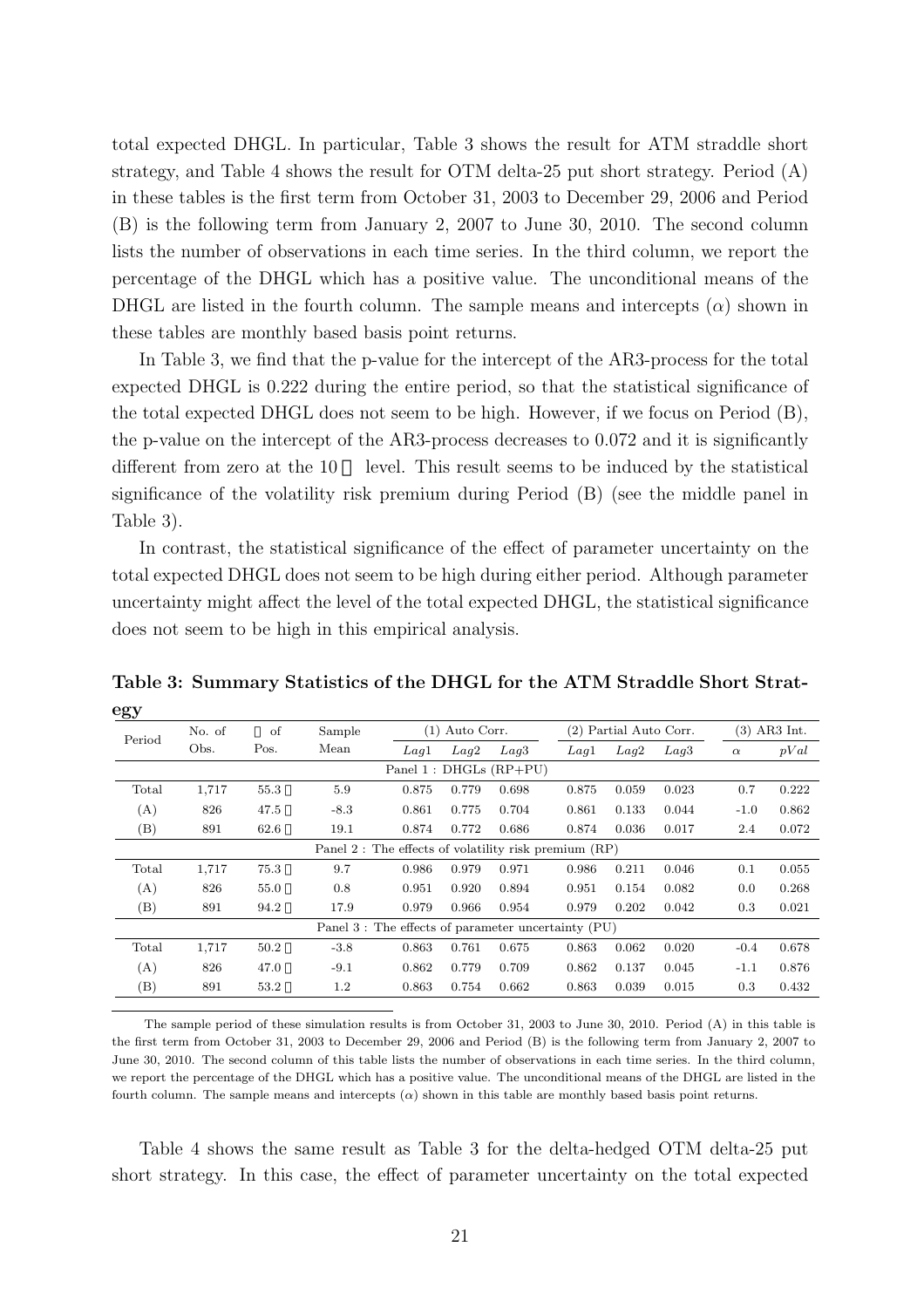DHGL seems to be high relative to the delta-hedged ATM straddle short strategy (see the bottom panel in Table 4). As a result, the statistical significance of the total expected DHGL during the entire period also seems to be high relative to Table 3. These results suggest that the effect of parameter uncertainty on the total expected DHGL for the OTM delta-25 put short strategy is more significant compared with the ATM straddle short strategy.

| Period | of<br>No. of<br>Sample |      |                                                      | Auto Corr.<br>(1) |       |                           | (2) Partial Auto Corr. |       | $(3)$ AR3 Int. |          |       |
|--------|------------------------|------|------------------------------------------------------|-------------------|-------|---------------------------|------------------------|-------|----------------|----------|-------|
|        | Obs.                   | Pos. | Mean                                                 | Laq1              | Laq2  | Laq3                      | Laq1                   | Laq2  | Laq3           | $\alpha$ | pVal  |
|        |                        |      |                                                      |                   |       | Panel 1 : DHGLs $(RP+PU)$ |                        |       |                |          |       |
| Total  | 1,717                  | 65.8 | 5.8                                                  | 0.904             | 0.825 | 0.757                     | 0.904                  | 0.042 | 0.024          | 0.5      | 0.101 |
| (A)    | 826                    | 63.3 | 4.2                                                  | 0.862             | 0.776 | 0.707                     | 0.862                  | 0.127 | 0.053          | 0.5      | 0.112 |
| (B)    | 891                    | 68.0 | 7.3                                                  | 0.911             | 0.833 | 0.765                     | 0.911                  | 0.019 | 0.019          | 0.7      | 0.179 |
|        |                        |      | Panel 2: The effects of volatility risk premium (RP) |                   |       |                           |                        |       |                |          |       |
| Total  | 1,717                  | 75.3 | 3.6                                                  | 0.984             | 0.976 | 0.969                     | 0.984                  | 0.235 | 0.084          | 0.0      | 0.052 |
| (A)    | 826                    | 55.0 | 0.3                                                  | 0.915             | 0.874 | 0.847                     | 0.915                  | 0.221 | 0.143          | 0.0      | 0.254 |
| (B)    | 891                    | 94.2 | 6.6                                                  | 0.976             | 0.964 | 0.952                     | 0.976                  | 0.219 | 0.070          | 0.1      | 0.020 |
|        |                        |      | Panel 3 : The effects of parameter uncertainty (PU)  |                   |       |                           |                        |       |                |          |       |
| Total  | 1,717                  | 63.2 | 2.2                                                  | 0.900             | 0.818 | 0.746                     | 0.900                  | 0.039 | 0.022          | 0.0      | 0.294 |
| (A)    | 826                    | 63.2 | 3.9                                                  | 0.863             | 0.778 | 0.709                     | 0.863                  | 0.126 | 0.054          | 0.0      | 0.128 |
| (B)    | 891                    | 63.2 | 0.7                                                  | 0.906             | 0.824 | 0.752                     | 0.906                  | 0.016 | 0.017          | 0.1      | 0.447 |

**Table 4: Summary Statistics of the DHGL for the OTM Put Short Strategy**

The sample period of these simulation results is from October 31, 2003 to June 30, 2010. Period (A) in this table is the first term from October 31, 2003 to December 29, 2006 and Period (B) is the following term from January 2, 2007 to June 30, 2010. The second column of this table lists the number of observations in each time series. In the third column, we report the percentage of the DHGL which has a positive value. The unconditional means of the DHGL are listed in the fourth column. The sample means and intercepts (*α*) shown in this table are monthly based basis point returns.

Finally, to investigate the magnitude of the effect of parameter uncertainty on the total expected DHGL in the pre- and post-financial crisis periods, we report a subperiod contribution analysis for the total expected DHGL in Table 5 and Table 6 with the same simulation results exhibited in Table 2. We divide the overall period into two periods of pre- and post-Lehman shock: the former period is from October 2003 to September 2008 and the latter period is from October 2008 to June 2010. In Table 5, "VRP Para." denotes the volatility risk premium parameter in each period. For the ATM straddle and the OTM delta-25 put short strategy, "Pre." shows the option premium for each corresponding strategy, and "RP" and "PU" show the contributions of the volatility risk premium and parameter uncertainty on the total expected DHGL, respectively. "Tot." shows the total expected DHGL. Each value introduced above is shown in terms of the average ("Ave.") in each period and also in terms of the relative percentage to the corresponding option premium ("Rel."). The average value of the option premium and each contribution to the total expected DHGL shown in this table are monthly based basis point returns. We obtain our daily delta-hedged option returns by selling a corresponding option and maintaining a delta-neutral portfolio using the spot contracts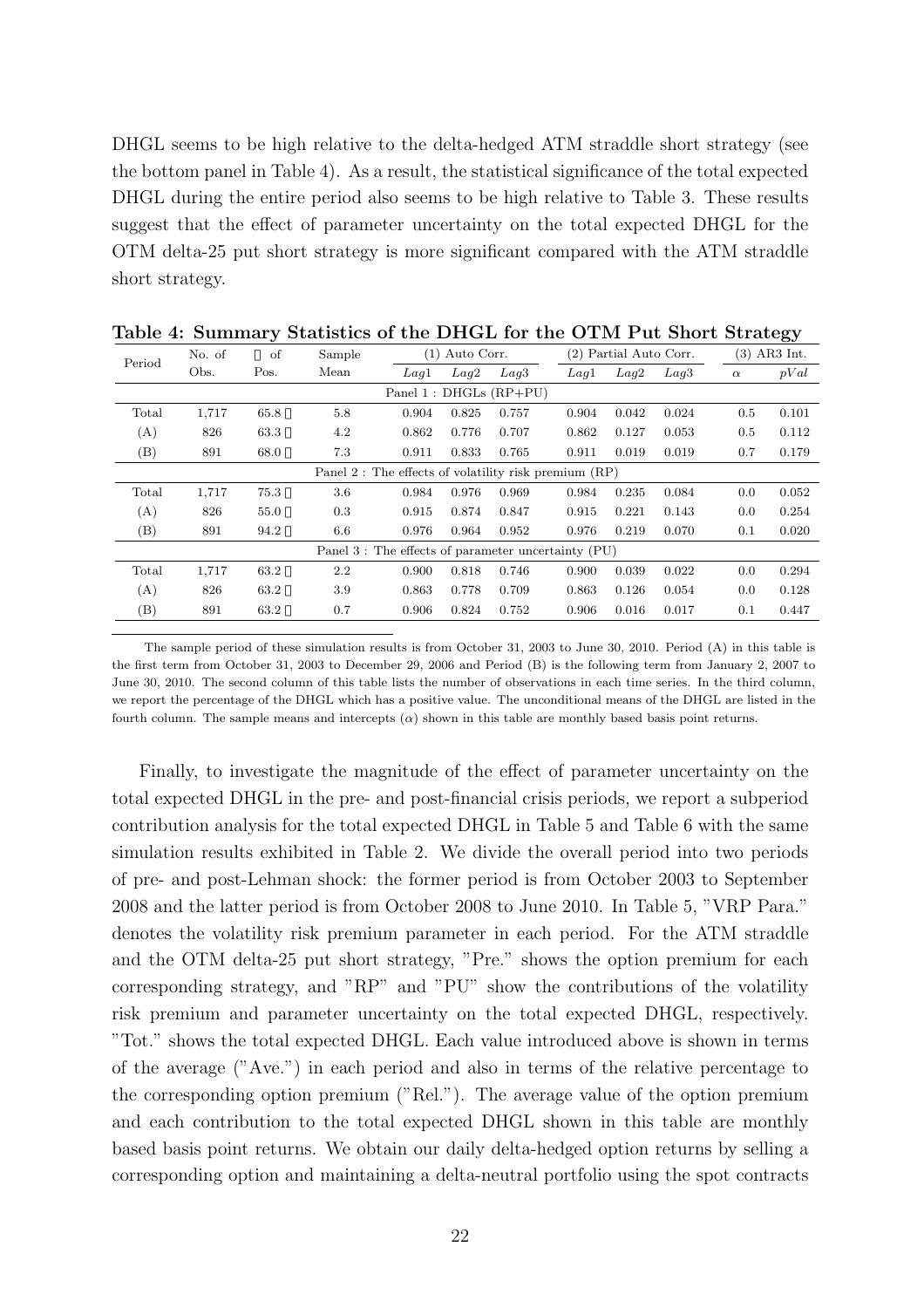of the USD-JPY exchange rate until the option matures. In calculating the delta-hedged return of the one-month option sold on a given trading day, say day 0, we use the information for days 1 to 22, assuming that there are 22 trading days before the option maturity date. Then, for the delta-hedged return of the one-month option sold on day 1, we use the information of day 2, day 3, up to day 23. Consequently, the delta-hedged returns of day 0 and day 1 straddles use information from an overlapping period between days 2 and 22. To address the concern that our evidence on a contribution analysis for delta hedged option returns is driven by the common information in the overlapping periods, we also construct a time-series of non-overlapping delta hedged option returns for each option strategy. Specifically, for each option strategy, we construct a monthly series of delta-hedged returns on the one-month options sold at the first trading day of each month in our sample period. Because the delta-hedged returns of the beginning-ofmonth option only depend on the information of the trading days in the same month, they are non-overlapping. Table 6 reports the result for the non-overlapping returns of each of the two delta-hedged option strategies.

|            | <b>VRP</b>               |             |           | (A) ATM Straddle |             |                                                                  |           | (B) OTM delta-25 Put |             |
|------------|--------------------------|-------------|-----------|------------------|-------------|------------------------------------------------------------------|-----------|----------------------|-------------|
|            | Para.                    | $(A1)$ Pre. | $(A2)$ RP | $(A3)$ PU        | $(A4)$ Tot. | $(B1)$ Pre.                                                      | $(B2)$ RP | (B3) PU              | $(B4)$ Tot. |
|            |                          |             |           |                  |             |                                                                  |           |                      |             |
|            |                          |             |           |                  |             | Panel 1: Overall Period [From October 2003 to June 2010]         |           |                      |             |
| $(1)$ Ave. | $-1.37$                  | 256.6       | 9.7       | $-3.8$           | 5.9         | 51.0                                                             | 3.6       | 2.2                  | 5.8         |
| $(2)$ Rel. | $\overline{\phantom{a}}$ | 100.0       | 3.8       | $-1.5$           | 2.3         | 100.0                                                            | 7.0       | 4.4                  | 11.4        |
|            |                          |             |           |                  |             | Panel 2: Pre-Lehman Crisis [From October 2003 to September 2008] |           |                      |             |
| $(1)$ Ave. | $-0.89$                  | 217.9       | 5.1       | $-13.2$          | $-8.1$      | 42.8                                                             | 1.9       | $-1.0$               | 0.9         |
| $(2)$ Rel. | $\overline{\phantom{a}}$ | 100.0       | 2.4       | $-6.1$           | $-3.7$      | 100.0                                                            | 4.4       | $-2.3$               | $2.0\,$     |
|            |                          |             |           |                  |             | Panel 3: Post-Lehman Crisis [From October 2008 to June 2010]     |           |                      |             |
| $(1)$ Ave. | $-2.80$                  | 370.9       | 23.1      | 24.2             | 47.3        | 75.3                                                             | 8.7       | 11.8                 | 20.5        |
| $(2)$ Rel. | $\overline{\phantom{a}}$ | 100.0       | 6.2       | 6.5              | 12.7        | 100.0                                                            | 11.5      | 15.6                 | 27.2        |

**Table 5: Relative Contribution Comparison of the Expected DHGL between Pre- and Post Lehman Crisis : Based on a time-series of overlapping results**

Starting on our simulation at the date of October 31, 2003, we compute the DHGL of each strategy at the end date after one month, and repeat the same computations on the following day after October 31, 2003. The final simulation starts at May 31, 2010 and ends at June 30, 2010. We finally collect the DHGL results of 1,717 samples through those iterated simulations. We employ the Garman-Kohlhagen model, as an extension of the Black-Scholes model to currency options, to compute the delta of the short option positions for tractability. In this table, "VRP Para." denotes the volatility risk premium parameter in each period. "Pre." shows the option premium for each corresponding strategy. "RP" and "PU" show the contribution of the volatility risk premium and parameter uncertainty to the total expected DHGL, respectively. "Tot." shows the total expected DHGL. Each value introduced above is shown in terms of the average ("Ave.") in each period and also shown in terms of the relative percentage to corresponding option premium ("Rel."). The average value of option premium and each contribution to the total expected DHGL shown in this table are monthly based basis point returns.

We find several important pieces of evidence on delta-hedged option returns in Table 5 and 6. First, in the case of the ATM straddle short strategy, the effect of parameter uncertainty on the total expected DHGL does not seem to be high in the overall period from October 2003 to June 2010 because the relative value of the effect of parameter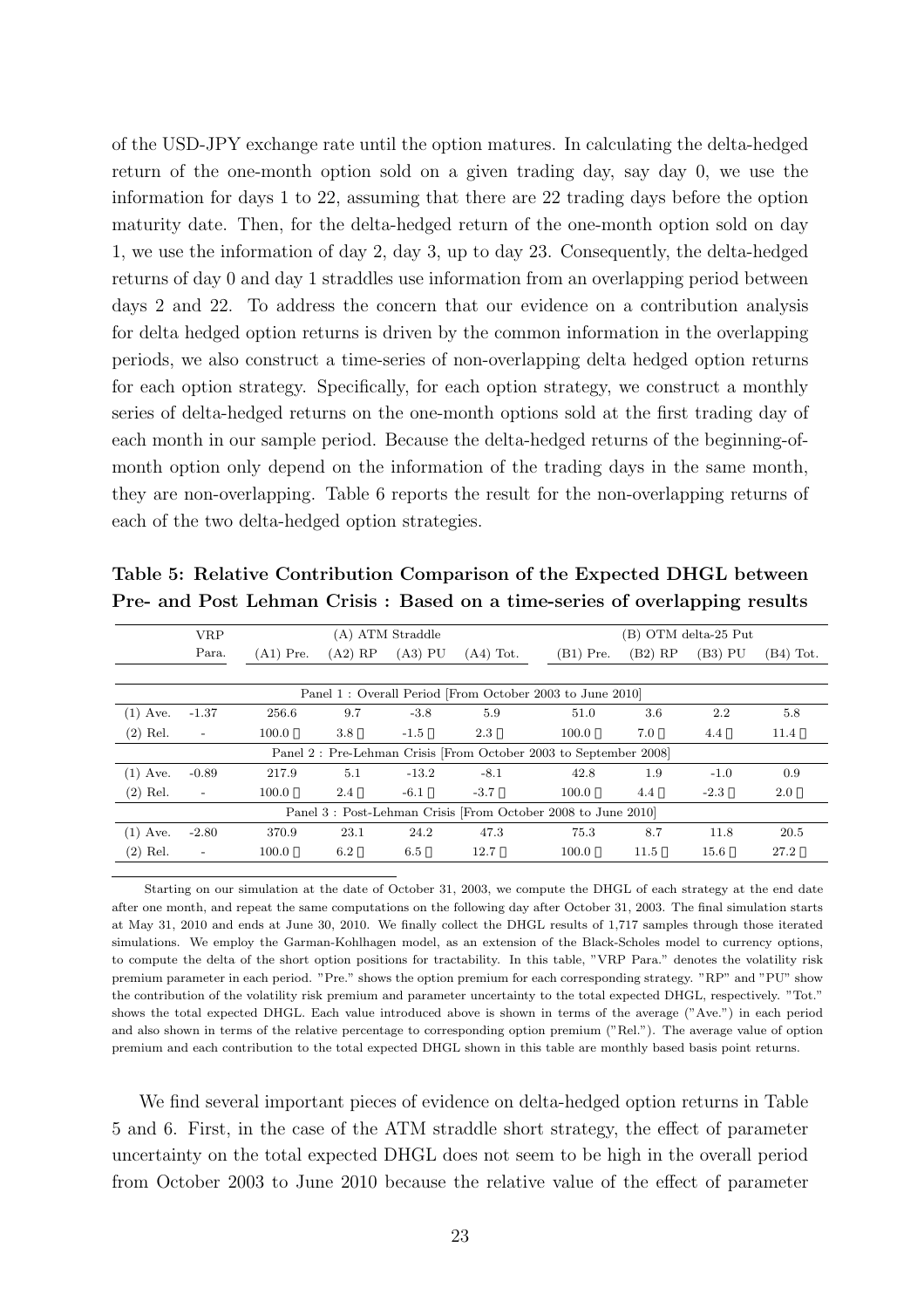uncertainty to the corresponding option premium is less than  $2$  in terms of the absolute value. It is clear that the total expected DHGL in that period is well explained by the effect of the volatility risk premium. However, we should notice that the effect of parameter uncertainty becomes more significant in the post-Lehman shock period, that is to say, from October 2008 to June 2010, because the relative value of that effect to the corresponding option premium is more than 6 and the relative contribution of that effect to the total expected DHGL is much larger than that of the effect of the volatility risk premium.

Second, in the case of the OTM delta-25 put short strategy, the effect of parameter uncertainty on the total expected DHGL is more significant in the overall period from October 2003 to June 2010, which differs from the result for the case of the ATM straddle short strategy. In Table 6, we find that the effect of parameter uncertainty is much larger than the effect of the volatility risk premium in the overall period, and in the post-Lehman shock period, that is, from October 2008 to June 2010, the effect of parameter uncertainty on the total expected DHGL in terms of the relative value to the corresponding option premium becomes 13 or more.

**Table 6: Relative Contribution Comparison of the Expected DHGL between Pre- and Post Lehman Crisis : Based on a time-series of non-overlapping results**

|            | <b>VRP</b>               |             |           | (A) ATM Straddle |             |                                                                  |           | (B) OTM delta-25 Put |             |
|------------|--------------------------|-------------|-----------|------------------|-------------|------------------------------------------------------------------|-----------|----------------------|-------------|
|            | Para.                    | $(A1)$ Pre. | $(A2)$ RP | $(A3)$ PU        | $(A4)$ Tot. | $(B1)$ Pre.                                                      | $(B2)$ RP | (B3) PU              | $(B4)$ Tot. |
|            |                          |             |           |                  |             |                                                                  |           |                      |             |
|            |                          |             |           |                  |             | Panel 1: Overall Period [From October 2003 to June 2010]         |           |                      |             |
| $(1)$ Ave. | $-1.41$                  | 258.7       | 9.6       | 0.0              | 9.6         | 51.8                                                             | 3.6       | 3.7                  | 7.3         |
| $(2)$ Rel. | $\overline{\phantom{a}}$ | 100.0       | 3.7       | 0.0              | 3.7         | 100.0                                                            | 7.0       | 7.2                  | 14.1        |
|            |                          |             |           |                  |             | Panel 2: Pre-Lehman Crisis [From October 2003 to September 2008] |           |                      |             |
| $(1)$ Ave. | $-0.92$                  | 218.3       | 5.1       | $-12.1$          | $-7.0$      | 43.2                                                             | 1.9       | $1.5\,$              | 3.4         |
| $(2)$ Rel. | $\overline{\phantom{a}}$ | 100.0       | 2.3       | $-5.6$           | $-3.2$      | 100.0                                                            | 4.3       | 3.5                  | 7.8         |
|            |                          |             |           |                  |             | Panel 3: Post-Lehman Crisis [From October 2008 to June 2010]     |           |                      |             |
| $(1)$ Ave. | $-2.76$                  | 372.3       | 22.3      | 34.1             | 56.4        | 75.8                                                             | 8.5       | 9.9                  | 18.4        |
| $(2)$ Rel. | $\overline{\phantom{a}}$ | 100.0       | 6.0       | 9.2              | 15.2        | 100.0                                                            | 11.2      | 13.0                 | 24.3        |

Starting on our simulation at the date of October 31, 2003, we compute the DHGL of each strategy at the end date after one month, and repeat the same computations on the following day after October 31, 2003. The final simulation starts at May 31, 2010 and ends at June 30, 2010. We finally collect the DHGL results of 1,717 samples through those iterated simulations. We employ the Garman-Kohlhagen model, as an extension of the Black-Scholes model to currency options, to compute the delta of the short option positions for tractability. In this table, "VRP Para." denotes the volatility risk premium parameter in each period. "Pre." shows the option premium for each corresponding strategy. "RP" and "PU" show the contribution of the volatility risk premium and parameter uncertainty to the total expected DHGL, respectively. "Tot." shows the total expected DHGL. Each value introduced above is shown in terms of the average ("Ave.") in each period and also shown in terms of the relative percentage to corresponding option premium ("Rel."). The average value of option premium and each contribution to the total expected DHGL shown in this table are monthly based basis point returns.

From these empirical results, we can recognize that parameter uncertainty makes an significant impact on option premiums, especially in the post-financial crisis period, as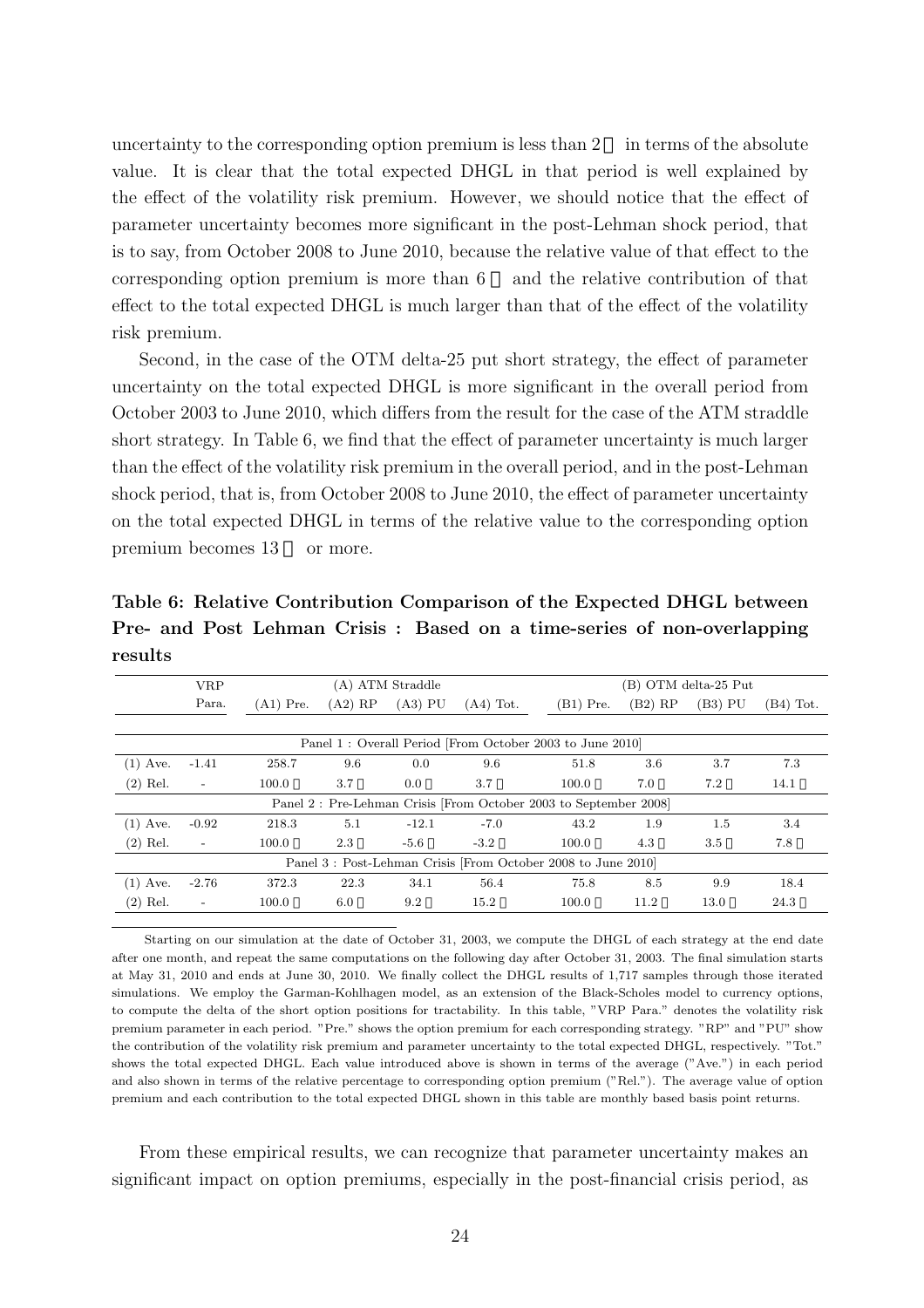well as the volatility risk premium, and the effect of parameter uncertainty seems to induce much higher option premiums. Needless to say, the sign and the level of the expected delta-hedged option returns do not generally explain the existence of volatility risk premiums. It needs to be emphasized that there are additional important factors such as parameter uncertainty that make an impact on delta-hedged option returns, rendering standard hedging-based tests on volatility risk premiums explored by previous works unreliable.

## **5 Concluding Remarks**

In this paper, we provide a novel representation of delta-hedged option returns in a stochastic volatility environment. The representation of delta-hedged option returns in which we propose consists of two terms: volatility risk premium and parameter uncertainty. In an empirical analysis, we examine the delta-hedged option returns based on the historical simulation of a currency option market from October 2003 to June 2010. We find that the delta-hedged option returns for OTM put options are strongly affected by parameter uncertainty as well as the volatility risk premium, especially in the post-Lehman shock period.

This study is the first to provide empirical evidence on the effect of parameter uncertainty on dellta-hedged option returns. However, the analysis examined in this paper constitutes a first step toward a more detailed investigation of the empirical characteristics of delta-hedged option returns. A next step might be a detailed analysis on the impact of jump risk on delta-hedged option returns. A further direction of this study will be to provide a contribution analysis of delta-hedged option returns with the effect of parameter uncertainty, as well as the effects of volatility and jump risk premiums.

## **Appendix A Proof of Proposition 1.**

In order to obtain the DHGL formula for the representative option market maker with the misspecified function  $G$ , we replace the Greeks defined for  $F$  with those for  $G$  in (4) and (5),

$$
\Pi_{t,t+\tau}^G = \int_t^{t+\tau} \mathcal{L}G(u, \tilde{S}_u, \tilde{\sigma}_u) du + \int_t^{t+\tau} \eta_u \frac{\partial G}{\partial \tilde{\sigma}}(u, \tilde{S}_u, \tilde{\sigma}_u) dW_u^2.
$$
 (20)

Thanks to (7),

$$
\frac{\partial G}{\partial t}(t, \tilde{S}_t, \tilde{\sigma}_t) + \frac{1}{2}\sigma_t^2 S_t^2 \frac{\partial^2 G}{\partial \tilde{S}^2}(t, \tilde{S}_t, \tilde{\sigma}_t) - r_d G(t, \tilde{S}_t, \tilde{\sigma}_t) + (r_d - r_f) S_t \frac{\partial G}{\partial \tilde{S}}(t, \tilde{S}_t, \tilde{\sigma}_t)
$$
\n
$$
= -(\tilde{\theta}_t - \lambda_t) \frac{\partial G}{\partial \tilde{\sigma}}(t, \tilde{S}_t, \tilde{\sigma}_t) - \frac{1}{2} \tilde{\eta}_u^2 \frac{\partial^2 G}{\partial \tilde{\sigma}^2}(t, \tilde{S}_t, \tilde{\sigma}_t) - \tilde{\rho}_t \tilde{\eta}_t \sigma_t S_t \frac{\partial^2 G}{\partial \tilde{S} \partial \tilde{\sigma}}(t, \tilde{S}_t, \tilde{\sigma}_t). \tag{21}
$$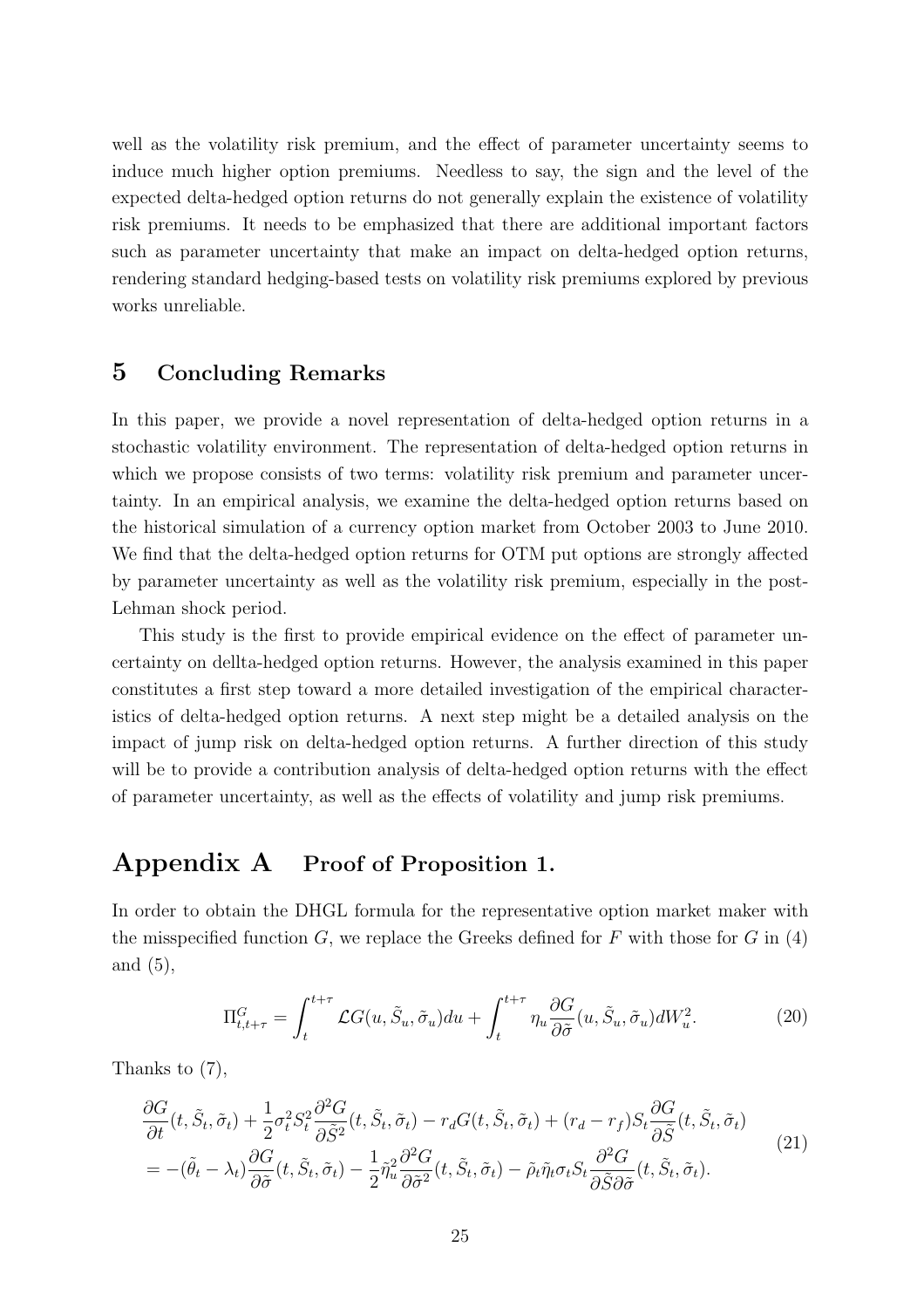Substituting (21) into (20), we have

$$
\Pi_{t,t+\tau}^{G} = \int_{t}^{t+\tau} \left[ \frac{1}{2} (\eta_{u}^{2} - \tilde{\eta}_{u}^{2}) \frac{\partial^{2} G}{\partial \tilde{\sigma}^{2}} (u, \tilde{S}_{u}, \tilde{\sigma}_{u}) \right] + (\rho_{u} \eta_{u} - \tilde{\rho}_{u} \tilde{\eta}_{u}) \sigma_{u} S_{u} \frac{\partial^{2} G}{\partial \tilde{S} \partial \tilde{\sigma}} (u, \tilde{S}_{u}, \tilde{\sigma}_{u}) + (\theta_{u} - \tilde{\theta}_{u}) \frac{\partial G}{\partial \tilde{\sigma}} (u, \tilde{S}_{u}, \tilde{\sigma}_{u}) \right] du \qquad (22)
$$
\n
$$
+ \int_{t}^{t+\tau} \lambda_{u} \frac{\partial G}{\partial \tilde{\sigma}} (u, \tilde{S}_{u}, \tilde{\sigma}_{u}) du + \int_{t}^{t+\tau} \eta_{u} \frac{\partial G}{\partial \tilde{\sigma}} (u, \tilde{S}_{u}, \tilde{\sigma}_{u}) dW_{u}^{2}.
$$

Thus, taking expectation to (22) under the physical measure P, the expected DHGL for the representative option market maker can be derived in the following equation:

$$
\mathbb{E}^{\mathbb{P}}[\Pi_{t,t+\tau}^{G}] = \int_{t}^{t+\tau} \mathbb{E}^{\mathbb{P}}\Big[\frac{1}{2}(\eta_{u}^{2} - \tilde{\eta}_{u}^{2}) \frac{\partial^{2} G}{\partial \tilde{\sigma}^{2}}(u, \tilde{S}_{u}, \tilde{\sigma}_{u}) \n+ (\rho_{u}\eta_{u} - \tilde{\rho}_{u}\tilde{\eta}_{u})\sigma_{u}S_{u} \frac{\partial^{2} G}{\partial \tilde{S}\partial \tilde{\sigma}}(u, \tilde{S}_{u}, \tilde{\sigma}_{u}) + (\theta_{u} - \tilde{\theta}_{u}) \frac{\partial G}{\partial \tilde{\sigma}}(u, \tilde{S}_{u}, \tilde{\sigma}_{u})\Big] du \n+ \int_{t}^{t+\tau} \mathbb{E}^{\mathbb{P}}\Big[\lambda_{u} \frac{\partial G}{\partial \tilde{\sigma}}(u, \tilde{S}_{u}, \tilde{\sigma}_{u})\Big] du.
$$

 $\Box$ 

# **Appendix B Proof of Proposition 2.**

The following equation can be derived by applying Ito's lemma to the market price  $C_t^M = G(t, \tilde{S}_t, \tilde{\sigma}_t),$ 

$$
C_{t+\tau}^{M} = C_{t}^{M} + \int_{t}^{t+\tau} \frac{\partial G}{\partial \tilde{S}}(u, \tilde{S}_{u}, \tilde{\sigma}_{u}) d\tilde{S}_{u}
$$
  
+ 
$$
\int_{t}^{t+\tau} \frac{\partial G}{\partial \tilde{\sigma}}(u, \tilde{S}_{u}, \tilde{\sigma}_{u}) d\tilde{\sigma}_{u} + \int_{t}^{t+\tau} \tilde{\mathcal{D}}G(u, \tilde{S}_{u}, \tilde{\sigma}_{u}) du,
$$
\n(23)

where

$$
\tilde{\mathcal{D}}G(t, \tilde{S}_t, \tilde{\sigma}_t) = \frac{\partial G}{\partial t}(t, \tilde{S}_t, \tilde{\sigma}_t) + \frac{1}{2}\sigma_t^2 S_t^2 \frac{\partial^2 G}{\partial \tilde{S}^2}(t, \tilde{S}_t, \tilde{\sigma}_t) \n+ \frac{1}{2}\tilde{\eta}_t^2 \frac{\partial^2 G}{\partial \tilde{\sigma}^2}(t, \tilde{S}_t, \tilde{\sigma}_t) + \tilde{\rho}_t \tilde{\eta}_t \sigma_t S_t \frac{\partial^2 G}{\partial \tilde{S} \partial \tilde{\sigma}}(t, \tilde{S}_t, \tilde{\sigma}_t),
$$

and  $C_t^M = G(t, \tilde{S}_t, \tilde{\sigma}_t)$  is also solves the equation (21). Under the two equations of (21) and (23), we can derive the following equation with the market price  $C_t^M$ ,

$$
C_{t+\tau}^{M} = C_{t}^{M} + \int_{t}^{t+\tau} \frac{\partial C_{u}^{M}}{\partial \tilde{S}_{u}} d\tilde{S}_{u} + \int_{t}^{t+\tau} \left( r_{d} C_{u}^{M} - (r_{d} - r_{f}) S_{u} \frac{\partial C_{u}^{M}}{\partial \tilde{S}_{u}} \right) du
$$
  
+ 
$$
\int_{t}^{t+\tau} \lambda_{u} \frac{\partial C_{u}^{M}}{\partial \tilde{\sigma}_{u}} du + \int_{t}^{t+\tau} \tilde{\eta}_{u} \frac{\partial C_{u}^{M}}{\partial \tilde{\sigma}_{u}} dW_{u}^{2}.
$$
 (24)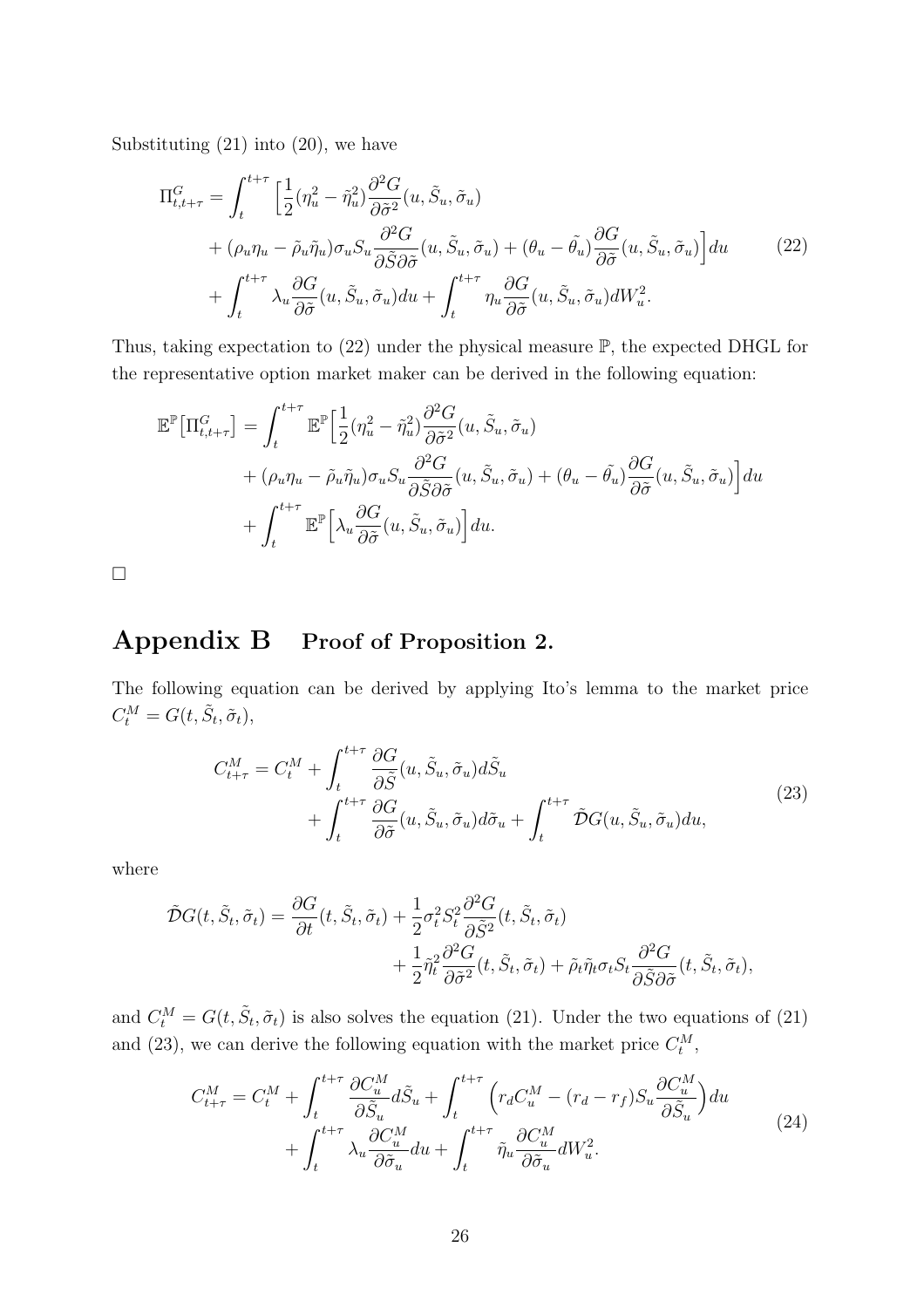If  $C_t^M[\lambda_u]$  denotes the time-*t* call option price which is consistent with the underlying exchange rate process (6) and the equivalent martingale measure  $\mathbb{Q}[\lambda_u]$ , the following equation can be derived because of the fact that  $C_T^M[\lambda_u] = C_T^M[0]$  at the maturity date.

$$
C_t^M[\lambda_u] + \int_t^{t+\tau} \frac{\partial C_u^M[\lambda_u]}{\partial \tilde{S}_u} d\tilde{S}_u + \int_t^{t+\tau} \left( r_d C_u^M[\lambda_u] - (r_d - r_f) S_u \frac{\partial C_u^M[\lambda_u]}{\partial \tilde{S}_u} \right) du
$$
  
+ 
$$
\int_t^{t+\tau} \lambda_u \frac{\partial C_u^M[\lambda_u]}{\partial \tilde{\sigma}_u} du + \int_t^{t+\tau} \tilde{\eta}_u \frac{\partial C_u^M[\lambda_u]}{\partial \tilde{\sigma}_u} dW_u^2
$$
  
= 
$$
C_t^M[0] + \int_t^{t+\tau} \frac{\partial C_u^M[0]}{\partial \tilde{S}_u} d\tilde{S}_u + \int_t^{t+\tau} \left( r_d C_u^M[0] - (r_d - r_f) S_u \frac{\partial C_u^M[0]}{\partial \tilde{S}_u} \right) du
$$
  
+ 
$$
\int_t^{t+\tau} \tilde{\eta}_u \frac{\partial C_u^M[0]}{\partial \tilde{\sigma}_u} dW_u^2.
$$

Rearranging the above equation with (6) and taking expectation to the rearranged equation, we can obtain the following representation.

$$
C_t^M[0] - C_t^M[\lambda_u] = \int_t^T \mathbb{E}^{\mathbb{P}} \Big[ \lambda_u \frac{\partial C_u^M[\lambda_u]}{\partial \tilde{\sigma}_u} \Big] du + r_d \int_t^T \mathbb{E}^{\mathbb{P}} \Big[ C_u^M[\lambda_u] - C_u^M[0] \Big] du. \tag{25}
$$

First, let us assume  $\lambda_u \geq 0$ . We have the following inequations on the option premium,

$$
C_u^M[\lambda_u] - C_u^M[0] \le 0 \quad (\forall u \in [t, T])
$$
  
and  

$$
\frac{\partial}{\partial u} \mathbb{E}^{\mathbb{P}} \Big[ C_u^M[\lambda_u] - C_u^M[0] \Big] = \mathbb{E}^{\mathbb{P}} \Big[ \frac{\partial}{\partial u} \Big( C_u^M[\lambda_u] - C_u^M[0] \Big) \Big] \ge 0.
$$

Thus,

$$
C_t^M[0] - C_t^M[\lambda_u] = \int_t^T \mathbb{E}^{\mathbb{P}} \Big[ \lambda_u \frac{\partial C_u^M[\lambda_u]}{\partial \tilde{\sigma}_u} \Big] du + r_d \int_t^T \mathbb{E}^{\mathbb{P}} \Big[ C_u^M[\lambda_u] - C_u^M[0] \Big] du
$$
  
\n
$$
\geq \int_t^T \mathbb{E}^{\mathbb{P}} \Big[ \lambda_u \frac{\partial C_u^M[\lambda_u]}{\partial \tilde{\sigma}_u} \Big] du + r_d (T - t) \Big( C_t^M[\lambda_u] - C_t^M[0] \Big),
$$
  
\n
$$
\therefore \quad \Big( 1 + r_d (T - t) \Big) \Big( C_t^M[0] - C_t^M[\lambda_u] \Big) \geq \int_t^T \mathbb{E}^{\mathbb{P}} \Big[ \lambda_u \frac{\partial C_u^M[\lambda_u]}{\partial \tilde{\sigma}_u} \Big] du.
$$

We also have a inequation of  $\mathbb{E}^{\mathbb{P}}\Big[C_u^M[\lambda_u] - C_u^M[0]\Big] \leq 0$ , so the following inequation can be obtained,

$$
C_t^M[0] - C_t^M[\lambda_u] \le \int_t^T \mathbb{E}^{\mathbb{P}} \Big[\lambda_u \frac{\partial C_u^M[\lambda_u]}{\partial \tilde{\sigma}_u}\Big] du.
$$

Thus we can derive the following inequation with two inequations derived above,

$$
C_t^M[0] - C_t^M[\lambda_u] \le \int_t^T \mathbb{E}^{\mathbb{P}} \Big[ \lambda_u \frac{\partial C_u^M[\lambda_u]}{\partial \tilde{\sigma}_u} \Big] du \le \Big( 1 + r_d(T - t) \Big) \Big( C_t^M[0] - C_t^M[\lambda_u] \Big).
$$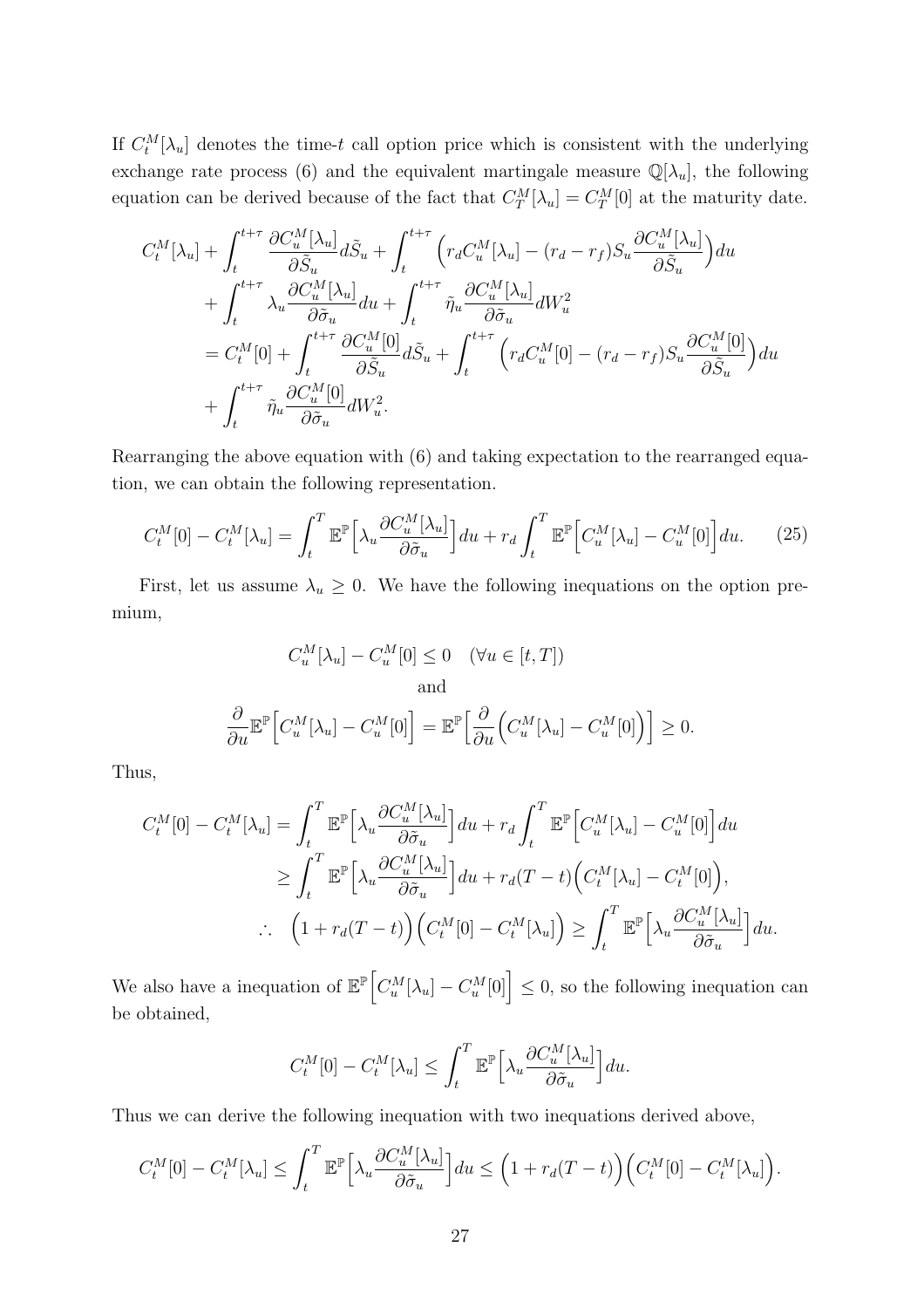In the case of  $\lambda_u < 0$ , we have the following inequations,

$$
C_u^M[\lambda_u] - C_u^M[0] \ge 0 \quad (\forall u \in [t, T])
$$
  
and  

$$
\frac{\partial}{\partial u} \mathbb{E}^{\mathbb{P}} \Big[ C_u^M[\lambda_u] - C_u^M[0] \Big] = \mathbb{E}^{\mathbb{P}} \Big[ \frac{\partial}{\partial u} \Big( C_u^M[\lambda_u] - C_u^M[0] \Big) \Big] \le 0.
$$

Thus we can derive the inequation asserted in this Proposition with the similar approach to the discussion explored above.  $\Box$ 

# **Appendix C Time series data**

| <b>Statistics</b> | D5Put |      | D <sub>10</sub> Put D <sub>15</sub> Put D <sub>25</sub> Put D <sub>35</sub> Put |      |      | <b>ATM</b> |      |      |      | D35Call D25Call D15Call D10Call D5Call |      |
|-------------------|-------|------|---------------------------------------------------------------------------------|------|------|------------|------|------|------|----------------------------------------|------|
| Mean              | 16.2  | 15.2 | 14.6                                                                            | 13.4 | 12.7 | 12.0       | 11.5 | 11.1 | 11.0 | 11.2                                   | 11.3 |
| St. Dev.          | 7.7   | 6.7  | 6.4                                                                             | 5.5  | 5.1  | 4.6        | 4.3  | 3.9  | 3.9  | 3.9                                    | 4.0  |
| Min               | 7.4   | 6.4  | 6.9                                                                             | 6.5  | 6.0  | 5.8        | 5.5  | 4.6  | 4.8  | 3.9                                    | 5.7  |
| 1'stq.            | 10.5  | 10.2 | 9.8                                                                             | 9.3  | 9.1  | 8.8        | 8.5  | 8.4  | 8.3  | 8.5                                    | 8.4  |
| Median            | 15.0  | 14.1 | 13.5                                                                            | 12.4 | 11.8 | 11.3       | 10.9 | 10.7 | 10.5 | 10.6                                   | 10.7 |
| 3'rdq.            | 19.0  | 17.7 | 16.9                                                                            | 15.6 | 14.7 | 14.0       | 13.5 | 13.3 | 13.3 | 13.3                                   | 13.5 |
| Max               | 59.7  | 54.0 | 53.7                                                                            | 48.3 | 46.0 | 43.0       | 40.4 | 38.1 | 37.0 | 36.1                                   | 35.9 |
| Skew              | 1.9   | 1.8  | 1.9                                                                             | 1.8  | 1.9  | 1.8        | 1.7  | 1.7  | 1.5  | 1.5                                    | 1.4  |
| Kurt              | 5.1   | 4.5  | 5.4                                                                             | 5.7  | 6.2  | 6.3        | 6.2  | 6.4  | 5.3  | 4.8                                    | 4.3  |

**Table 7: Summary Statistics for Implied Volatilities**

The implied volatility data is from the European type put and call OTC currency options with maturities of one month and strike prices of 5 delta, 10 delta, 15 delta, 25 delta, 35 delta and ATM. The statistics listed in this table are estimated in the period from October 2003 to June 2010.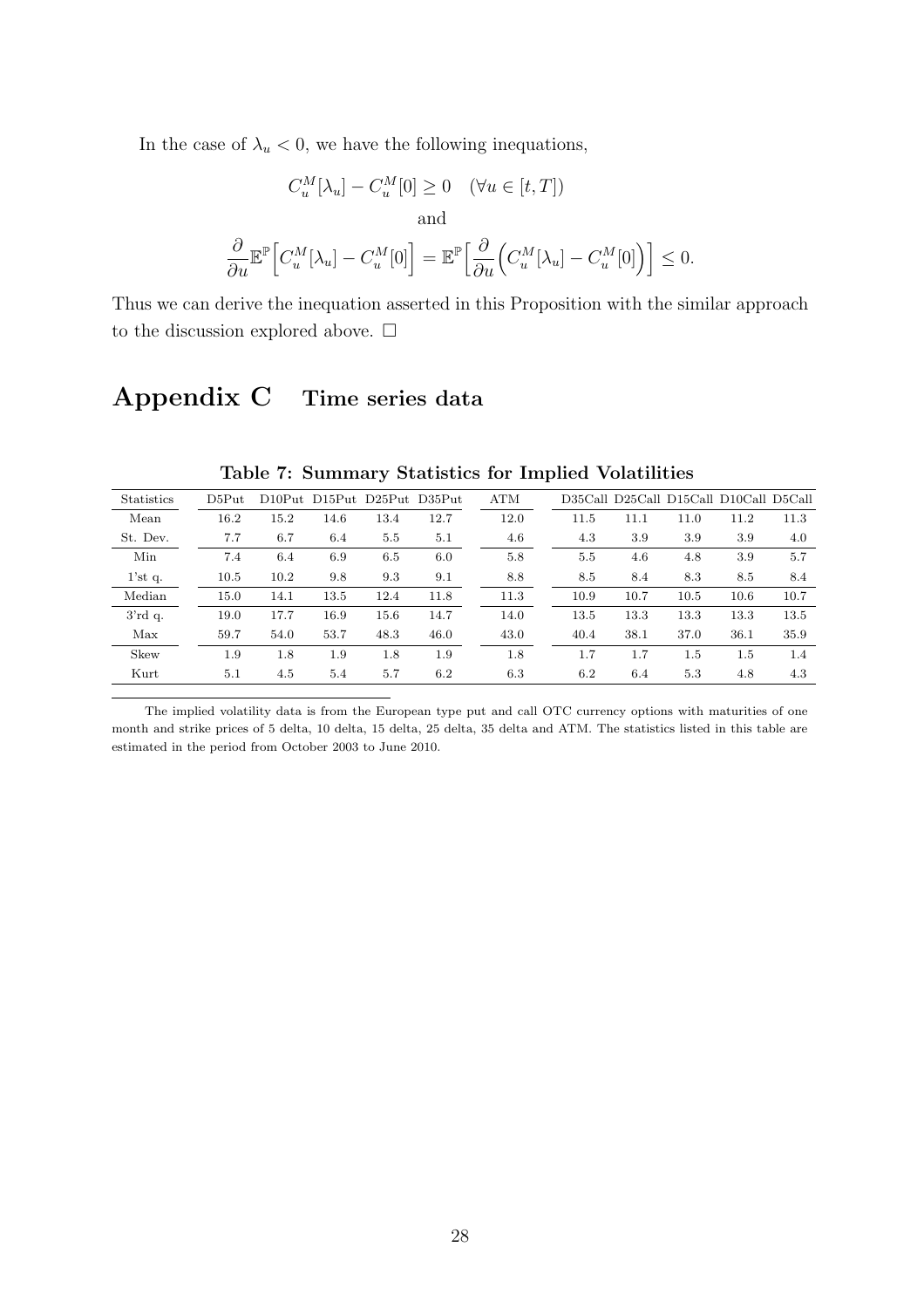

This figure shows the time-series data in the period from October 31, 2003 to June 30, 2010.



This figure shows the time-series data in the period from October 31, 2003 to June 30, 2010.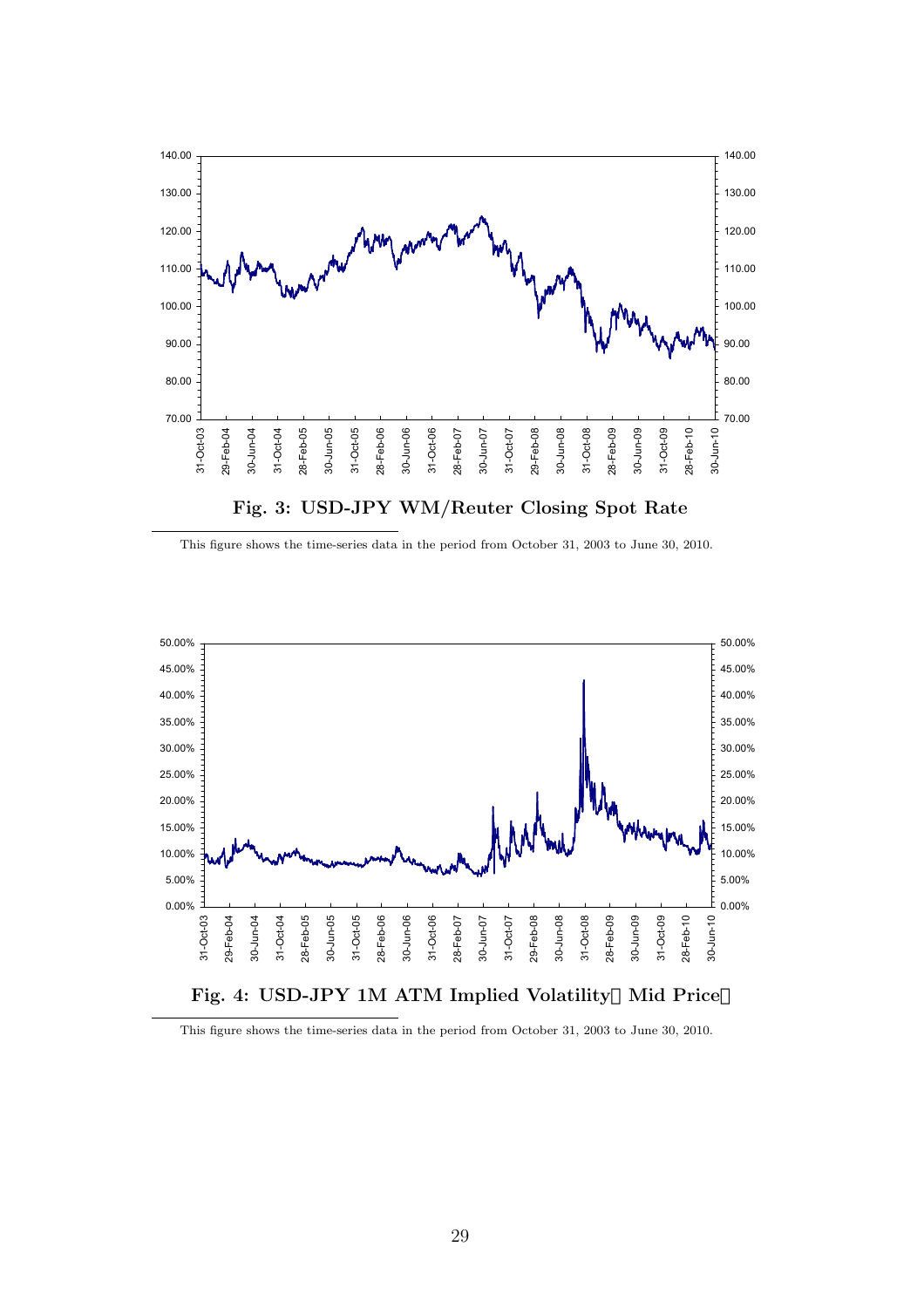

This figure shows the time-series data in the period from October 31, 2003 to June 30, 2010.

# **Appendix D Parameter estimation results for the Heston[1993] model**



Fig. 6: The time-series of the estimated parameter  $\tilde{k}$ 

This figure shows estimation results of  $\tilde{\kappa}$  at each time point in the period from October 31, 2003 to June 30, 2010. These parameters are estimated with the maximum liklihood method proposed by Aït-Sahalia and Kimmel<sup>[2007]</sup> and we update the parameters daily based on historical 1,750 days daily data with a rolling estimation procedure.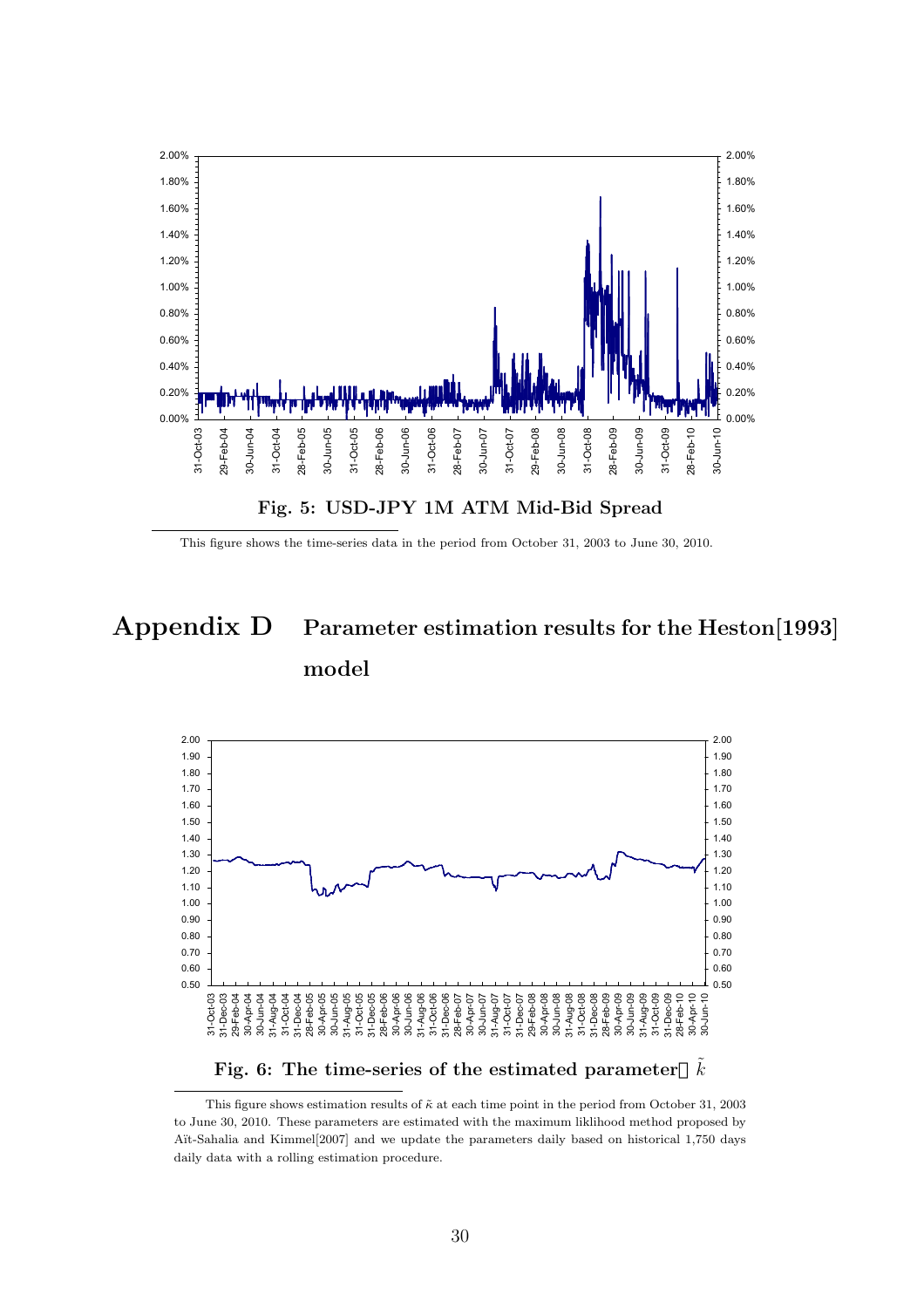

This figure shows estimation results of  $\tilde{v}$  at each time point in the period from October 31, 2003 to June 30, 2010. These parameters are estimated with the maximum liklihood method proposed by Aït-Sahalia and Kimmel<sup>[2007]</sup> and we update the parameters daily based on historical 1,750 days daily data with a rolling estimation procedure.



**Fig. 8:** The time-series of the estimated parameter  $ρ̄$ 

This figure shows estimation results of  $\tilde{\rho}$  at each time point in the period from October 31, 2003 to June 30, 2010. These parameters are estimated with the maximum liklihood method proposed by A¨ıt-Sahalia and Kimmel[2007] and we update the parameters daily based on historical 1,750 days daily data with a rolling estimation procedure.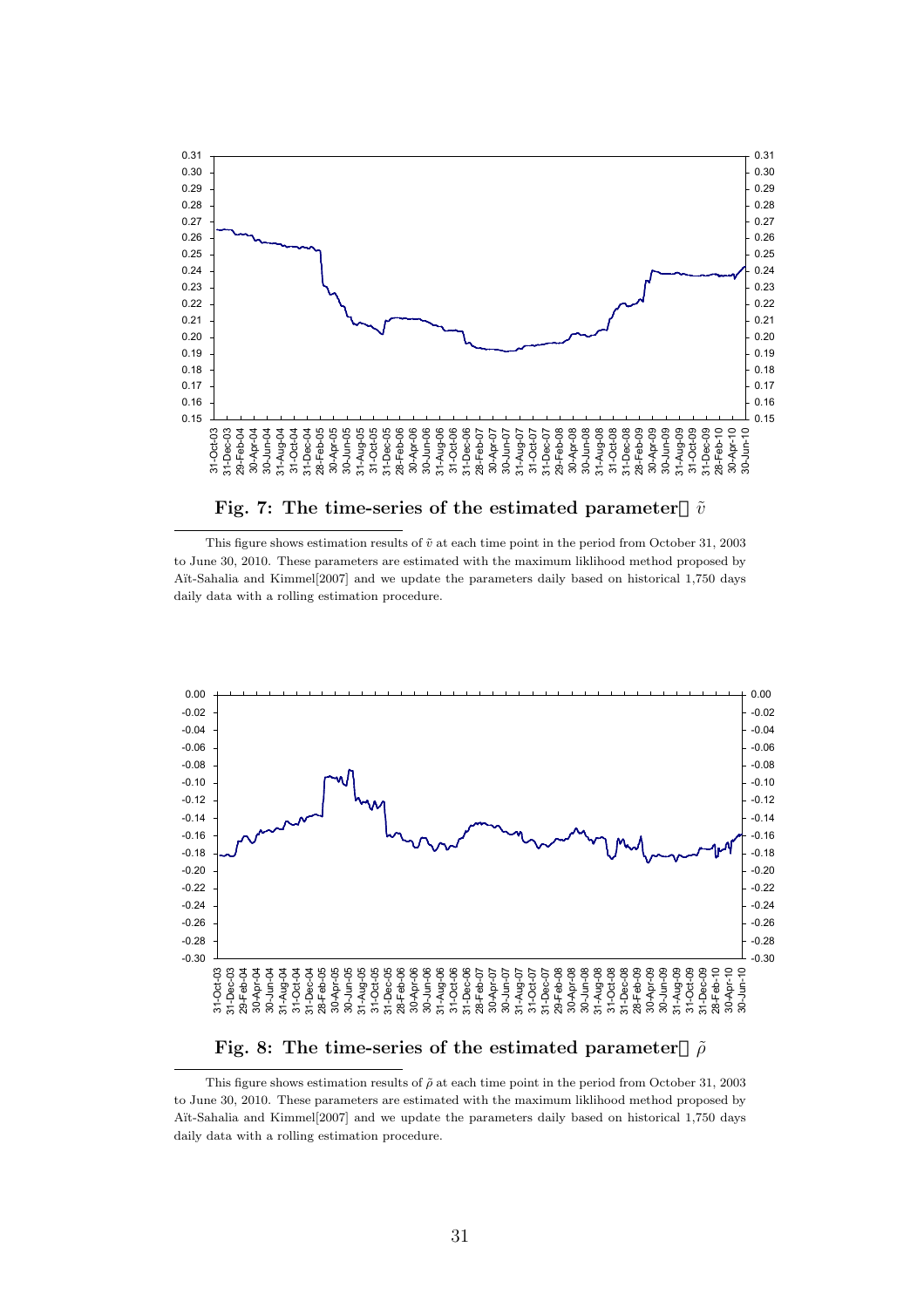## **References**

- [1] A¨ıt-Sahalia, Y., 2001, Closed-form likelihood expansions for multivariate diffusions, Working Paper, Princeton University.
- [2] A¨ıt-Sahalia, Y., and Kimmel, R., 2007, Maximum likelihood estimation of stochastic volatility models, *Journal of Financial Economics* **83**, 413-452.
- [3] Andersen, T., G., Bollerslev, T., Diebold, F., X., and Labys, P., 2000, Exchange Rate Returns Standardized by Realized Volatility are (Nearly) Gaussian, *Multinational Finance Journal*, **4**, 159-179.
- [4] Bakshi, G., and Kapadia, N., 2003, Delta-hedged gains and Negative Market Volatility Risk Premium, *The Review of Financial Studies* **16**, 527-566.
- [5] Broadie, M., Chernov, M., and Johannes, M., 2009, Understanding Index Option Returns, *The Review of Financial Studies* **22**, 4493-4529.
- [6] Brunner, B., and Hafner, R., 2003, Arbitrage-Free Estimation of the Risk-Neutral Density from the Implied Volatility Smile, *Journal of Computational Finance* **7**, 75-106.
- [7] Bunnin, F., O., Guo, Y., and Ren, Y., 2002, Option pricing under model and parameter uncertainty using predictive densities, *Statistics and Computing* **12**, 37- 44.
- [8] Carr, P., and Wu, L., 2009, Variance Risk Premiums, *The Review of Financial Studies* **22**, 1311-1341.
- [9] Cochrane, J., H., 2005, Asset Pricing, Revised Edition. Princeton University Press, Princeton, NJ.
- [10] Cont, R., 2006, Model Uncertanity and its Impact on the Pricing of Derivative Instruments, *Mathmatical Finance* **16**, 519-547.
- [11] Coval, J., and Shumway, T., 2001, Expected Option Returns, *The Journal of Finance* **56**, 983-1009.
- [12] Galai, D., 1983, The Components of the Return from Hedging Options Against Stocks, *Journal of Business* **56**, 45-54.
- [13] Garman, M., and Kohlhagen, S., 1983, Foreign currency option values, *Journal of International Money and Finance* **2**, 231-237.
- [14] Goyal, A., and Saretto, A., 2009, Cross-section of option returns and volatility, *Journal of Financial Economics* **94**, 310-326.